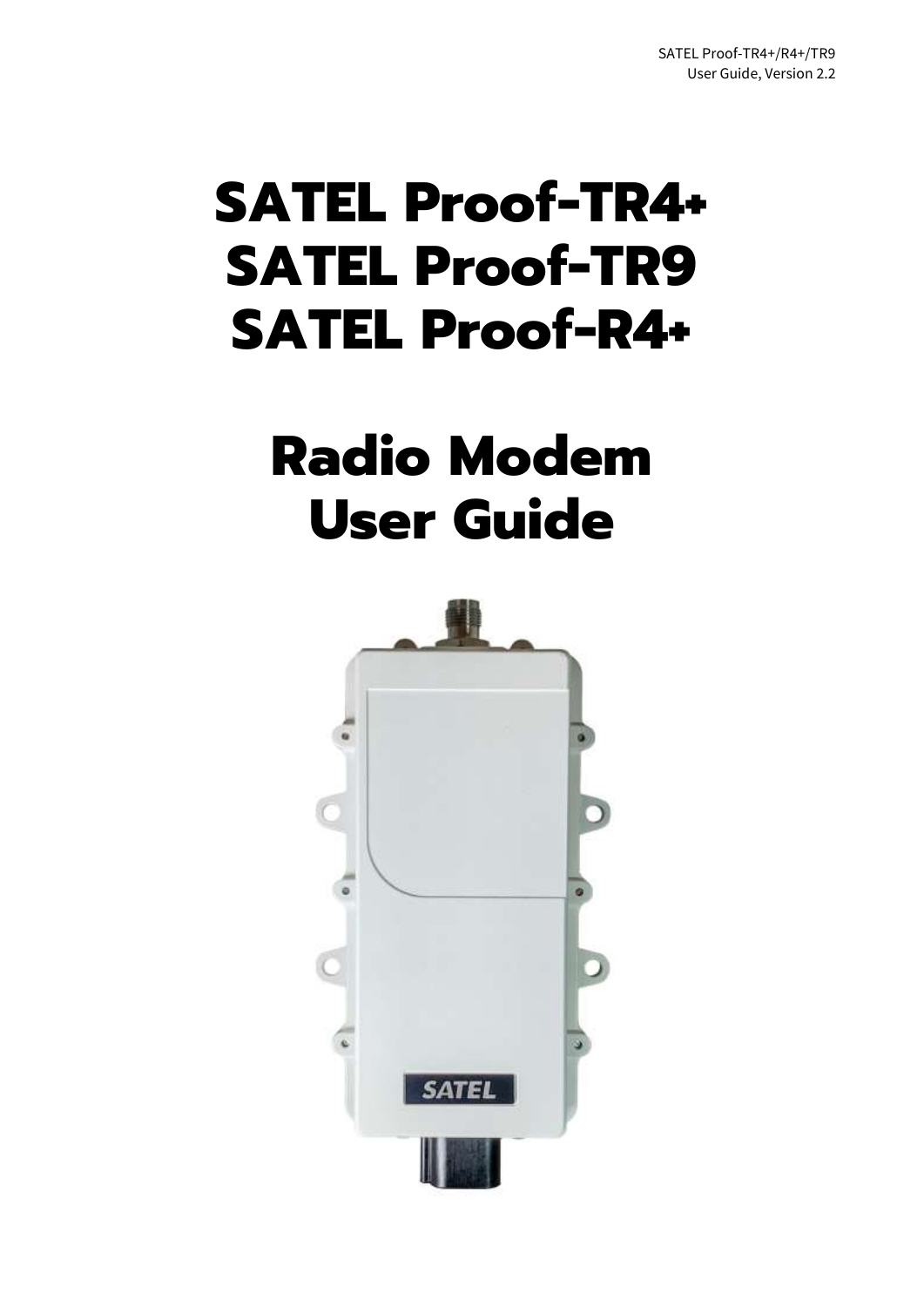## **TABLE OF CONTENTS**

| $\mathbf{1}$ |                                                     |
|--------------|-----------------------------------------------------|
|              | 2 SATEL PROOF-TR4+/R4+ TECHNICAL SPECIFICATIONS  11 |
|              |                                                     |
|              |                                                     |
| 4.1          |                                                     |
| 4.2          |                                                     |
|              |                                                     |
| 5.1          |                                                     |
| 5.2          |                                                     |
|              |                                                     |
| 6.1          |                                                     |
| 6.2          |                                                     |
| $\mathbf{7}$ |                                                     |
| 7.1          |                                                     |
| 7.2          |                                                     |
| 8            |                                                     |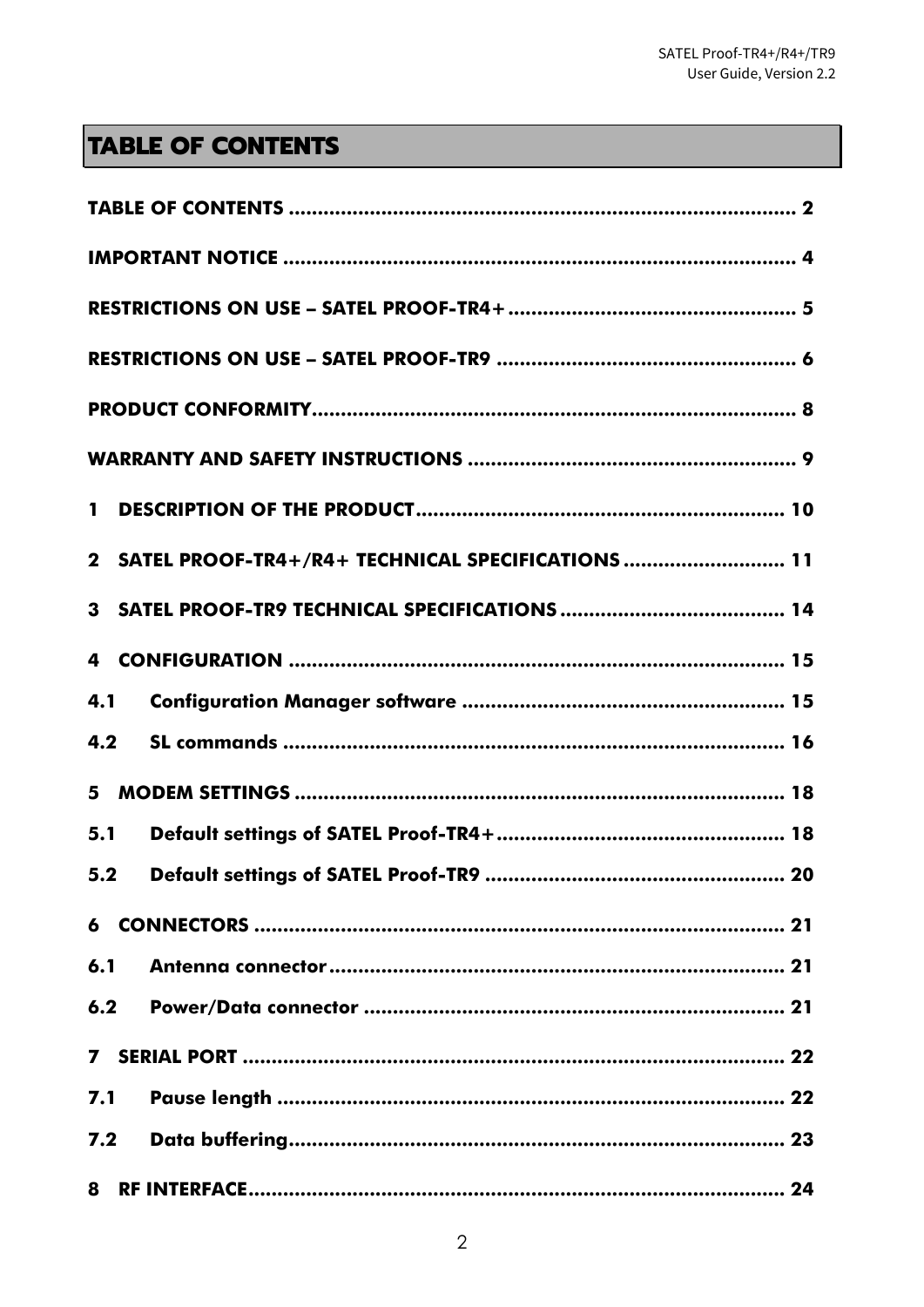| 8.1  |                    |
|------|--------------------|
| 8.2  |                    |
| 8.3  |                    |
| 8.4  |                    |
| 8.5  |                    |
| 8.6  |                    |
| 8.7  |                    |
| 8.8  |                    |
| 8.9  |                    |
| 8.10 |                    |
| 8.11 |                    |
| 8.12 |                    |
| 8.13 |                    |
| 8.14 |                    |
| 9    |                    |
|      |                    |
|      | 11 GROUNDING<br>37 |
|      |                    |
|      |                    |
|      |                    |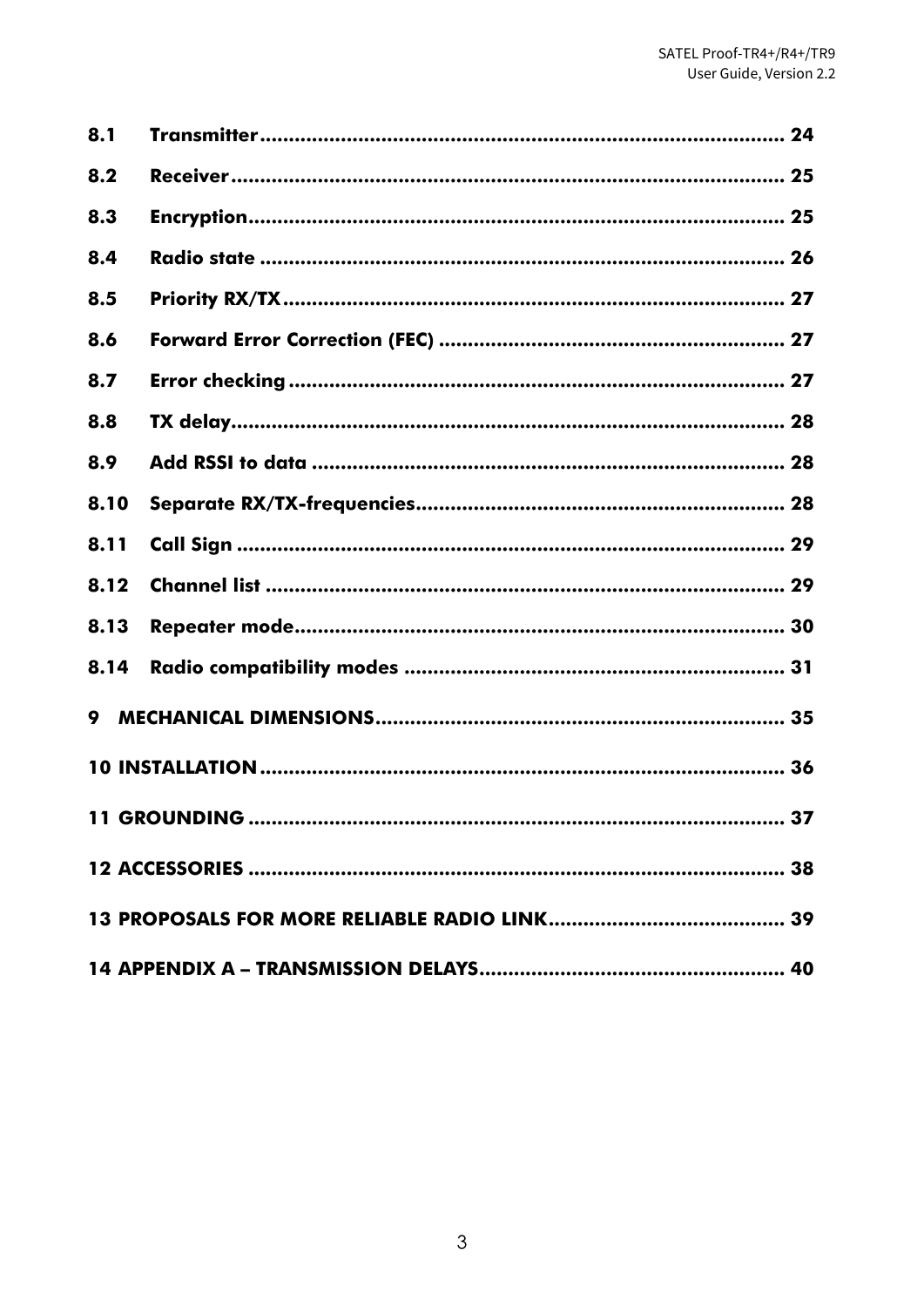## **IMPORTANT NOTICE**

All rights to this manual are owned solely by SATEL Oy (referred to in this user guide as SATEL). All rights reserved. The copying of this manual (without the written permission from the owner) by printing, copying, recording or by any other means, or the full or partial translation of the manual to any other language, including all programming languages, using any electrical, mechanical, magnetic, optical, manual or other methods or devices is forbidden.

SATEL reserves the right to change the technical specifications or functions of its products, or to discontinue the manufacture of any of its products or to discontinue the support of any of its products, without any written announcement and urges its customers to ensure, that the information at their disposal is valid.

SATEL software and programs are delivered "as is". The manufacturer does not grant any kind of warranty including guarantees on suitability and applicability to a certain application. Under no circumstances is the manufacturer or the developer of a program responsible for any possible damages caused by the use of a program. The names of the programs as well as all copyrights relating to the programs are the sole property of SATEL. Any transfer, licensing to a third party, leasing, renting, transportation, copying, editing, translating, modifying into another programming language or reverse engineering for any intent is forbidden without the written consent of SATEL.

SATEL PRODUCTS HAVE NOT BEEN DESIGNED, INTENDED NOR INSPECTED TO BE USED IN ANY LIFE SUPPORT RELATED DEVICE OR SYSTEM RELATED FUNCTION NOR AS A PART OF ANY OTHER CRITICAL SYSTEM AND ARE GRANTED NO FUNCTIONAL WARRANTY IF THEY ARE USED IN ANY OF THE APPLICATIONS MENTIONED.

Salo, FINLAND 2022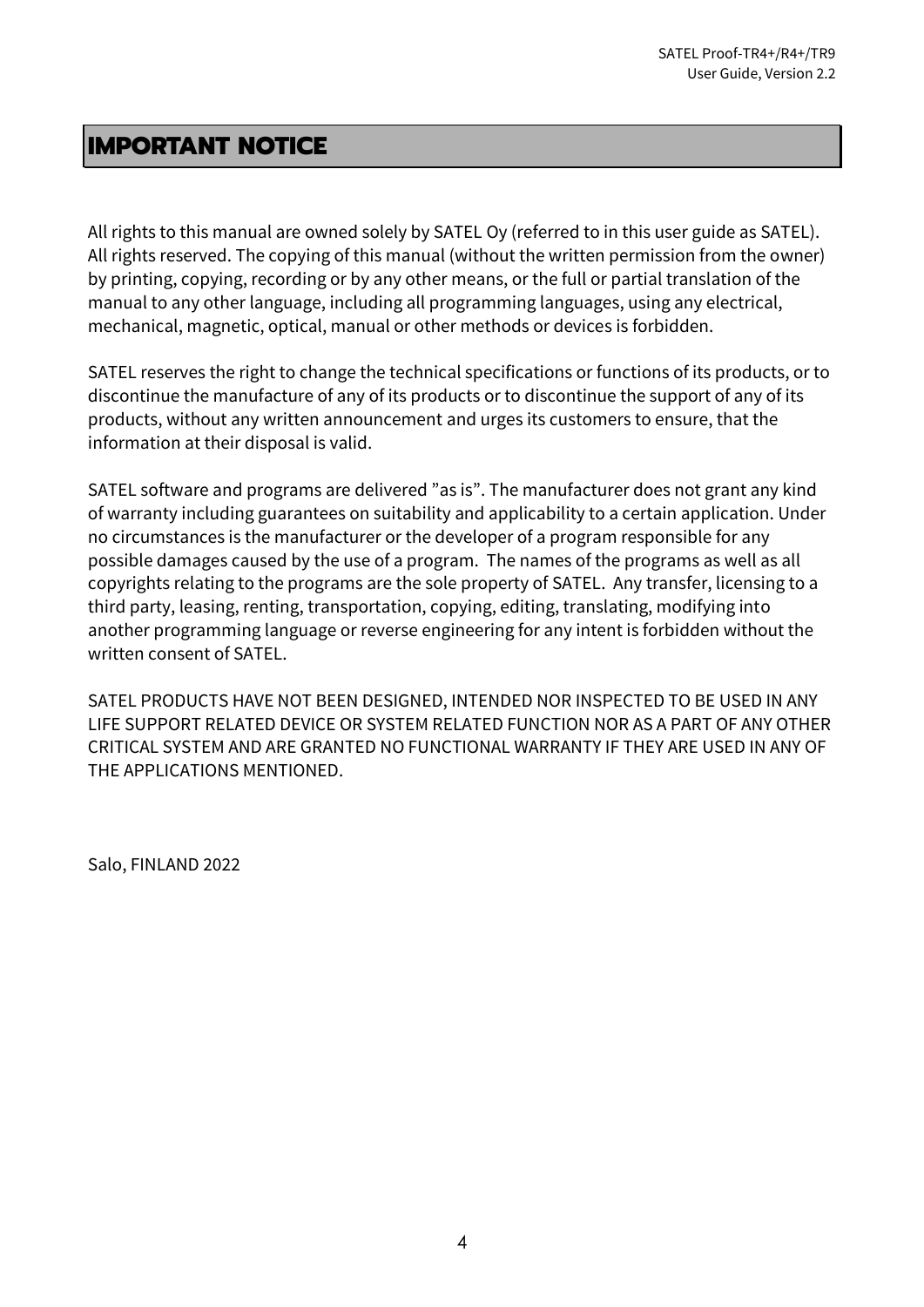## **RESTRICTIONS ON USE – SATEL Proof-TR4+**

**SATEL Proof-TR4+ and SATEL Proof-R4+** radio modems have been designed to operate on 403-473 MHz frequency band, the exact use of which differs from one region and/or country to another. The user of a radio modem must take care that the said device is not operated without the permission of the local authorities on frequencies other than those specifically reserved and intended for use without a specific permit.

**SATEL Proof-TR4+/R4+** are allowed to be used in the following countries, either on license free channels or on channels where the operation requires a license. More detailed information is available at the local frequency management authority.

Countries: AT, AU, BE, BG, BR, CA, CH, CY, CZ, DE, DK, EE, ES, FI, FR, GB, GR, HU, HR, IE, IS, IT, LT, LU, LV, MT, NL, NO, PL, PT, RO, SE, SI, SK, TR, US

**WARNING!** Users of **SATEL Proof-TR4+** radio modem in North America should be aware, that due to the allocation of the frequency band 406.0 – 406.1 MHz for government use only, the use of radio transceiver on this frequency band without a proper permit is strictly forbidden.



WARNING - RF Exposure!

To comply with CE, FCC and IC RF exposure compliance requirements the maximum antenna gain is 14 dBi and the minimum separation distance (listed in the table below) must be maintained between the antenna of **SATEL Proof-TR4+** and all persons.

| Antenna Gain [dBi] | Separation distance [cm] |
|--------------------|--------------------------|
|                    | 23                       |
|                    | 36                       |
|                    | 45                       |
|                    | 56                       |
|                    |                          |
| 12                 | 89                       |
|                    | 112                      |

This device complies with part 15 of the FCC Rules. Operation is subject to the following two conditions: (1) This device may not cause harmful interference, and (2) this device must accept any interference received, including interference that may cause undesired operation.

#### **Modification warning statement**

Changes or modifications not expressly approved by the party responsible for compliance could void the user's authority to operate the equipment.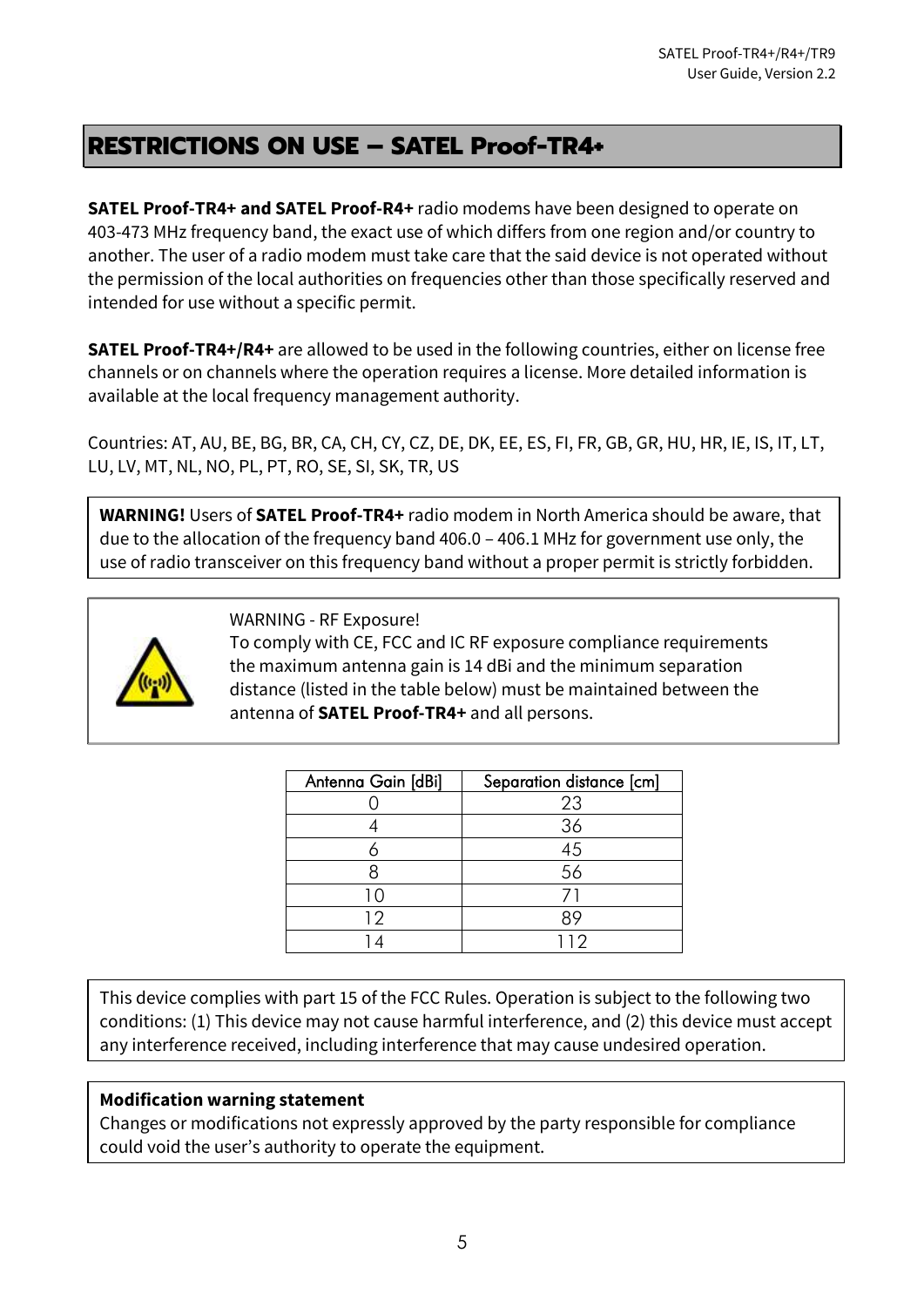## **RESTRICTIONS ON USE – SATEL Proof-TR9**

**SATEL Proof-TR9** radio modem has been designed to operate on 902-928 MHz frequency band, the exact use of which differs from one region and/or country to another. The user of a radio modem must take care that the said device is not operated without the permission of the local authorities on frequencies other than those specifically reserved and intended for use without a specific permit.

**SATEL Proof-TR9** is allowed to be used in the following countries. More detailed information is available at the local frequency management authority.

Countries: AU, BR, CA, US

The frequency band in USA and Canada is 902 – 928 MHz. In Australia and Brazil the frequency band is limited to 915 – 928 MHz due to the local regulations.



WARNING - RF Exposure!

To satisfy FCC and ISED RF exposure requirements for mobile transmitting devices, a separation distance of 25 cm or more should be maintained between antenna of this device and persons during device operation. To ensure compliance, operations at closer than this distance is not recommended. The antenna used for this transmitter must not be co-located in conjunction with any other antenna or transmitter. FCC regulations allow up to 36 dBm equivalent isotropically radiated power (EIRP). Therefore, the sum of the transmitted power (in dBm), the cabling loss and the antenna gain cannot exceed 36 dBm.

This radio transmitter 2422A-SATELTA31 has been approved by Industry Canada to operate with the antenna types listed below with the maximum permissible gain indicated. Antenna types not included in this list, having a gain greater than the maximum gain indicated for that type, are strictly prohibited for use with this device.

| Antenna type       | Manufacturer      | l Antenna model | Maximum gain (dBi) |
|--------------------|-------------------|-----------------|--------------------|
| Omnidirectional    | Oy CompleTech Ltd | <b>CA915H</b>   |                    |
| Directional (yagi) | Oy CompleTech Ltd | <b>CA930Y</b>   |                    |

This device contains licence-exempt transmitter(s)/receiver(s) that comply with Innovation, Science and Economic Development Canada's licence-exempt RSS(s) and part 15 of the FCC Rules. Operation is subject to the following two conditions:

- 1. This device may not cause interference.
- 2. This device must accept any interference, including interference that may cause undesired operation of the device.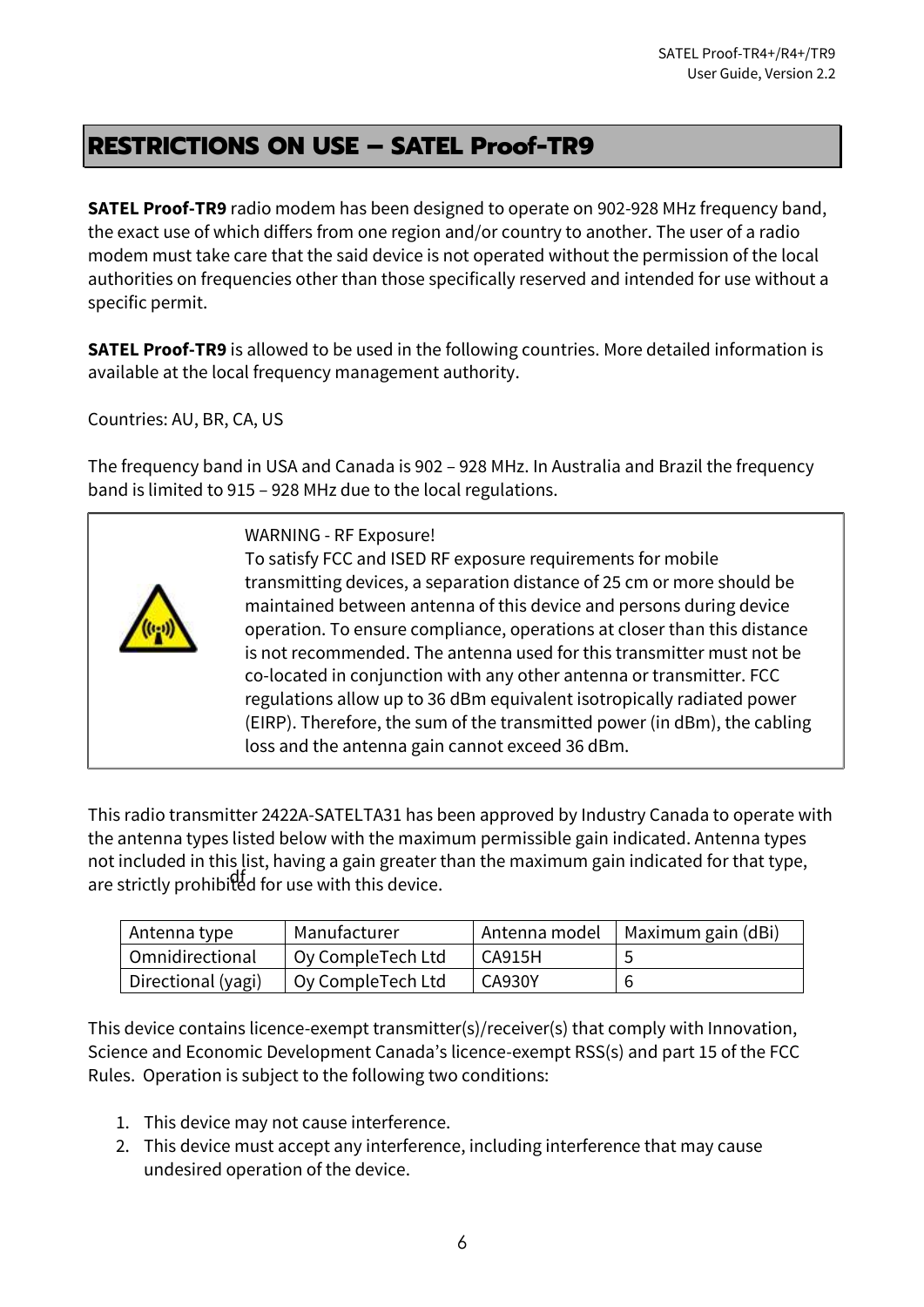L'émetteur/récepteur exempt de licence contenu dans le présent appareil est conforme aux CNR d'Innovation, Sciences et Développement économique Canada applicables aux appareils radio exempts de licence. L'exploitation est autorisée aux deux conditions suivantes :

- 1. L'appareil ne doit pas produire de brouillage;
- 2. L'appareil doit accepter tout brouillage radioélectrique subi, même si le brouillage est susceptible d'en compromettre le fonctionnement.

#### **Modification warning statement**

Changes or modifications not expressly approved by the party responsible for compliance could void the user's authority to operate the equipment.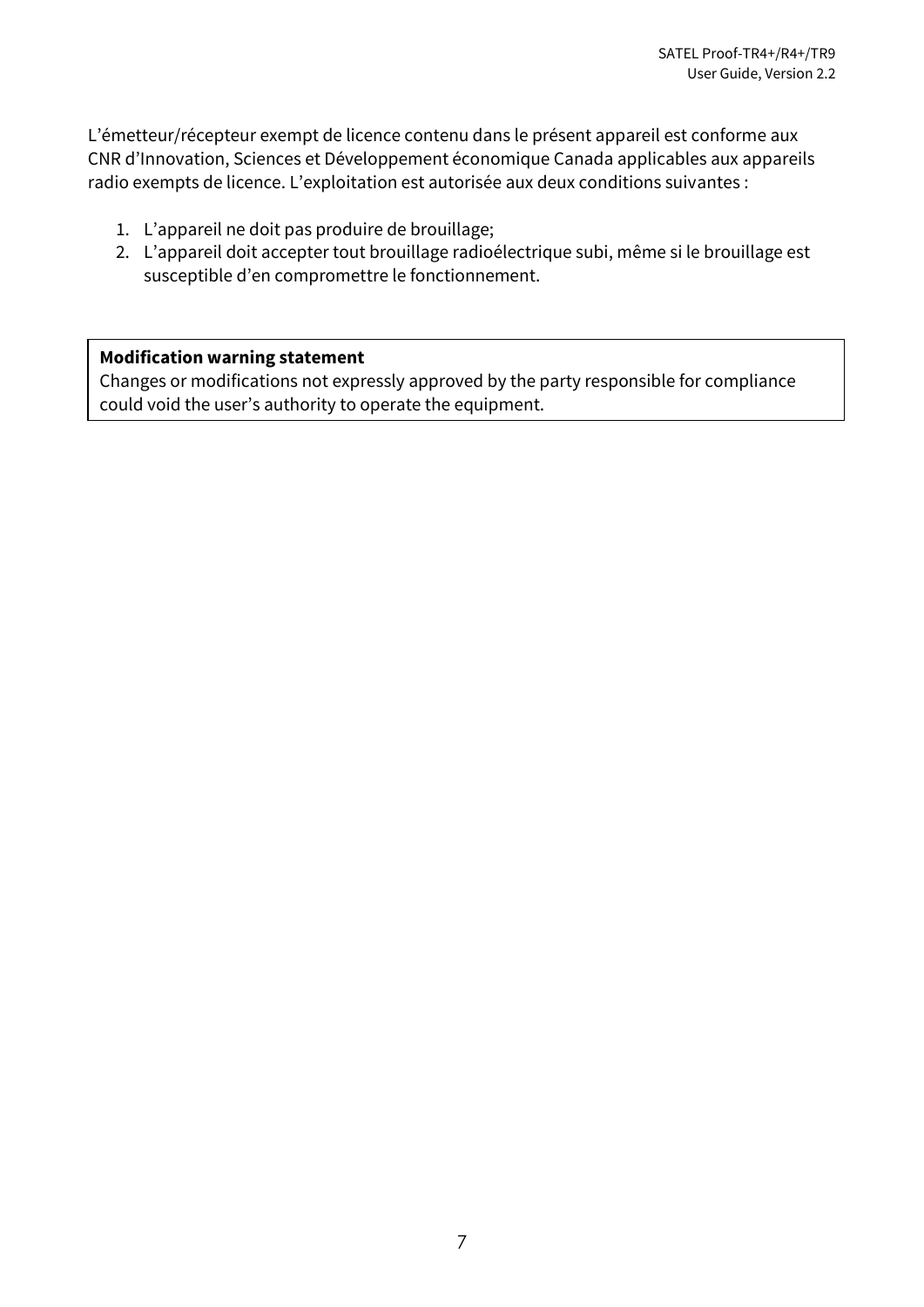## **PRODUCT CONFORMITY**

Hereby, SATEL Oy declares that SATEL Proof-TR4+ and SATEL Proof-R4+ radio modems are in compliance with the essential requirements (radio performance, electromagnetic compatibility and electrical safety) and other relevant provisions of Directive 2014/53/EU. Therefore, the equipment is labelled with CE-marking.

# $C \in$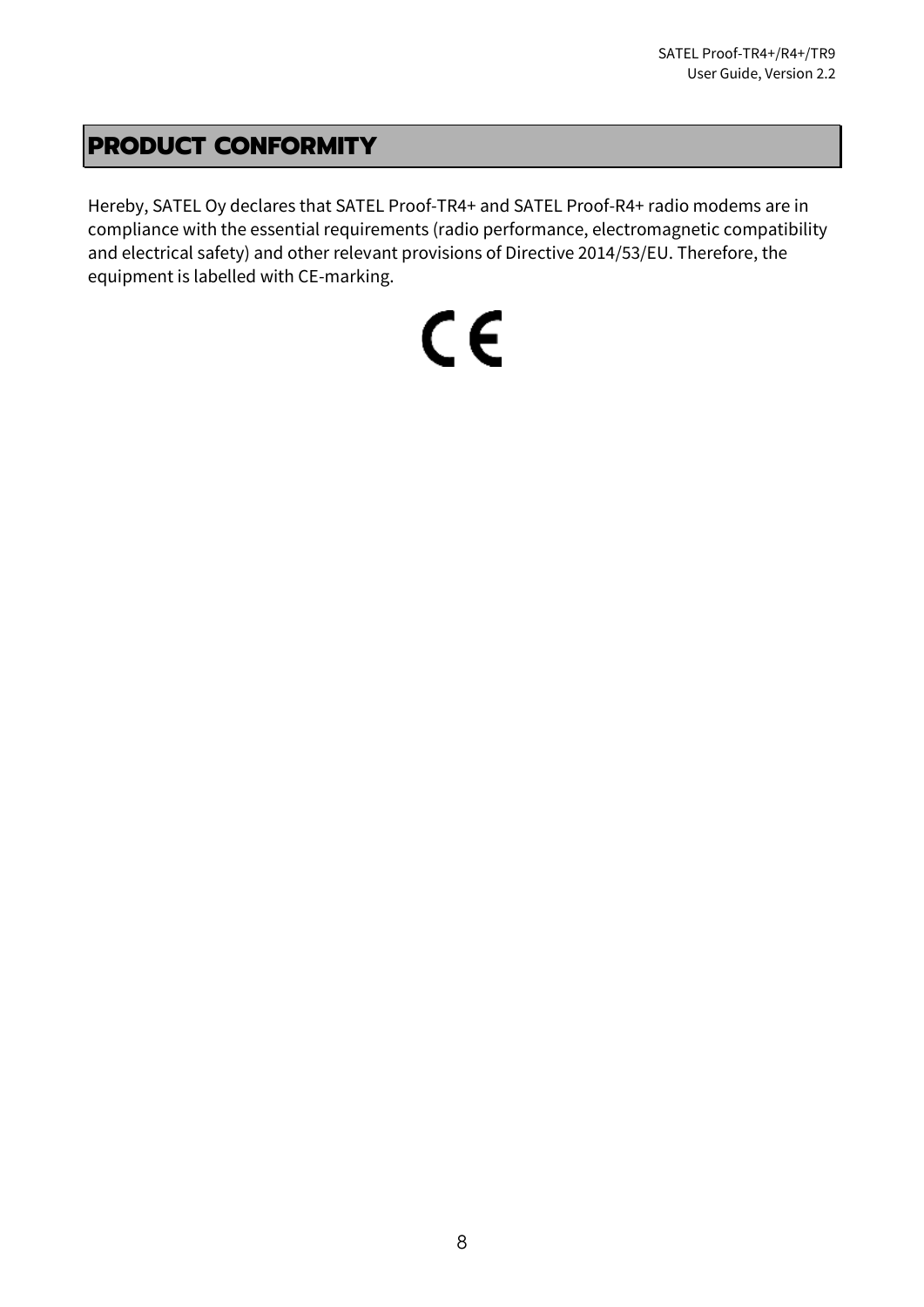## **WARRANTY AND SAFETY INSTRUCTIONS**

Read these safety instructions carefully before using the product:

-Warranty will be void, if the product is used in any way that is in contradiction with the instructions given in this manual, or if the radio modem housing has been opened or tampered with.

-The radio modem is only to be operated at frequencies allocated by local authorities, and without exceeding the given maximum allowed output power ratings. SATEL and its distributors are not responsible, if any products manufactured by it are used in unlawful ways.

-The devices mentioned in this manual are to be used only according to the instructions described in this manual. Faultless and safe operation of the devices can be guaranteed only if the transport, storage, operation and handling of the devices is appropriate. This also applies to the maintenance of the products.

-To prevent damage both the radio modem and any terminal devices must always be switched OFF before connecting or disconnecting the serial connection cable. It should be ascertained that different devices used have the same ground potential. Before connecting any power cables, the output voltage of the power supply should be checked.

- Any radio link can be susceptible to external interference and signal degradation by its nature. Because of that, the effects of possible interference mechanisms and the sufficient back-up schemes must be taken into account in the system design of the critical applications.

#### NOTE!

When selecting a suitable location for the radio modem it must be ensured that no water can get into the radio modem under any conditions. Direct sunlight is also to be avoided. It is not recommendable to install the radio modem on a strongly vibrating surface. Suitable dampening and/or isolation materials should be used in cases where the installation surface will be subjected to vibration.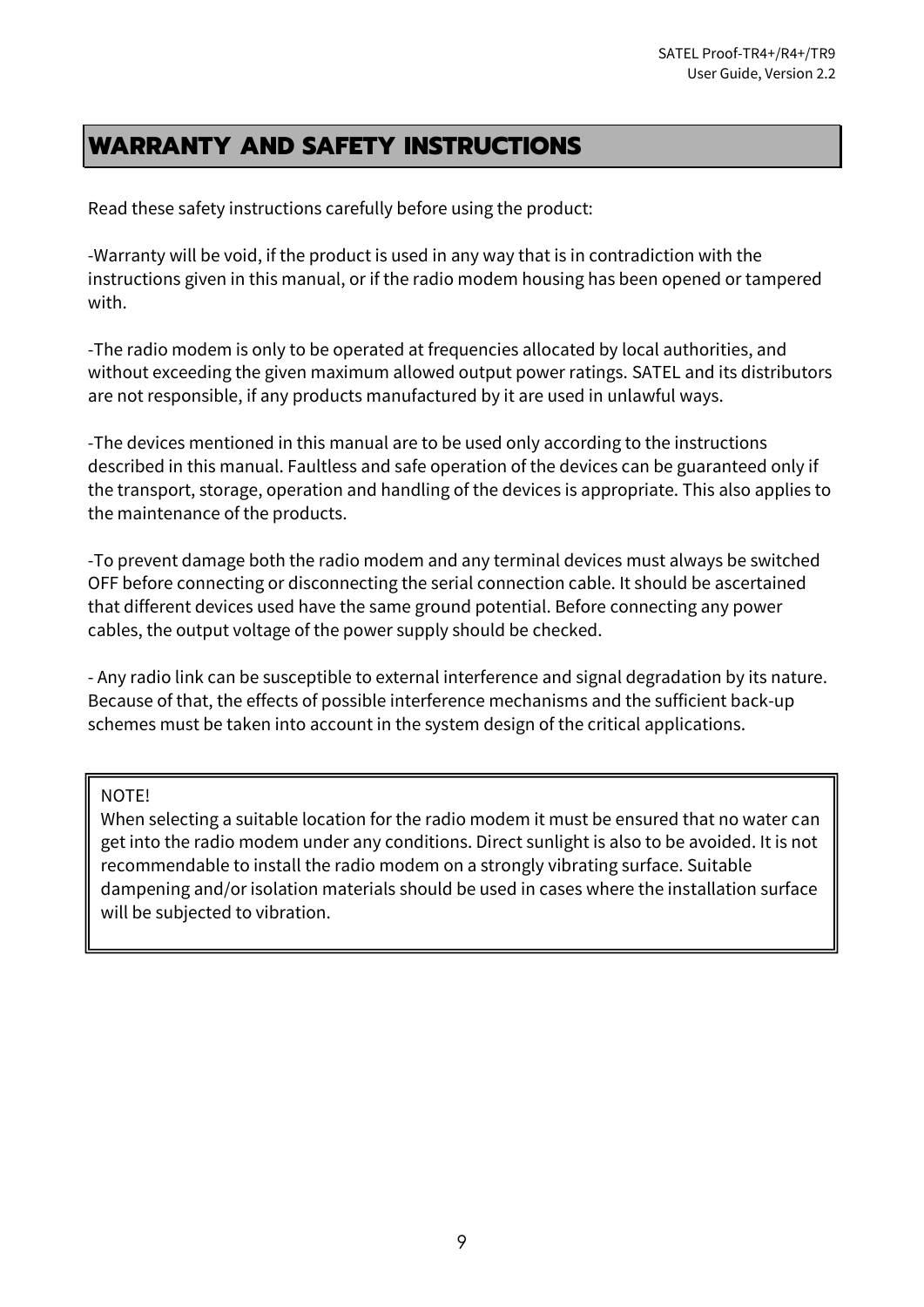## **1 DESCRIPTION OF THE PRODUCT**

SATEL Proof-TR4+ is a UHF (403…473 MHz frequency band) radio transceiver modem that provides a transparent data link with many SATEL serial radios and with many other manufacturers' radio modems.

SATEL Proof-R4+ is the receive-only variant of SATEL Proof-TR4+.

SATEL Proof-TR9 is a UHF (902…928 MHz license free ISM band) radio transceiver modem that provides a transparent data link with many SATEL serial radios and with many other manufacturers' radio modems.

SATEL Proof radio modems can be connected to various communication devices via RS-232 serial data interface. The Deutsch DT series connector provides the pins for data lines (TD, RD) and power supply (+7…+27.5 VDC). Antenna is connected to the female TNC connector.

SATEL Proof-TR4+/R4+/TR9 are heavy-duty radio modems that meet the requirements of machine control, smart farming and marine applications. They are built to last dirt, vibration, sand, dust, liquids and lightning:

- SATEL Proof radio modems have a profound electrical protection both the power and data lines as well as the antenna interface are surge protected.
- SATEL Proof radio modems are IP67/IP69K rated against ingress of dust and high temperature, high pressure water. See more detailed description on chapter "Technical Specifications"
- Additionally, SATEL Proof radio modems provide RF filtering on GNSS frequencies to work seamlessly in GNSS positioning applications.

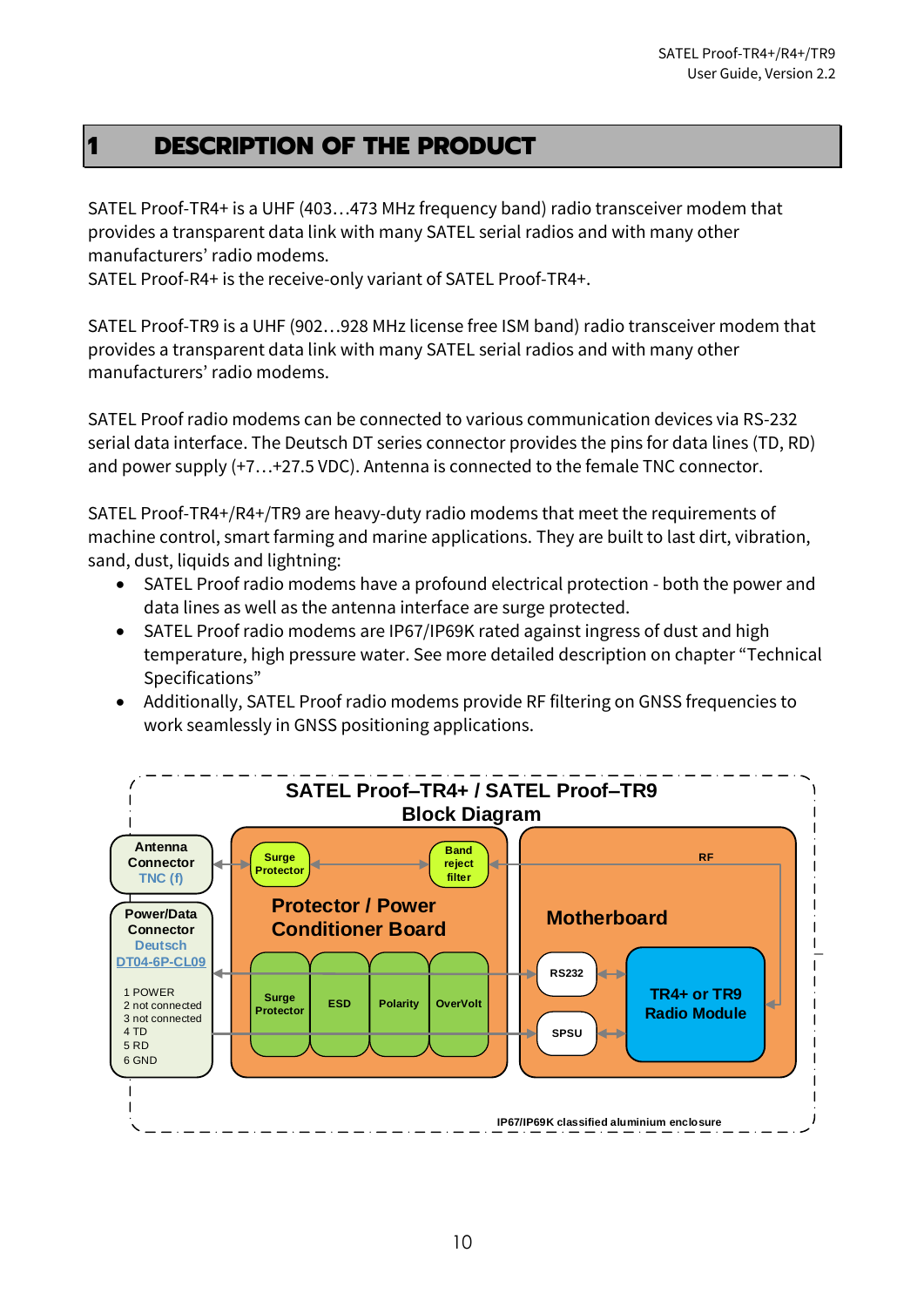## **2 SATEL Proof-TR4+/R4+ TECHNICAL SPECIFICATIONS**

**SATEL Proof-TR4+/R4+** comply with the following international standards:

- EN 300 113
- EN 301 489
- IEC 62368-1 (safety)
- FCC CFR47 Part 90
- FCC CFR47 Part 15

| SATEL Proof-TR4+/R4+ TECHNICAL SPECIFICATIONS Values are subject to change without a notice |                                                                                       |  |                      |  |
|---------------------------------------------------------------------------------------------|---------------------------------------------------------------------------------------|--|----------------------|--|
| Parameter                                                                                   | <b>RECEIVER</b><br><b>TRANSMITTER</b><br>(SATEL Proof-TR4+)<br>(SATEL Proof-TR4+/R4+) |  | <b>Notes</b>         |  |
| <b>Frequency Range</b>                                                                      | 403  473 MHz                                                                          |  |                      |  |
| Tuning range                                                                                | 70 MHz                                                                                |  |                      |  |
| Minimum RF Frequency                                                                        | 6.25 kHz @12.5 or 25 kHz channel spacing                                              |  |                      |  |
| Step                                                                                        | 10 kHz @ 20kHz channel spacing                                                        |  |                      |  |
| Channel Bandwidth                                                                           | 12.5 kHz / 25 kHz                                                                     |  | Programmable         |  |
| <b>Channel Spacing</b>                                                                      | 12.5, 20 (uses 12.5kHz channel width), 25 kHz                                         |  | Programmable         |  |
| <b>Frequency Stability</b>                                                                  | $<$ 1 kHz                                                                             |  |                      |  |
| <b>Maximum Continuous</b>                                                                   |                                                                                       |  |                      |  |
| <b>Receiver Input Power</b>                                                                 | +3 dBm                                                                                |  |                      |  |
| without Damage                                                                              |                                                                                       |  |                      |  |
| Maximum Receiver Input                                                                      |                                                                                       |  |                      |  |
| Power without                                                                               | $-10$ dBm                                                                             |  | FEC ON               |  |
| <b>Transmission Errors</b>                                                                  |                                                                                       |  |                      |  |
|                                                                                             | -112 dBm @ 25 kHz                                                                     |  | SATEL-4FSK (FEC ON)  |  |
|                                                                                             | -114 dBm @12.5 kHz                                                                    |  |                      |  |
| Sensitivity                                                                                 | -110 dBm @ 25 kHz                                                                     |  | SATEL-8FSK (FEC ON)  |  |
|                                                                                             | -112 dBm @12.5 kHz                                                                    |  |                      |  |
|                                                                                             | -101 dBm @ 25 kHz<br>-103 dBm @12.5 kHz                                               |  | SATEL-16FSK (FEC ON) |  |
|                                                                                             | -17 dBm @ 25 kHz                                                                      |  |                      |  |
|                                                                                             | -20 dBm @ 12.5 kHz                                                                    |  | SATEL-4FSK (FEC ON)  |  |
|                                                                                             | -18 dBm @ 25 kHz                                                                      |  |                      |  |
| Blocking                                                                                    | -17 dBm @ 12.5 kHz                                                                    |  | SATEL-8FSK (FEC ON)  |  |
|                                                                                             | -29 dBm @ 25 kHz                                                                      |  |                      |  |
|                                                                                             | -25 dBm @ 12.5 kHz                                                                    |  | SATEL-16FSK (FEC ON) |  |
| Intermodulation                                                                             | > 61 dB @ 25 kHz                                                                      |  |                      |  |
| Attenuation                                                                                 | > 61 @ 12.5 kHz                                                                       |  | FEC ON               |  |
|                                                                                             |                                                                                       |  |                      |  |
| <b>CO-Channel Rejection</b>                                                                 | > -11 dB @ 25 kHz                                                                     |  | FEC ON               |  |
|                                                                                             | > -10 dB @ 12.5 kHz                                                                   |  |                      |  |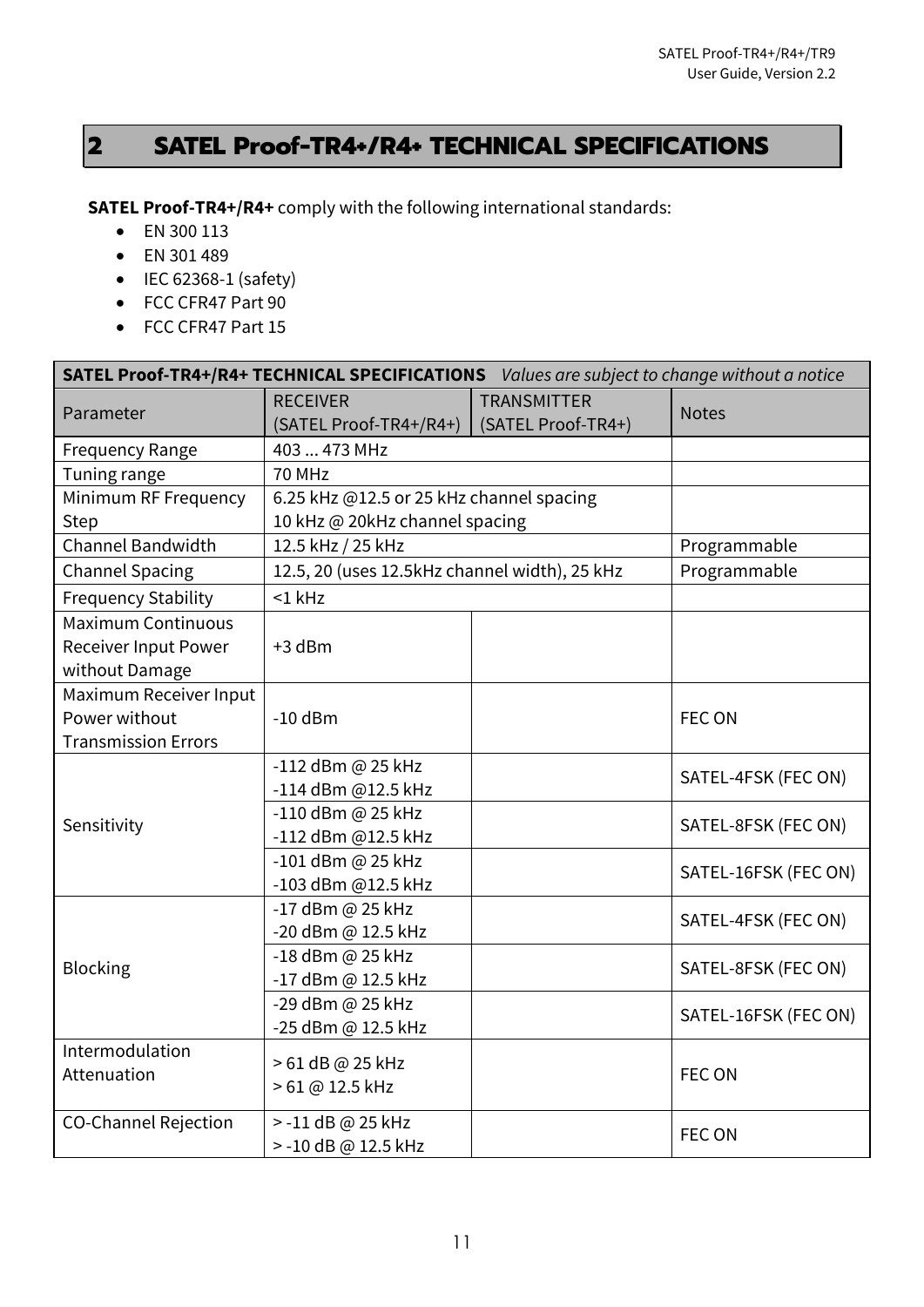|                                            | -33 dBm @ 25 kHz<br>-36 dBm @ 12.5 kHz                                                                                                                |                                         | SATEL-4FSK (FEC ON)       |
|--------------------------------------------|-------------------------------------------------------------------------------------------------------------------------------------------------------|-----------------------------------------|---------------------------|
| Adjacent Channel<br>Selectivity            | -34 dBm @ 25 kHz<br>-34 dBm @ 12.5 kHz                                                                                                                |                                         | SATEL-8FSK (FEC ON)       |
|                                            | -43 dBm @ 25 kHz<br>-40 dBm @ 12.5 kHz                                                                                                                |                                         | SATEL-16FSK (FEC ON)      |
| <b>Spurious Rejection</b>                  | >67 dB                                                                                                                                                |                                         | FEC ON                    |
| <b>Typical Power</b>                       | <b>RX</b>                                                                                                                                             | 12 V: 1.32 W                            |                           |
| Consumption                                | <b>TX</b>                                                                                                                                             | 12 V: 5.8 W @ 1 W RF                    |                           |
| <b>Transmitter Power</b><br>(programmable) |                                                                                                                                                       | 0.01, 0.02, 0.05, 0.1, 0.2,<br>0.5, 1 W | TX-mode, 50 $\Omega$ load |
| <b>Adjacent Channel Power</b>              |                                                                                                                                                       | acc. to EN 300 113                      | TX-mode                   |
| <b>Transient Adjacent</b>                  |                                                                                                                                                       |                                         |                           |
| <b>Channel Power</b>                       |                                                                                                                                                       | acc. to EN 300 113                      | TX-mode                   |
| Carrier power stability                    |                                                                                                                                                       | $<$ ±1.5 dB                             |                           |
| <b>Communication Mode</b>                  | Half-Duplex                                                                                                                                           |                                         |                           |
|                                            | <b>4FSK FEC OFF:</b><br>19200 bps (25 kHz) / 9600 bps (12.5 kHz)<br>4FSK FEC ON:<br>14400 bps (25 kHz) / 7200 bps (12.5 kHz)                          |                                         |                           |
| Data speed of Radio<br>Interface           | <b>8FSK FEC OFF:</b><br>28800 bps (25 kHz) / 14400 bps (12.5 kHz)<br><b>8FSK FEC ON:</b><br>19200 bps (25 kHz) / 9600 bps (12.5 kHz)<br>16FSK FEC ON: |                                         |                           |
|                                            | 28800 bps (25 kHz) / 14400 bps (12.5 kHz)                                                                                                             |                                         |                           |
| Air Interface Encryption                   | AES128 (AES256 optionally)<br>(product variants without encryption available)                                                                         |                                         | Programmable              |
| Modulation                                 | 4FSK, 8FSK, 16FSK, GMSK                                                                                                                               |                                         |                           |
| Serial Data Interface                      | RS-232 asynchronous data 1200 - 115200 bps                                                                                                            |                                         |                           |
| Operating Voltage                          | +7  +27.5 Vdc (+15%/-20%)                                                                                                                             |                                         |                           |
| <b>Typical Power</b>                       | RX 1.32 W (12 V)                                                                                                                                      |                                         |                           |
| Consumption                                | TX 5.8 W (12 V) $\omega$ 1 W transmitter power                                                                                                        |                                         |                           |
|                                            | -30 °C  +65 °C Operational                                                                                                                            |                                         |                           |
| <b>Temperature Ranges</b>                  | -40 °C  +75 °C Absolute min / max                                                                                                                     |                                         |                           |
|                                            | -25 °C  +55 °C Complies with standards                                                                                                                |                                         |                           |
|                                            | $-40$ °C $\dots$ +85 °C Storage                                                                                                                       |                                         |                           |
| Antenna Connector                          | 50 $\Omega$ , TNC female                                                                                                                              |                                         |                           |
| Interface Connector                        | Deutsch DT04-6P-CL09                                                                                                                                  |                                         |                           |
| Housing                                    | Shielded / bare PCB inside a metal housing                                                                                                            |                                         |                           |
| Size L x W x H                             | 174 x 95 x 46 mm                                                                                                                                      |                                         |                           |
|                                            | IEC60068-2-32,                                                                                                                                        |                                         |                           |
| Mechanical standards                       | ISO9022-36-08, ISO9022-31-06, ISO9022-33-06                                                                                                           |                                         |                           |
| Weight                                     | $500$ g                                                                                                                                               |                                         |                           |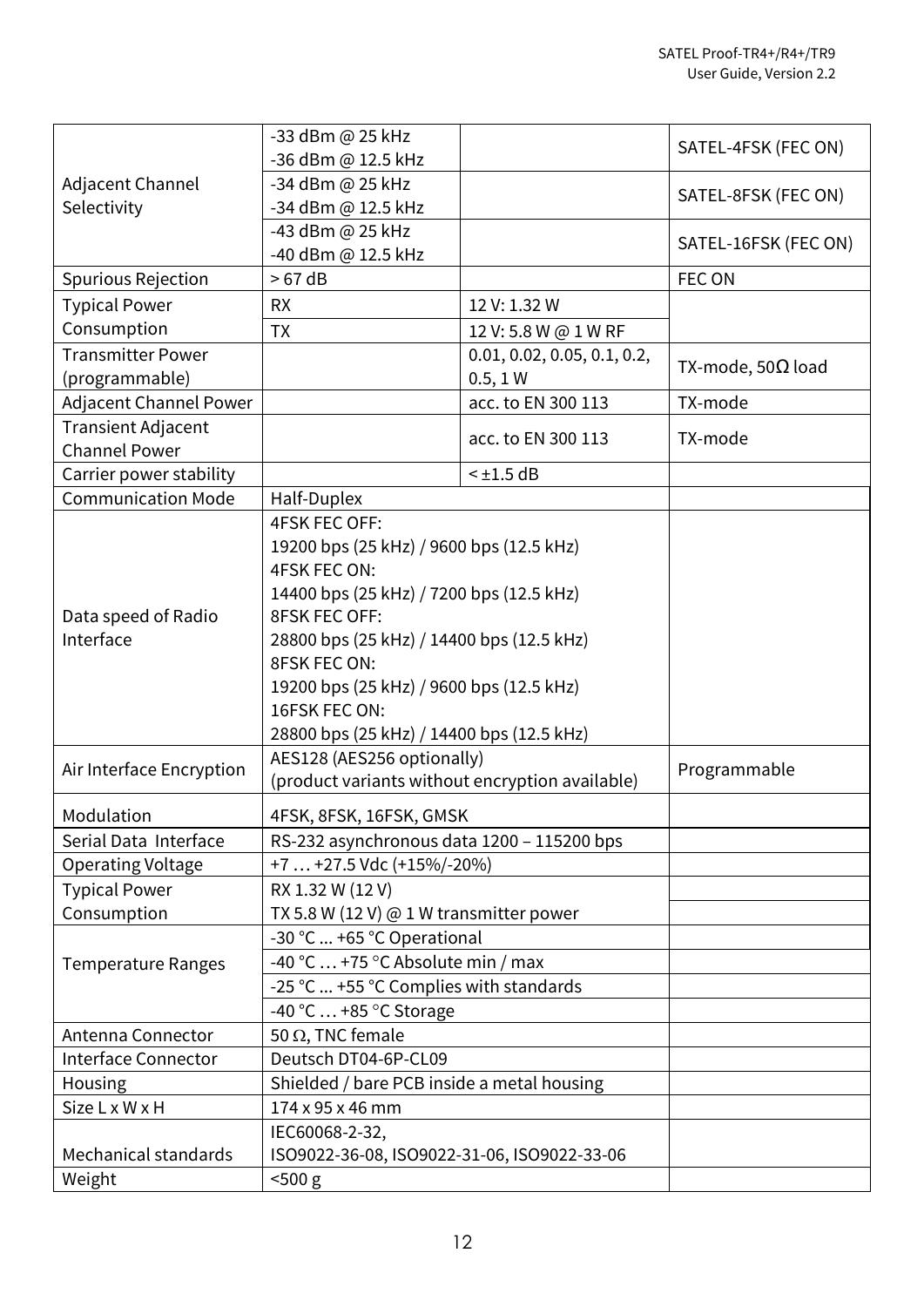| IP rating             | <b>IP67/IP69K</b>                    | See Note 1 below |
|-----------------------|--------------------------------------|------------------|
| ESD-failure threshold | 8 kV contact, 15 kV air discharge    |                  |
| Immunity              | >10 V/m                              |                  |
| Vibration             | >20 G (20 Hz2 kHz sinusoidal/random) |                  |

*Note 1:* IP67/IP69K rating of the device requires the mating connector to be correctly assembled and connected into the device's Deutsch connector. See details from the connector manufacturer's datasheet.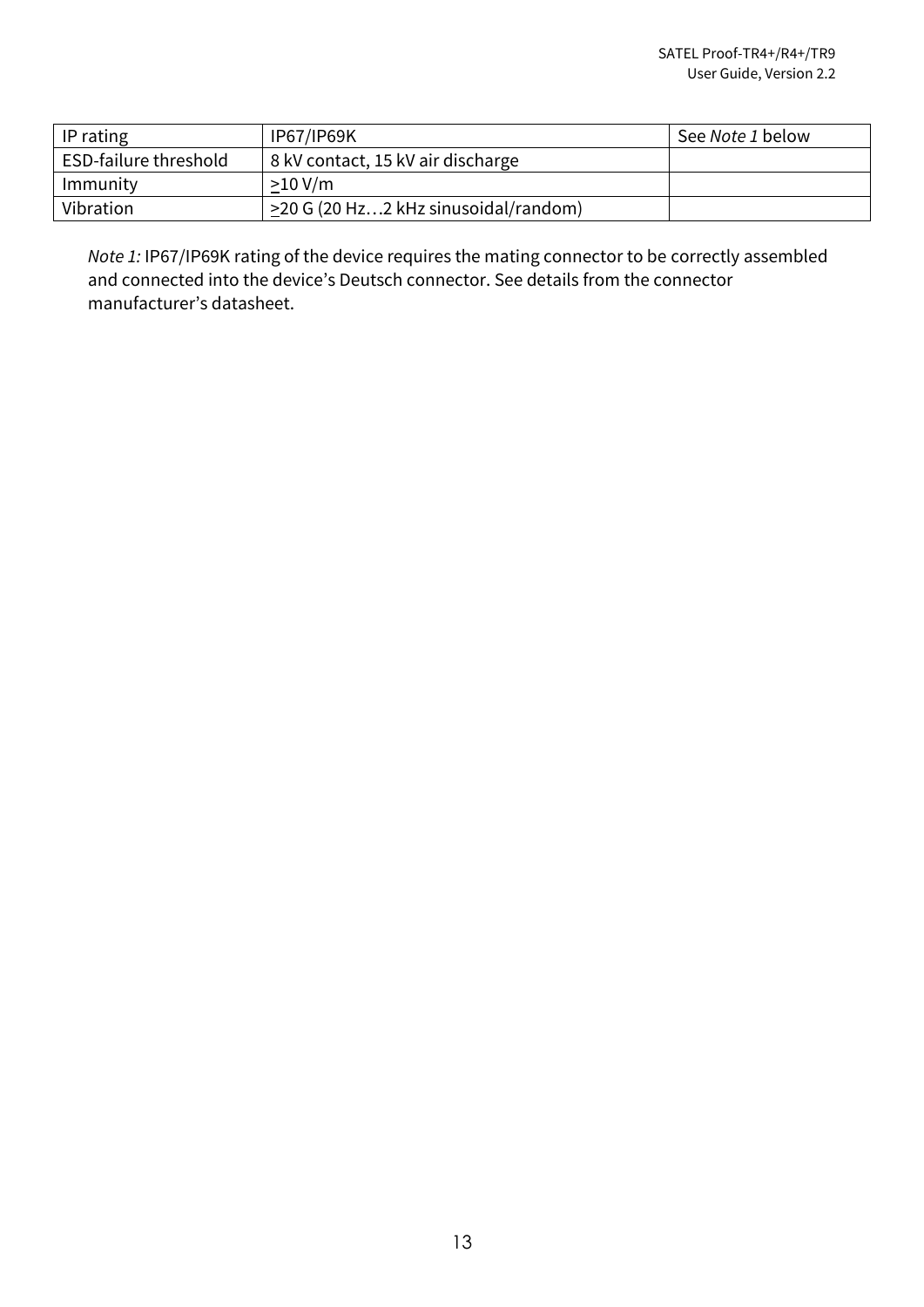## **3 SATEL Proof-TR9 TECHNICAL SPECIFICATIONS**

**SATEL Proof-TR9** complies with the following international standards:

- FCC CFR47Part 15
- EN 301 489-1, EN 301 489-5
- IEC 62368-1 (safety)
- IC RSS-247, ICC RSS-Gen

| <b>SATEL Proof-TR9 TECHNICAL SPECIFICATIONS</b> Values are subject to change without a notice |                                                            |  |  |  |  |
|-----------------------------------------------------------------------------------------------|------------------------------------------------------------|--|--|--|--|
| <b>Frequency Range</b>                                                                        | 902-928 MHz                                                |  |  |  |  |
| <b>Spreading Method</b>                                                                       | <b>Frequency Hopping</b>                                   |  |  |  |  |
| Occupied Bandwidth                                                                            | 230 kHz                                                    |  |  |  |  |
| <b>Frequency Stability</b>                                                                    | $<$ 1 $k$ Hz                                               |  |  |  |  |
| Maximum Receiver Input Power<br>without Transmission Errors                                   | $-3$ dBm                                                   |  |  |  |  |
| Sensitivity                                                                                   | typ. - 109 dBm for BER 10-4                                |  |  |  |  |
| <b>Transmitter Power</b>                                                                      | 0.01, 0.02, 0.5, 0.1, 0.2, 0.5, 1 W                        |  |  |  |  |
| Carrier power stability                                                                       | $<$ $\pm$ 1.5 dB                                           |  |  |  |  |
| <b>Modulation Method</b>                                                                      | 2-GFSK                                                     |  |  |  |  |
| <b>Hopping Bands</b>                                                                          | 7, user selectable                                         |  |  |  |  |
| <b>Hopping Patterns</b>                                                                       | 15 per band, 105 total, user selectable                    |  |  |  |  |
| <b>Hopping Channels</b>                                                                       | 50-112, user selectable                                    |  |  |  |  |
| <b>Frequency Zones</b>                                                                        | 16 Zones, 7 Channels per Zone                              |  |  |  |  |
| Serial Data Interface                                                                         | RS-232 asynchronous data 9600 - 115200 bps                 |  |  |  |  |
| <b>Operating Voltage</b>                                                                      | +7  +27.5 Vdc (+15%/-20%)                                  |  |  |  |  |
|                                                                                               | RX 1.32 W (12 V)                                           |  |  |  |  |
| <b>Typical Power Consumption</b>                                                              | TX 5.8 W (12 V) $\omega$ 1 W transmitter power             |  |  |  |  |
|                                                                                               | -30 °C  +65 °C Operational                                 |  |  |  |  |
| <b>Temperature Ranges</b>                                                                     | -40 °C  +75 °C Absolute min / max                          |  |  |  |  |
|                                                                                               | -25 °C  +55 °C Complies with standards                     |  |  |  |  |
|                                                                                               | $-40$ °C $\dots$ +85 °C Storage                            |  |  |  |  |
| Antenna Connector                                                                             | 50 $\Omega$ , TNC female                                   |  |  |  |  |
| Interface Connector                                                                           | Deutsch DT04-6P-CL09                                       |  |  |  |  |
| Housing                                                                                       | Shielded / bare PCB inside a metal housing                 |  |  |  |  |
| Size L x W x H                                                                                | 174 x 95 x 46 mm                                           |  |  |  |  |
| <b>Mechanical Standards</b>                                                                   | IEC60068-2-32, ISO9022-36-08, ISO9022-31-06, ISO9022-33-06 |  |  |  |  |
| Weight                                                                                        | $<$ 500 $g$                                                |  |  |  |  |
| IP rating                                                                                     | IP67/IP69K (see Note 1 below)                              |  |  |  |  |
| <b>ESD-failure threshold</b>                                                                  | 8 kV contact, 15 kV air discharge                          |  |  |  |  |
| Immunity                                                                                      | 10 V/m                                                     |  |  |  |  |
| Vibration                                                                                     | >20 G (20 Hz2 kHz sinusoidal/random)                       |  |  |  |  |

*Note 1:* IP67/IP69K rating of the device requires the mating connector to be correctly assembled and connected into the device's Deutsch connector. See details from the connector manufacturer's datasheet.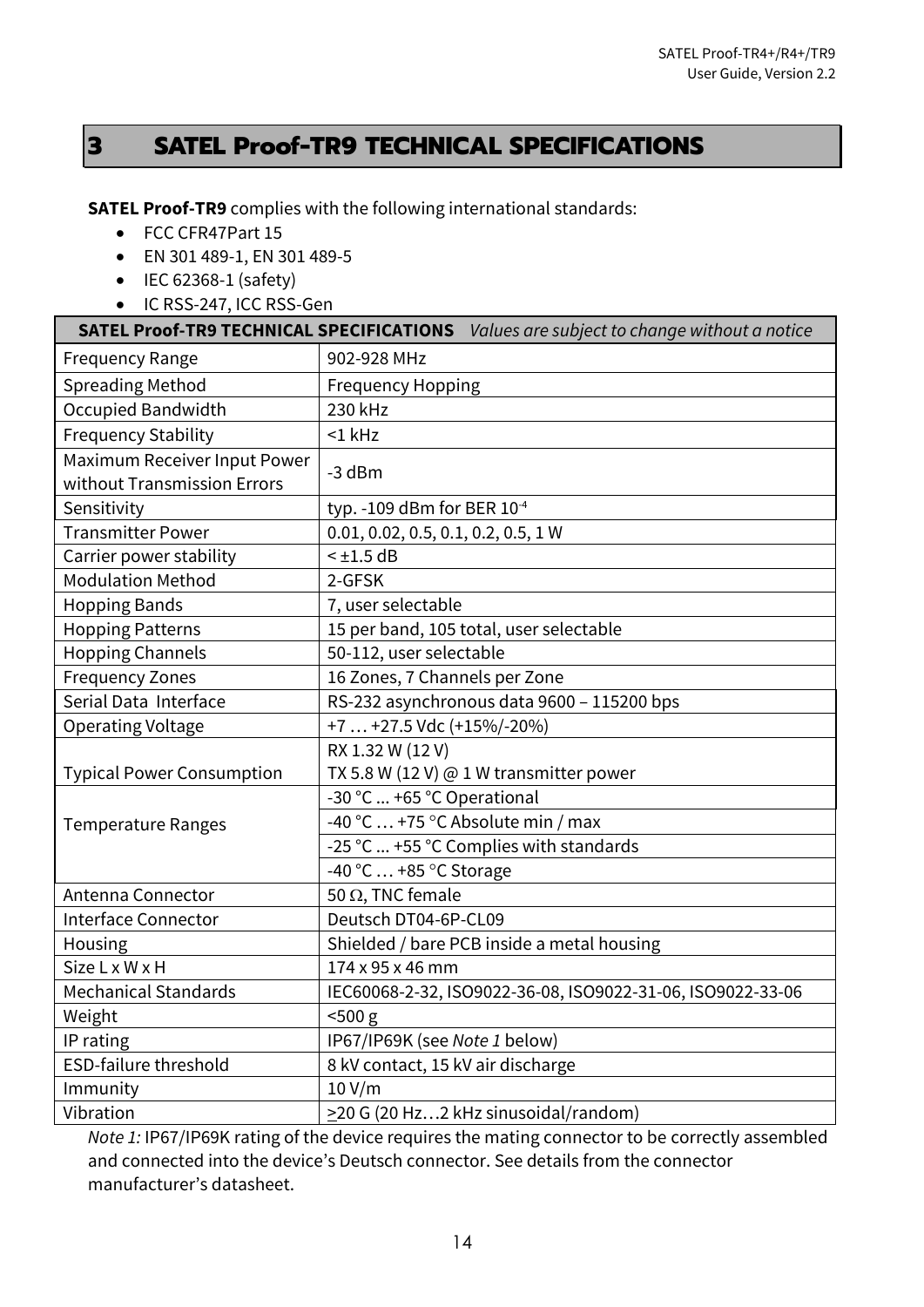## **4 CONFIGURATION**

The configuration of SATEL Proof radio modem can be modified via the serial interface by using SATEL Configuration Manager software or specific SL commands.

#### **4.1 Configuration Manager software**

This easy-to-use software for Windows provides access to the user settings, including the channel list editor for creating the channel lists, and the functions for restoring the factory setup and making firmware updates. The software is available from the dealers or at www.satel.com.

#### **QuickStart**

Preliminary settings:

- 1. Save the SATEL Configuration Manager files in the same directory.
- 2. Connect the modem to the PC using a proper interface cable.
- 3. Connect power to the modem. Before connecting, check that you have correct supply voltage.

|                                                                                                                                                                                      |                                                                                                                                                                                              | <b>SATEL</b> |
|--------------------------------------------------------------------------------------------------------------------------------------------------------------------------------------|----------------------------------------------------------------------------------------------------------------------------------------------------------------------------------------------|--------------|
| <b>Saturday   Williams   Sectional</b><br>Automobile (House Editor, Poper Telegrate<br>lie iste istog:<br>contract service and<br>ment<br>iac. I<br><b>anano</b><br>n<br><b>Fact</b> | $\overline{\omega}$ a mount securing fundamental asset<br>$\overline{\omega}$ is loosed for each decision consequence<br>$\frac{1}{2} \left( \frac{1}{2} \right) \left( \frac{1}{2} \right)$ |              |
| <b>Costs</b><br>뇌<br>11 Hotel Bitch<br><b>SUZENIA</b><br>H.<br>part his<br>31<br><b>Northern</b><br><b>Hanyway</b><br>ΗF<br>⋑<br><b>Santa</b><br>and the con-                        |                                                                                                                                                                                              |              |

- 4. Open the SATEL Configuration Manager program. Check from the "Program Preferences" tab, that you have selected correct COM-port number and that the serial port settings match to the modem. Default settings are 115200 bps, 8 bit, none parity, 1 stop bit.
- 5. To establish connection between the modem and the PC, click the blue Connect tab. To get the radio modem info, click blue Read Settings tab.
- 6. Check the settings and modify if needed.
- 7. Store settings to a modem using "Write settings" –button.
- 8. More information about Configuration Manager can be found from user guide.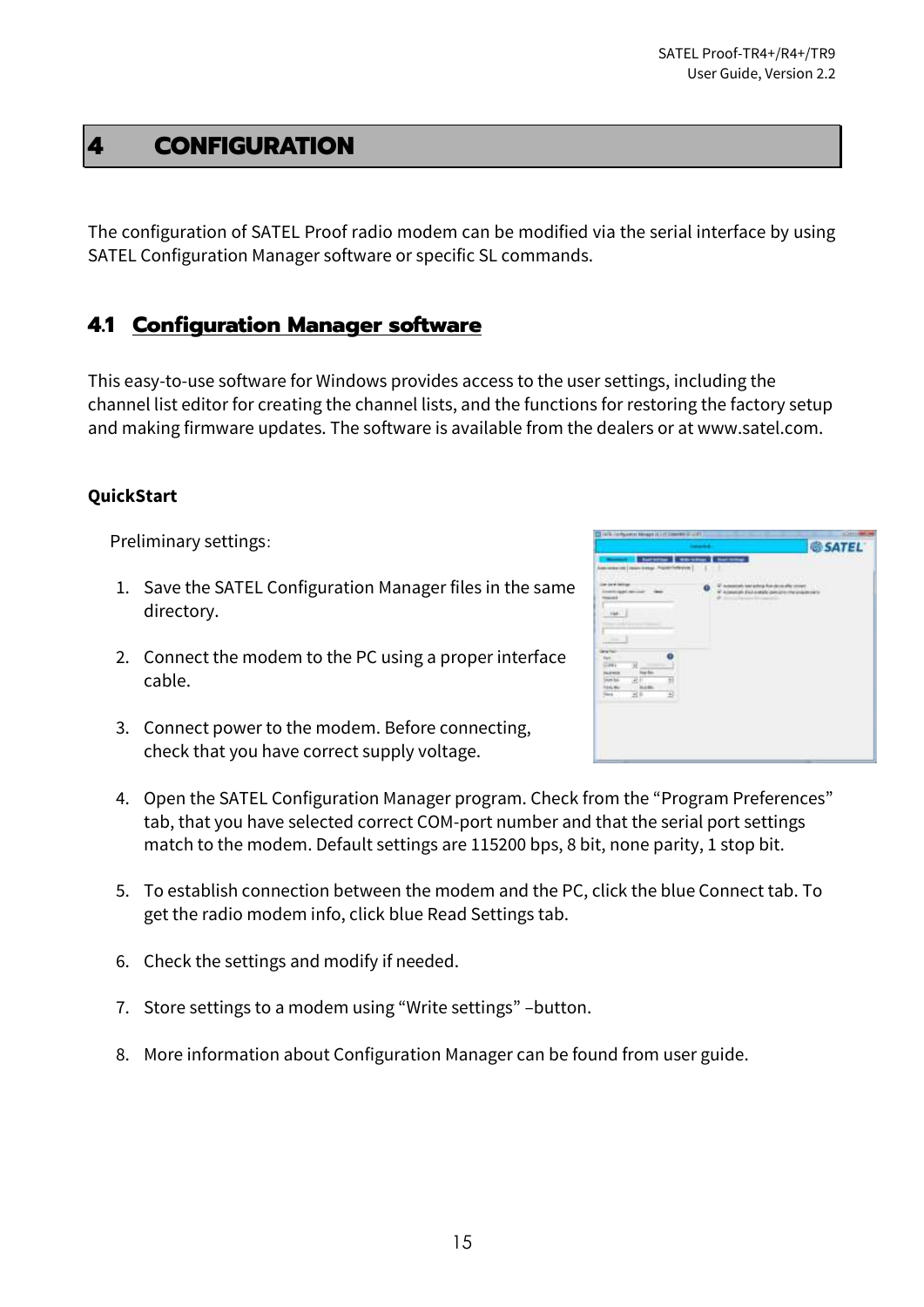## **4.2 SL commands**

A terminal device can command or configure the radio modem via the serial data interface by using *SL commands* (similar to AT commands in traditional wired modems) that are applicable especially in cases where radio modems are to be integrated seamlessly inside a system behind the integrator's own user interface.

#### **4.2.1 Command mode**

Firmware provides the *Command mode* in which the data transfer is blocked, thus making the use of SL commands easier without received data disrupting the interpretation of the SL command responses. The command mode is activated by entering three successive plus characters separated by a time delay greater than defined by Pause length setting:

<pause>+<pause>+<pause>+

The *Command mode* is terminated (and *Data mode* is activated) by entering three successive minus characters:

<pause> - <pause> - <pause> -

The modem responds the above sequences with OK message.

Note. SL commands operate in the command mode independent from the value of SL Commands mode setting.

#### **4.2.2 Operation of SL commands**

Depending on the active value of *SL command mode* setting, SL commands work in one of the four operational modes:

- OFF
	- o SL commands work only in the *Command mode* but not in the *Data mode*
	- o CR/LF feature is OFF.
- ON
	- o SL commands are always ON both in the *Command mode* and in the *Data mode*
	- o CR/LF feature is OFF
- ON-CR/LF
	- o SL commands are always ON both in the *Command mode* and in the *Data mode*
	- o CR/LF feature is ON
- OFF-CR/LF
	- o SL commands work only in the *Command mode*
	- o CR/LF feature is ON

*Note.* Due to legacy reasons some SL command responses are terminated by CR character, some not. CR/LF feature appends the combination of CR and LF characters to the end of the response message (unless the message already ends with it), thus making the parser design easier for system integrators.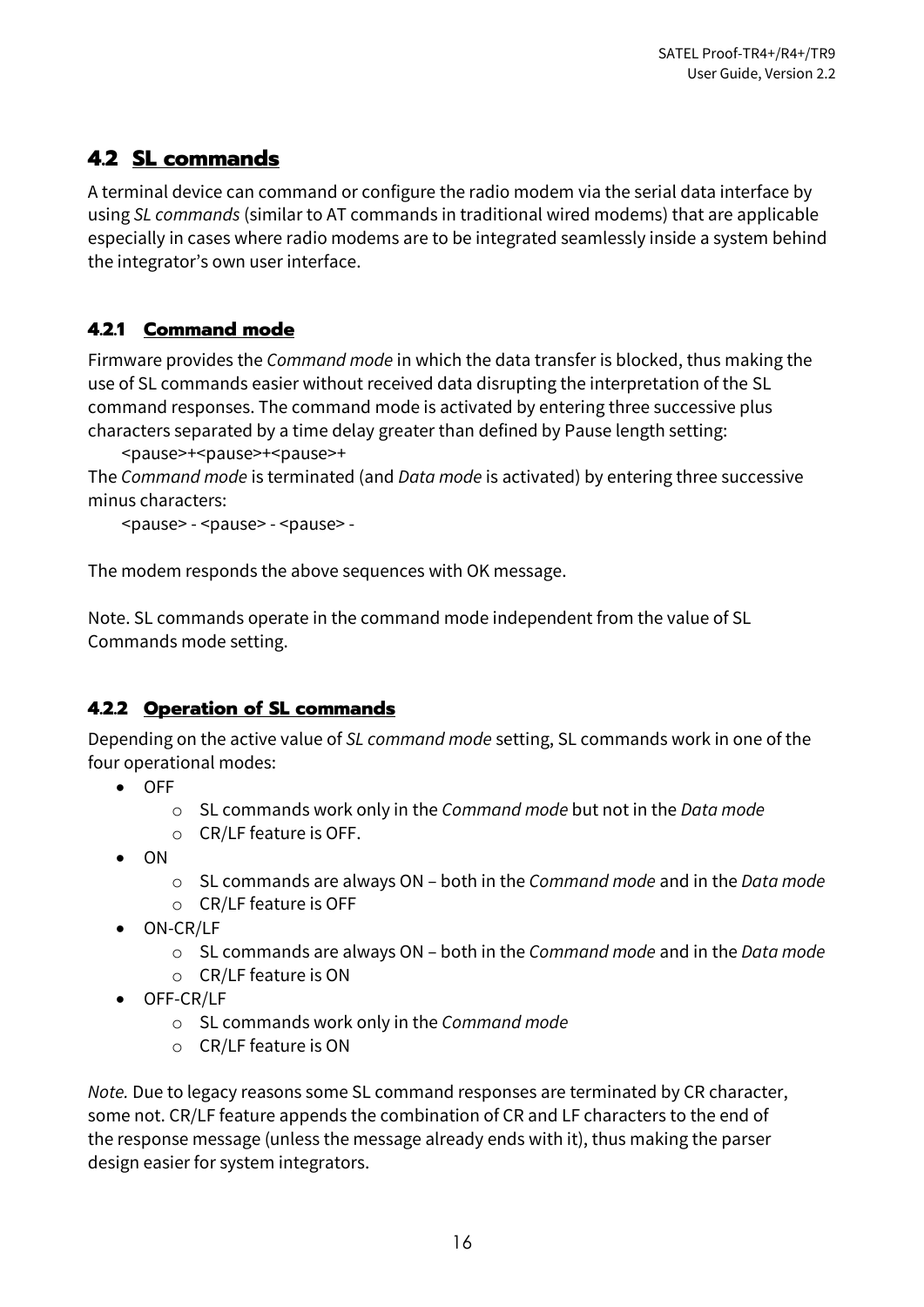#### **4.2.3 Syntax of SL commands**

An SL command is a one continuous string of specific characters, which is separated from other data by pauses that are equal or greater than the time defined by *Pause Length* setting (default value is 3 characters). The continuous here means that there are no pauses between the adjacent characters inside the SL command on the serial line.

The syntax of an SL command is: **SL<Command><CR><LF>**, where:

<Command> is the actual character string defining the actual command. <CR> is Carriage Return (ASCII character 13, 0x0d in hexadecimal) <LF> is LineFeed (ASCII character 10, 0x0a in hexadecimal). Note that the use of <CR> <LF> is optional but recommended.

The radio modem will acknowledge all commands by returning "OK" (command carried out or accepted) or the requested value, or "ERROR" (command not carried out or interpreted as erroneous) message.

If multiple SL commands are sent to the radio modem, the next command can be given after receiving the response ("OK" or "ERROR") of the proceeding command. In addition, it is recommended to implement a timeout to the terminal software for recovering the case when no response is received from the radio modem.

SL commands are described in separate documentation, contact SATEL for more information.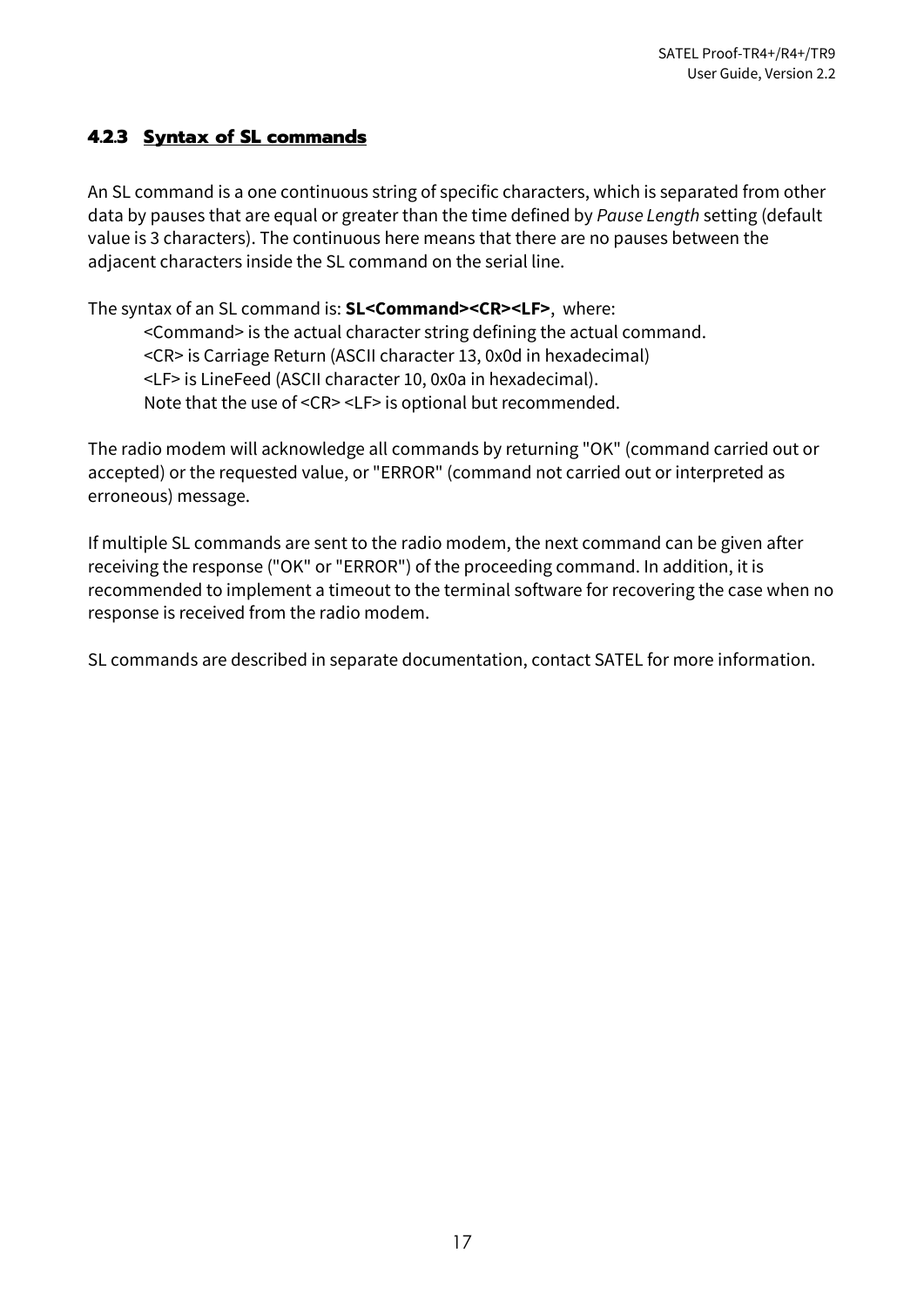## **5 MODEM SETTINGS**

## **5.1 Default settings of SATEL Proof-TR4+**

The radio modem is delivered with the configuration below unless otherwise ordered.

| DEFAULT VALUES OF THE ADJUSTABLE SETTINGS (the user can change these settings later) |                      |                                               |  |  |
|--------------------------------------------------------------------------------------|----------------------|-----------------------------------------------|--|--|
|                                                                                      |                      |                                               |  |  |
| <b>Setting</b>                                                                       | <b>Default value</b> | Range                                         |  |  |
| <b>Radio frequency</b>                                                               |                      |                                               |  |  |
| <b>Operating TX frequency</b>                                                        | 438.000 MHz          | Range: 403-473 MHz                            |  |  |
| <b>Operating RX frequency</b>                                                        | 438.000 MHz          | Range: 403-473 MHz                            |  |  |
| <b>Reference Frequency</b>                                                           | 438.000 MHz          | Range: 403-473 MHz                            |  |  |
| <b>Channel Bandwidth</b>                                                             |                      | 12.5 kHz / 25 kHz                             |  |  |
| <b>Channel Spacing</b>                                                               | 12.5 kHz             | 12.5, 20 (uses 12.5kHz channel width), 25 kHz |  |  |
| Min. RF Frequency Step                                                               |                      | 6.25 kHz (10kHz @20kHz channel spacing)       |  |  |
| <b>Radio settings</b>                                                                |                      |                                               |  |  |
| <b>TX Power</b>                                                                      | 1000 mW              | Range: 10, 20, 50, 100, 200, 500 or 1000 mW   |  |  |
| Signal threshold                                                                     | $-115$ dBm           | - 80  -118 dBm                                |  |  |
| <b>TX-Start Delay</b>                                                                | 0 <sub>ms</sub>      | 0-65535 ms                                    |  |  |
| Radio Compatibility                                                                  | SATELLINE-3AS        | SATELLINE-3AS                                 |  |  |
| (Available set depends on                                                            |                      | PacCrest-4FSK                                 |  |  |
| the factory configuration)                                                           |                      | PacCrest-GMSK                                 |  |  |
|                                                                                      |                      | PacCrest-FST                                  |  |  |
|                                                                                      |                      | TrimTalk450s(P)                               |  |  |
|                                                                                      |                      | TrimTalk450s(T)                               |  |  |
|                                                                                      |                      | SATELLINE-2ASxE (ask availability from SATEL) |  |  |
|                                                                                      |                      | SOUTH                                         |  |  |
|                                                                                      |                      | SATEL-8FSK-1 (FEC OFF)                        |  |  |
|                                                                                      |                      | SATEL-8FSK-2 (FEC ON)                         |  |  |
|                                                                                      |                      | SATEL-16FSK-1 (FEC ON)                        |  |  |
| <b>Addressing</b>                                                                    |                      |                                               |  |  |
| <b>RX Address</b>                                                                    | <b>OFF</b>           | ON/OFF                                        |  |  |
| <b>TX Address</b>                                                                    | <b>OFF</b>           | ON/OFF                                        |  |  |
|                                                                                      |                      |                                               |  |  |
|                                                                                      |                      |                                               |  |  |
| <b>Serial port</b>                                                                   |                      |                                               |  |  |
| Data speed                                                                           | 115200 bps           | 1200 - 115200 bps                             |  |  |
| Data bits                                                                            | 8                    | 8                                             |  |  |
| Parity bits                                                                          | None                 | None, Even, Odd.                              |  |  |
| Stop bits                                                                            | $\mathbf{1}$         | 1                                             |  |  |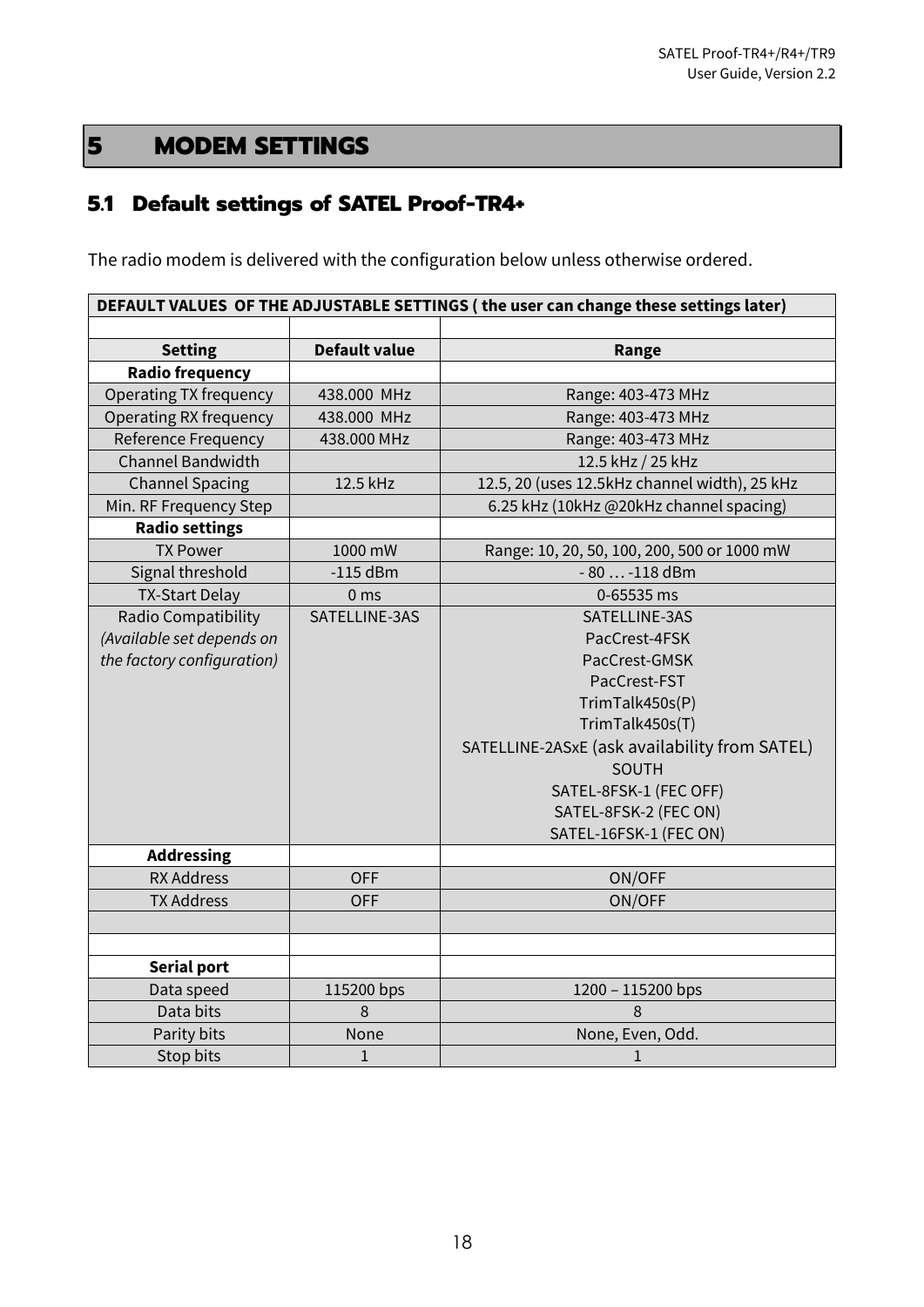| <b>Handshaking</b>      |            | Handshaking lines apply to the DATA-port. |
|-------------------------|------------|-------------------------------------------|
| Pause length            | 3 bytes    | 3255                                      |
| <b>Additional setup</b> |            |                                           |
| Error correction, FEC   | <b>OFF</b> | ON/OFF                                    |
| Error check             | <b>OFF</b> | OFF, CRC8Partial, CRC8Full, CRC16Full     |
| Repeater Mode           | <b>OFF</b> | ON/OFF                                    |
| SL-commands             | <b>ON</b>  | ON/OFF                                    |
| <b>TX Delay</b>         | $\Omega$   | $065535$ ms                               |
| Over-the-Air-Encryption | <b>OFF</b> | ON/OFF                                    |
| Use Channel List        | <b>OFF</b> | ON/OFF                                    |
| <b>Power Save Mode</b>  | <b>OFF</b> | ON/OFF                                    |
| Add RSSI to Data        | <b>OFF</b> | ON/OFF                                    |
| Radio State             | <b>TX</b>  | TX/RX                                     |
| Priority                | TХ         | TX/RX                                     |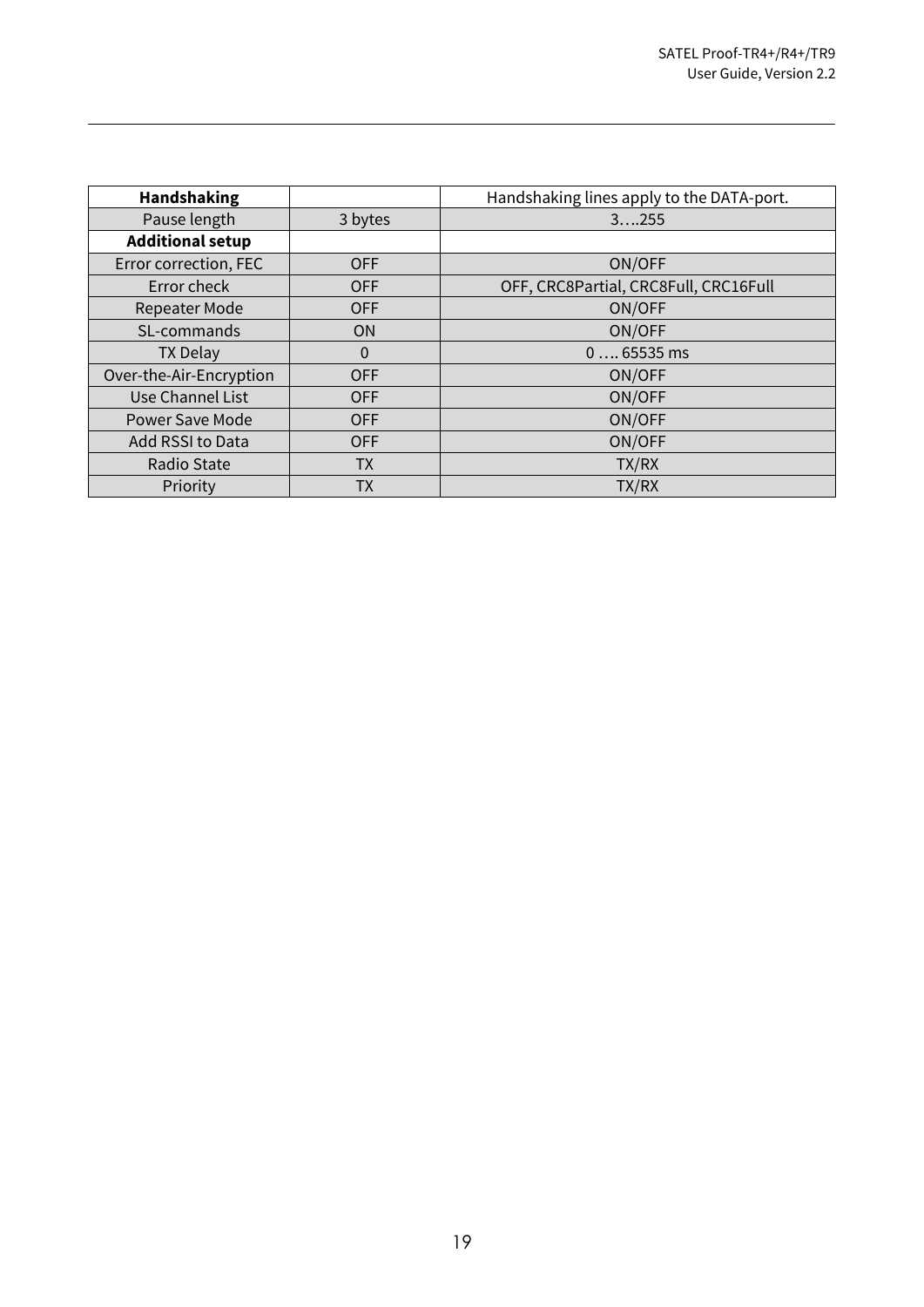## **5.2 Default settings of SATEL Proof-TR9**

The radio modem is delivered with the configuration below unless otherwise ordered.

| DEFAULT VALUES OF THE ADJUSTABLE SETTINGS (the user can change these settings later) |                      |       |  |  |
|--------------------------------------------------------------------------------------|----------------------|-------|--|--|
|                                                                                      |                      |       |  |  |
| <b>Operation Mode</b>                                                                | <b>Default value</b> | Range |  |  |
| Point-to-Multipoint Slave                                                            | 3                    |       |  |  |
| <b>Set Baud Rate</b>                                                                 |                      |       |  |  |
| <b>Baud Rate</b>                                                                     | 115200               |       |  |  |
| Data Parity                                                                          | $\mathbf 0$          |       |  |  |
| Modbus RTU                                                                           | $\mathbf 0$          |       |  |  |
| RS232/485                                                                            | $\mathbf 0$          |       |  |  |
| Setup Port                                                                           | 3                    |       |  |  |
| TurnOffDelay/OnDelay                                                                 | 0/0                  |       |  |  |
| FlowControl                                                                          | $\mathbf 0$          |       |  |  |
| <b>Radio Parameters</b>                                                              |                      |       |  |  |
| FreqKey                                                                              | 5                    |       |  |  |
| Hop Table Version                                                                    | $\mathbf 0$          |       |  |  |
| <b>Hop Table Size</b>                                                                | 112                  |       |  |  |
| Hop Freq Offset                                                                      | $\mathbf 0$          |       |  |  |
| <b>Frequency Zone</b>                                                                | All 1s (Enabled)     |       |  |  |
| Max Packet Size                                                                      | 8                    |       |  |  |
| Min Packet Size                                                                      | 9                    |       |  |  |
| Xmit Rate                                                                            | $\mathbf 1$          |       |  |  |
| <b>RF Date Rate</b>                                                                  | 3                    |       |  |  |
| <b>RF Xmit Power</b>                                                                 | 1000                 |       |  |  |
| <b>Slave Security</b>                                                                | $\mathbf 0$          |       |  |  |
| RTS to CTS                                                                           | $\mathbf 0$          |       |  |  |
| <b>Retry Timeout</b>                                                                 | 255                  |       |  |  |
| Low Power Mode                                                                       | $\mathbf 0$          |       |  |  |
| <b>High Noise</b>                                                                    | $\mathbf 0$          |       |  |  |
| MCU Speed                                                                            | $\mathbf 0$          |       |  |  |
| Remote LED                                                                           | $\mathbf 0$          |       |  |  |
| <b>Multipoint Parameters</b>                                                         |                      |       |  |  |
| Number of Repeaters                                                                  | 1                    |       |  |  |
| Master Packet Repeat                                                                 | 3                    |       |  |  |
| Max Slave Retry                                                                      | 9                    |       |  |  |
| Retry Odds                                                                           | 9                    |       |  |  |
| <b>DTR Connect</b>                                                                   | $\boldsymbol{0}$     |       |  |  |
| Repeater Frequency                                                                   | $\mathbf 0$          |       |  |  |
| Network ID                                                                           | 255                  |       |  |  |
| Multimaster Sync                                                                     | $\pmb{0}$            |       |  |  |
| Slave/Repeater                                                                       | $\mathbf 0$          |       |  |  |
| Subnet ID                                                                            | "Disabled"           |       |  |  |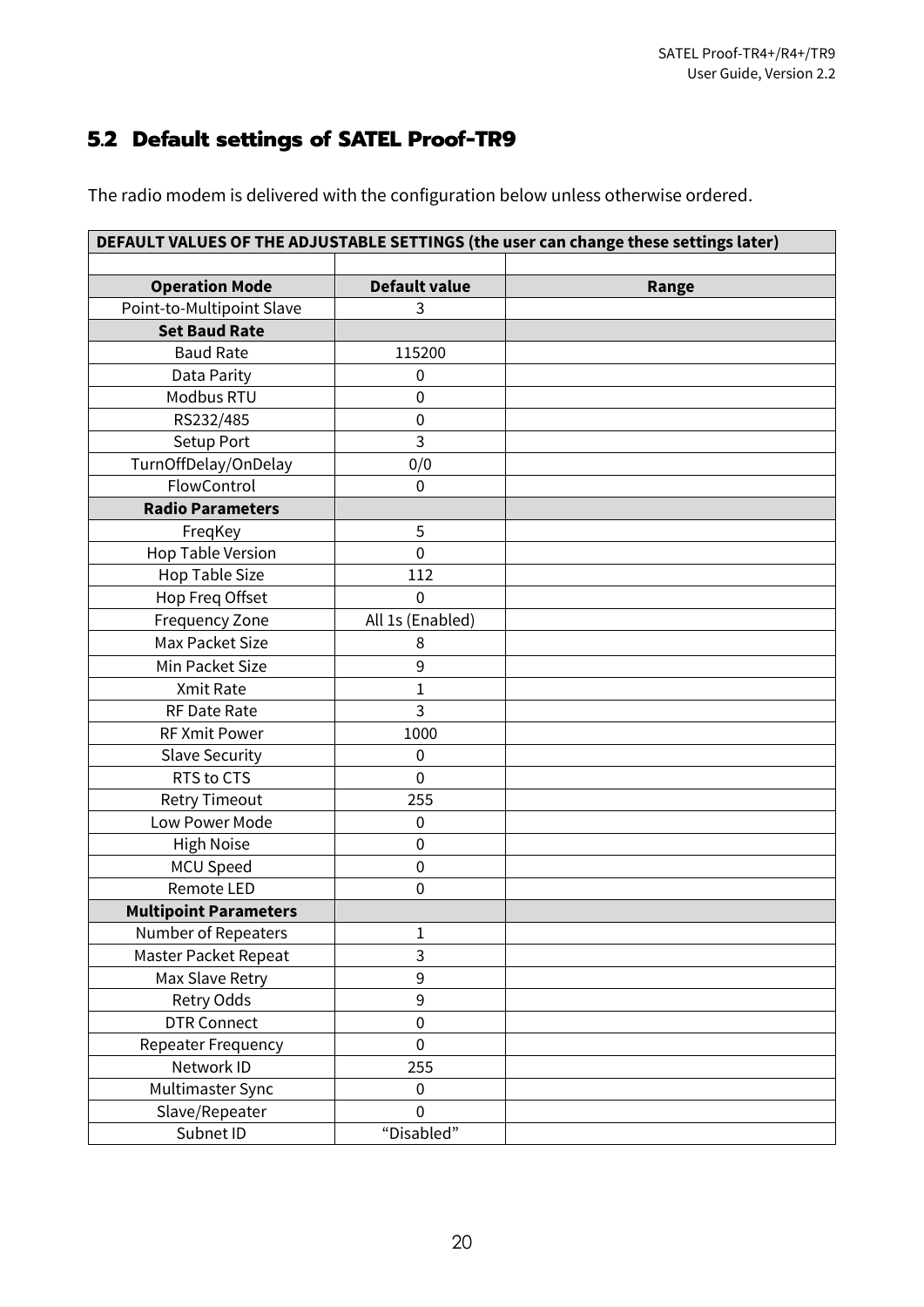## **6 CONNECTORS**

## **6.1 Antenna connector**

All models have a single TNC female type antenna connector with impedance of 50 Ohm. The antenna should always be connected when the power is on.

### **6.2 Power/Data connector**



Pin-out of **Deutsch DT04-6P-CL09** power/data connector

| <b>Pin</b>    | Signal     | <b>Type and Direction</b> | Description                                           |
|---------------|------------|---------------------------|-------------------------------------------------------|
|               | <b>PWR</b> | Power input               | Operating voltage +7+27.5 VDC                         |
| $\mathcal{P}$ |            |                           | not connected (reserved for future needs)             |
| 3             |            |                           | not connected (reserved for future needs)             |
| 4             | TD         | RS-232 input              | <b>Transmit Data</b>                                  |
|               |            |                           | serial data from terminal equipment to modem (Port 1) |
|               | RD.        | RS-232 output             | Receive Data                                          |
|               |            |                           | serial data from modem (Port 1) to terminal equipment |
| 6             | GND        | Ground                    | Signal and chassis ground                             |

#### *NOTES:*

- The power supply must provide current limiting (**FUSE 1.5A maximum size**) against short circuits
	- IP67/IP69K rating of the device requires the mating connector to be correctly assembled and connected into the device's Deutsch connector. See details from the connector manufacturer's datasheet.
- GND (pins 6), the metal enclosure and the outer contact of the antenna connector are galvanically connected
- Follow the guidelines for safe installation of the equipment see the chapters "INSTALLATION" and "GROUNDING"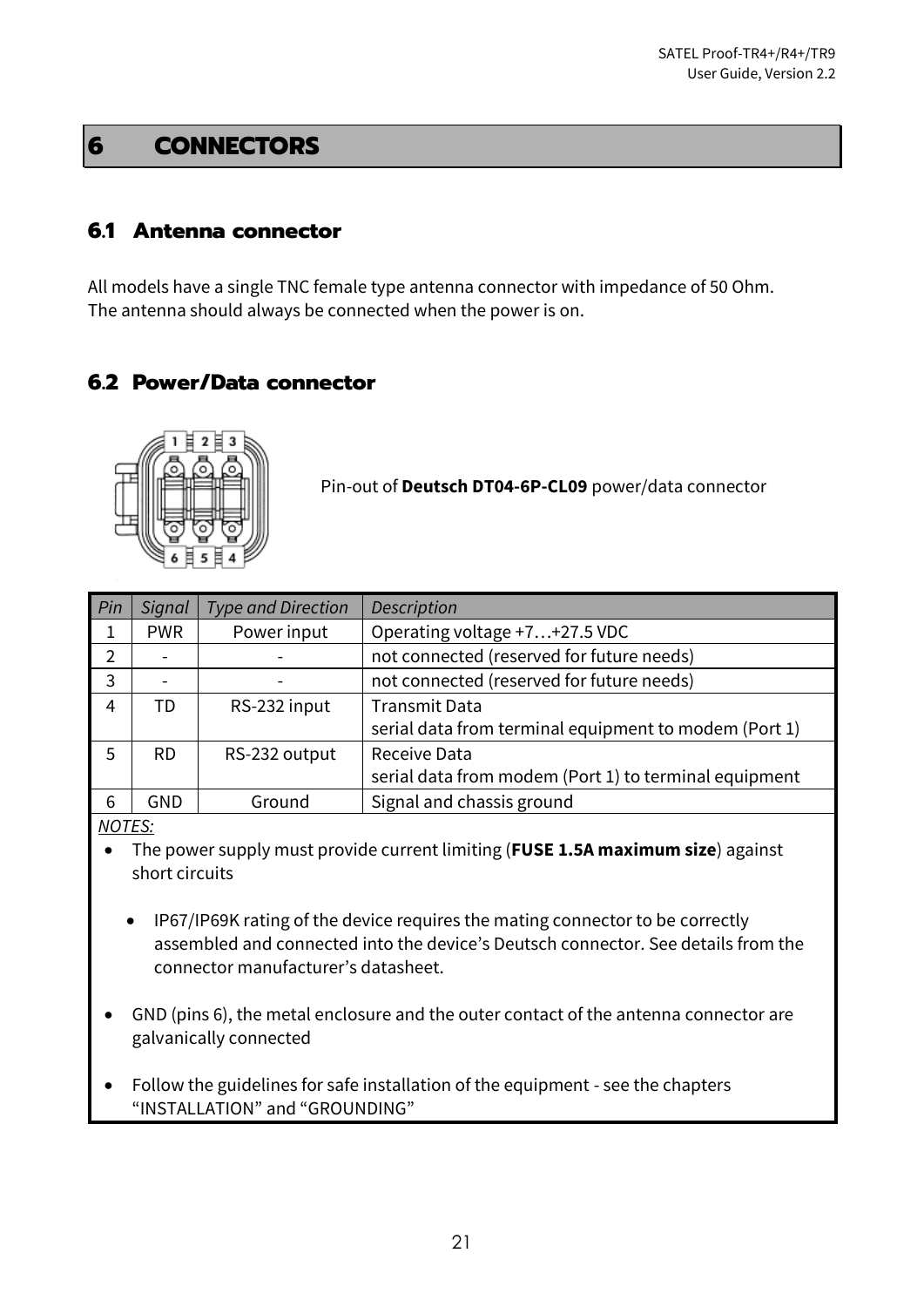## **7 SERIAL PORT**

The radio modem is referred to as DCE (Data Communication Equipment) whereas the device connected to it, typically a PLC or a PC, is referred to as DTE (Data Terminal Equipment).

In order to transfer data, the physical interface between DCE and DTE must be compatible and properly configured. This chapter describes shortly the basics of the physical interface options, the related settings and the operation of the serial interface.

Before connecting DTE (Data Terminal Equipment) to the radio modem, make sure that the configuration matches the physical interface (electrical characteristics, data speed, direction and interpretation of signals).

## **7.1 Pause length**

The modem recognises a pause on the serial line (a pause is defined as a time with no status changes on the RS-232 interface TD-line). The pause detection is used as criteria for: End of radio transmission - When the transmit buffer is empty and a pause is detected, the modem stops the transmission and will then change the radio to the receive mode. SL command recognition - For a SL command to be valid, a pause must be detected before the actual command character string.

User address recognition - In order for the start character to be detected, a pause must precede it in transmission.

Traditionally, in asynchronous data communication, pauses have been used to separate serial messages from each other. However, the use of non-real-time operating systems (frequently used on PC-type hardware) often adds random pauses, which may result in the user data splitting into two or more separate radio transmissions. This may cause problems especially in the systems including repeater stations.

In order to match the operation of the radio modem to the user data, the Pause length parameter can be adjusted on the programming menu. It may have any value between 3 and 255 characters. The default value is 3 characters.

Notes:

The absolute time of Pause length is depending on the serial port settings. For example, 1 character is ~1.04 ms at 9600 bps / 8N1 (10 bits).

The maximum absolute time is always 170 ms independent from the value of the Pause length given in the set-up.

An increase in the Pause length increases the round trip delay of the radio link correspondingly; this is due to the fact that the radio channel is occupied for the time of the Pause length after each transmission (the time it takes to detect a pause). If this is not acceptable, the TX delay setting may also be useful in special cases.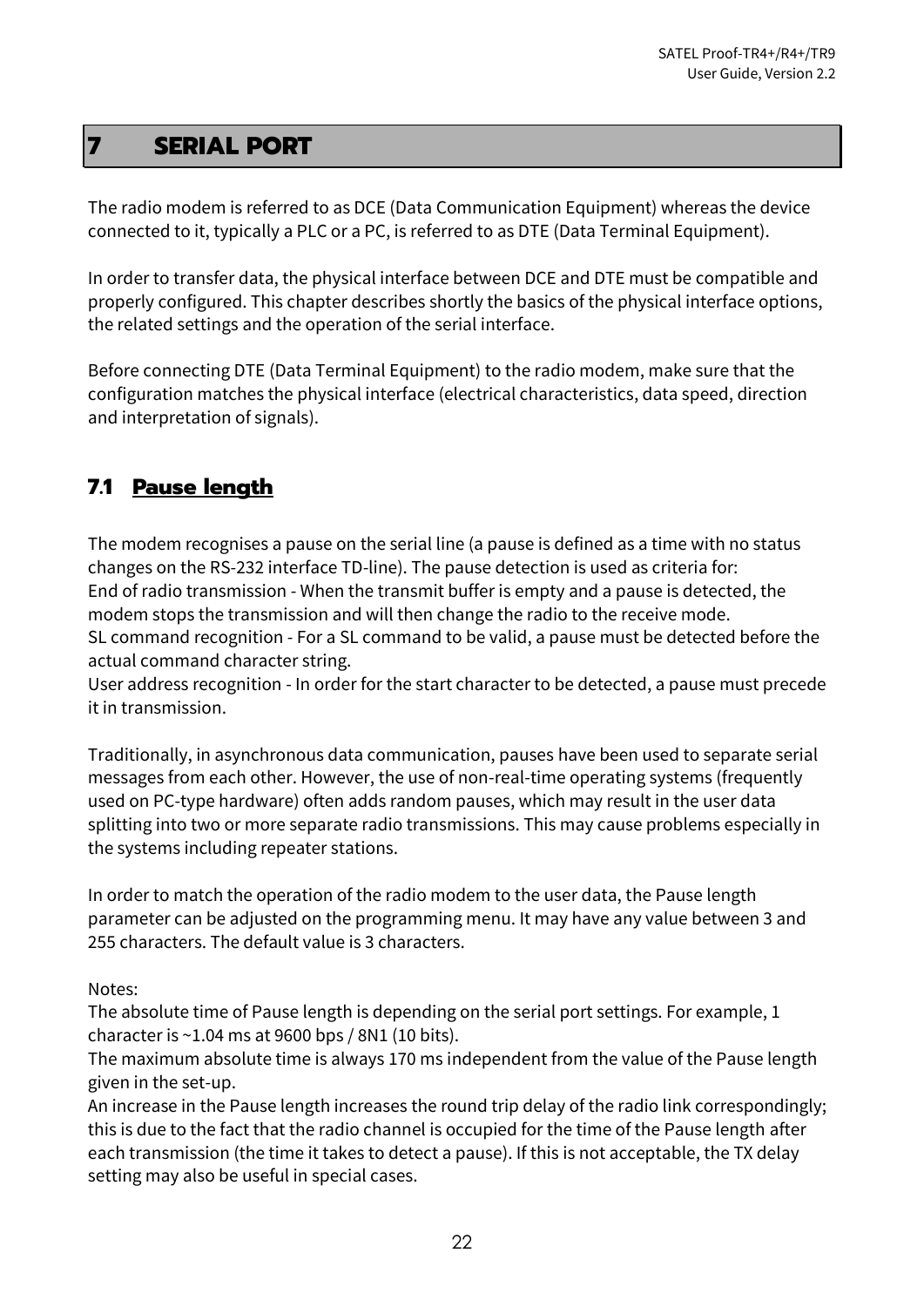## **7.2 Data buffering**

Whenever the radio modem is in *Data Transfer Mode* it monitors both the radio channel and the serial interface. When the terminal device starts data transmission the radio modem switches to transmission mode. At the beginning of each transmission a synchronisation signal is transmitted and this signal is detected by another radio modem, which then switches into receive mode. During the transmission of the synchronisation signal the radio modem buffers data into its memory. Transmission ends when a pause is detected in the data sent by the terminal device, and after all buffered data has been transmitted. When the serial interface speed is the same or slower than the speed of the radio interface, the internal transmit buffer memory cannot overflow. However, when the serial interface speed exceeds the speed of the radio interface, data will eventually fill transmit buffer memory. In this instance, it will take a moment after the terminal device has stopped transmission of data for the radio modem to empty the buffer and before the transmitter switches off. The maximum size of transmit buffer memory is one kilobyte (1 kB). If the terminal device does not follow the status of the CTS-line and transmits too much data to the radio modem, the buffer will be emptied and the transmission is restarted.

In the receive mode, the buffer works principally in the above described way thus evening out differences in data transfer speeds. If the terminal device transmits data to a radio modem in receive mode, the data will go into transmit buffer memory. Transmission will start immediately when the radio channel is available.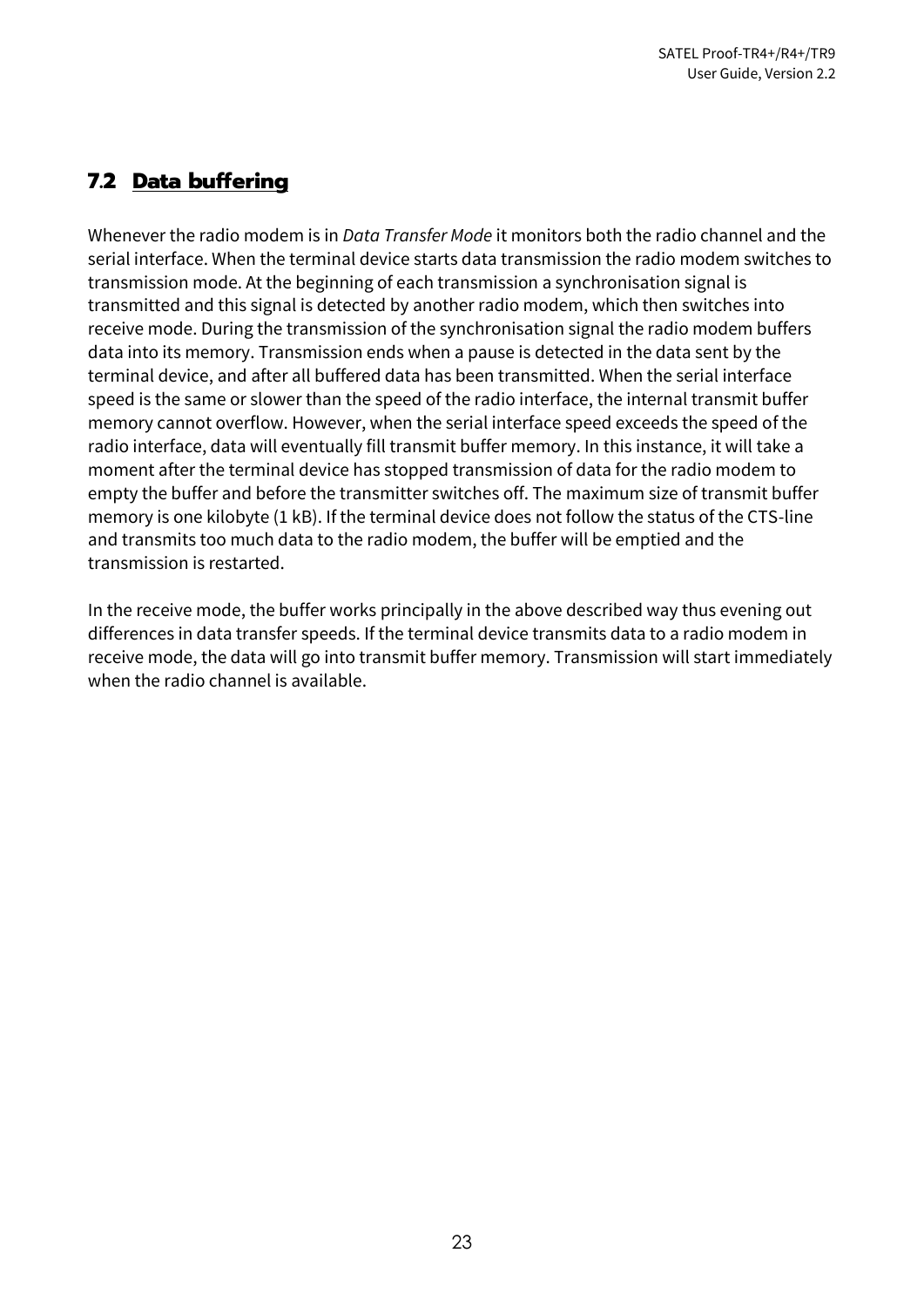## **8 RF INTERFACE**

NOTE! This chapter refers to product using 400 MHz frequency band, please contact SATEL for more details concerning 900 MHz frequency band.

All SATEL Proof radio modems have a female TNC antenna connector (50 Ohm impedance).

SATEL Proof-TR4+ (403 – 473 MHz) offers the radio settings for user to select:

- Channel spacing: 25 kHz, 20kHz or 12.5 kHz
- Frequency can be any 6250 Hz divisible frequency between 403…473 MHz in case the Channel Spacing is 25 kHz or 12.5 kHz (for example 403.000 MHz, 403.006250 MHz, 403.012500 MHz), 10kHz if the channel spacing is 20kHz (uses 12.5kHz channel width).

The data speed of the radio interface depends on the radio channel spacing and selected radio modulation level. See technical specification for details.

The data speed over-the-air is irrespective of the data speed of the serial interface. If the two differ from each other, the radio modem will buffer the data (max 1 kB) temporarily.

Please note that any communication link introduces an extra time delay called latency that affects the system performance. It is the minimum time experienced by the data between the moment when the data appears at the serial interface of the transmitting modem and the receiving modem.

## **8.1 Transmitter**

The output power of the transmitter is adjustable (see the table below for available values). The greatest allowable power depends on limits set by local authorities, which should not be exceeded under any circumstances. The output power of the transmitter should be set to the smallest possible level such that it still ensures error free connection under variable conditions. Excessively high output power levels used in short link spans can cause interferences and affect to the overall operation of the system.

| Transmitter output power levels         |           |  |  |  |
|-----------------------------------------|-----------|--|--|--|
| Output power (mW)<br>Output power (dBm) |           |  |  |  |
| 10 <sub>m</sub> W                       | $+10$ dBm |  |  |  |
| 20 <sub>m</sub> W                       | $~13$ dBm |  |  |  |
| 50 <sub>m</sub> W                       | $~17$ dBm |  |  |  |
| 100 mW                                  | $+20$ dBm |  |  |  |
| 200 mW                                  | $+23$ dBm |  |  |  |
| 500 mW                                  | $+27$ dBm |  |  |  |
| 1000 mW                                 | +30 dBm   |  |  |  |

The antenna (or a 50 Ohm attenuator) should be always connected to the antenna connector while the transmitter is being used in order to guarantee the maximum lifetime of the transmitter.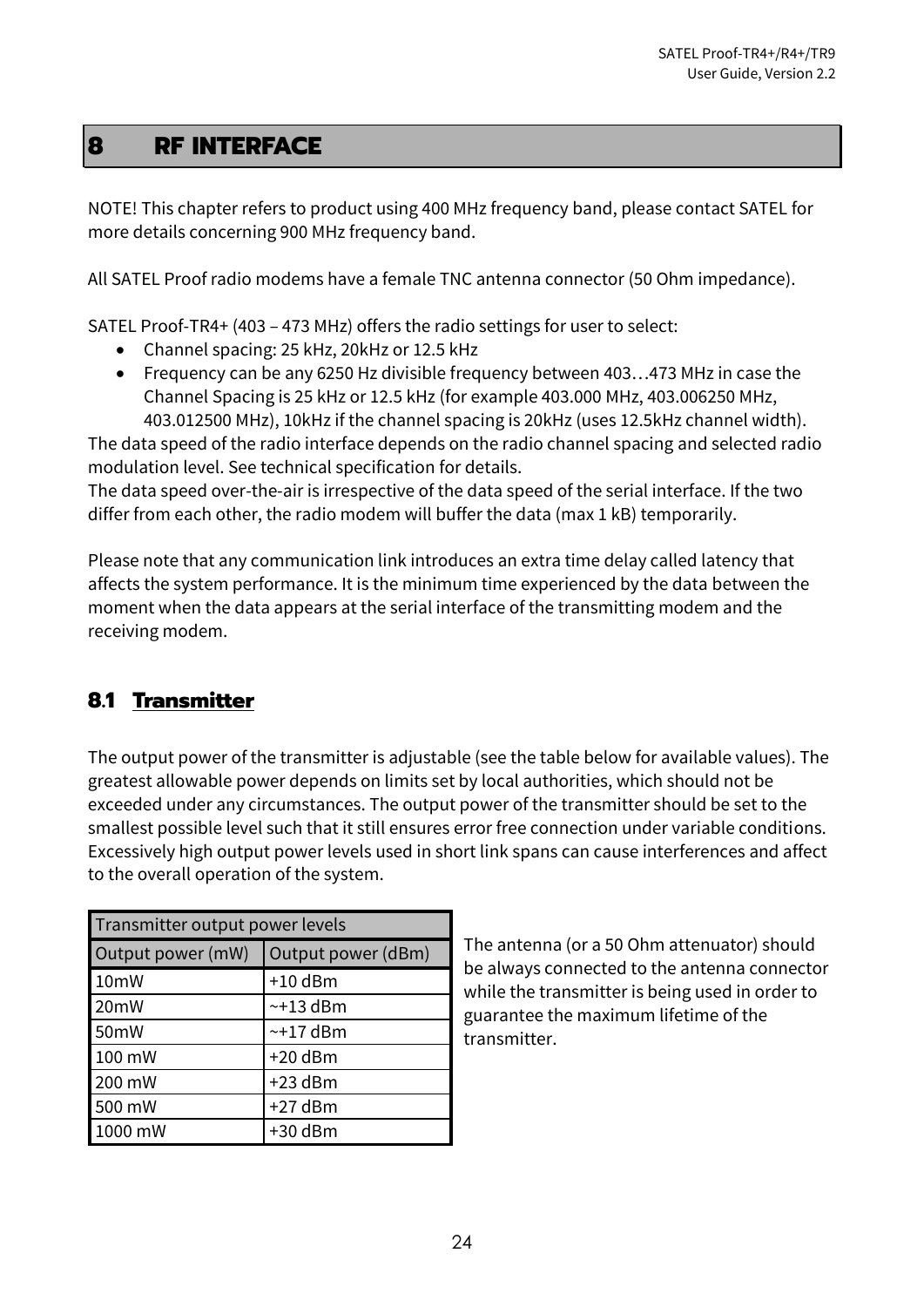#### NOTE!

Setting the transmitter output power to such a level that exceeds the regulations set forth by local authorities is strictly forbidden. The setting and/or using of non-approved power levels may lead to prosecution. SATEL and its distributors are not responsible for any illegal use of its radio equipment, and are not responsible in any way of any claims or penalties arising from the operation of its radio equipment in ways contradictory to local regulations and/or requirements and/or laws.

## **8.2 Receiver**

The sensitivity of the receiver depends on the channel spacing of the radio modem (=data speed of the radio interface), selected frequency band and on the mode of the FEC (error correction). See technical specification for details.

The radio modem measures the received signal strength (RSSI) of the receiver constantly. The Signal Threshold setting determines the received signal level above which the search for the radio messages is active. If the threshold is set too low, it is possible that the receiver is trying to synchronise itself with noise. In such a case the actual data transmission might remain unnoticed. If the threshold is set too high, the weak data transmissions will be rejected although they could be otherwise receivable. Signal threshold should only be changed for a reason - for example in the following cases:

Continuous interference is present and the desired signal is strong. In this case the signal threshold can be increased to prevent the modem from synchronising to the interfering signal(s) and /or possible noise.

Maximum sensitivity should be achieved and the desired signal is very weak. In this case the sensitivity could increase by decreasing Signal threshold. This type of situation is usually a sign of a poorly constructed radio network / contact. Bit errors and momentary loss of signals can be expected in this kind of a situation. Some data might be successfully transferred.

The RSSI can be requested also locally by using a special SL command (SL@R?). The RSSI value is available 7s after the receiving the message. After that the value is returned to zero.

## **8.3 Encryption**

Data security is often a concern when using radio communication. In the SATEL-Proof-TR4+ model an AES128-bit encryption (CTR-mode) on the air-interface ensures privacy in the radio network. The principle of encryption in the radio path is to collect a certain amount of data to a shift register and manipulate it according to a certain rule. Every data packet is encrypted individually. The process of encryption adds 10 ms delay in the data flow to each sent data packet (<5 characters) and must be avoided in the cases where low latency is the most important requirement.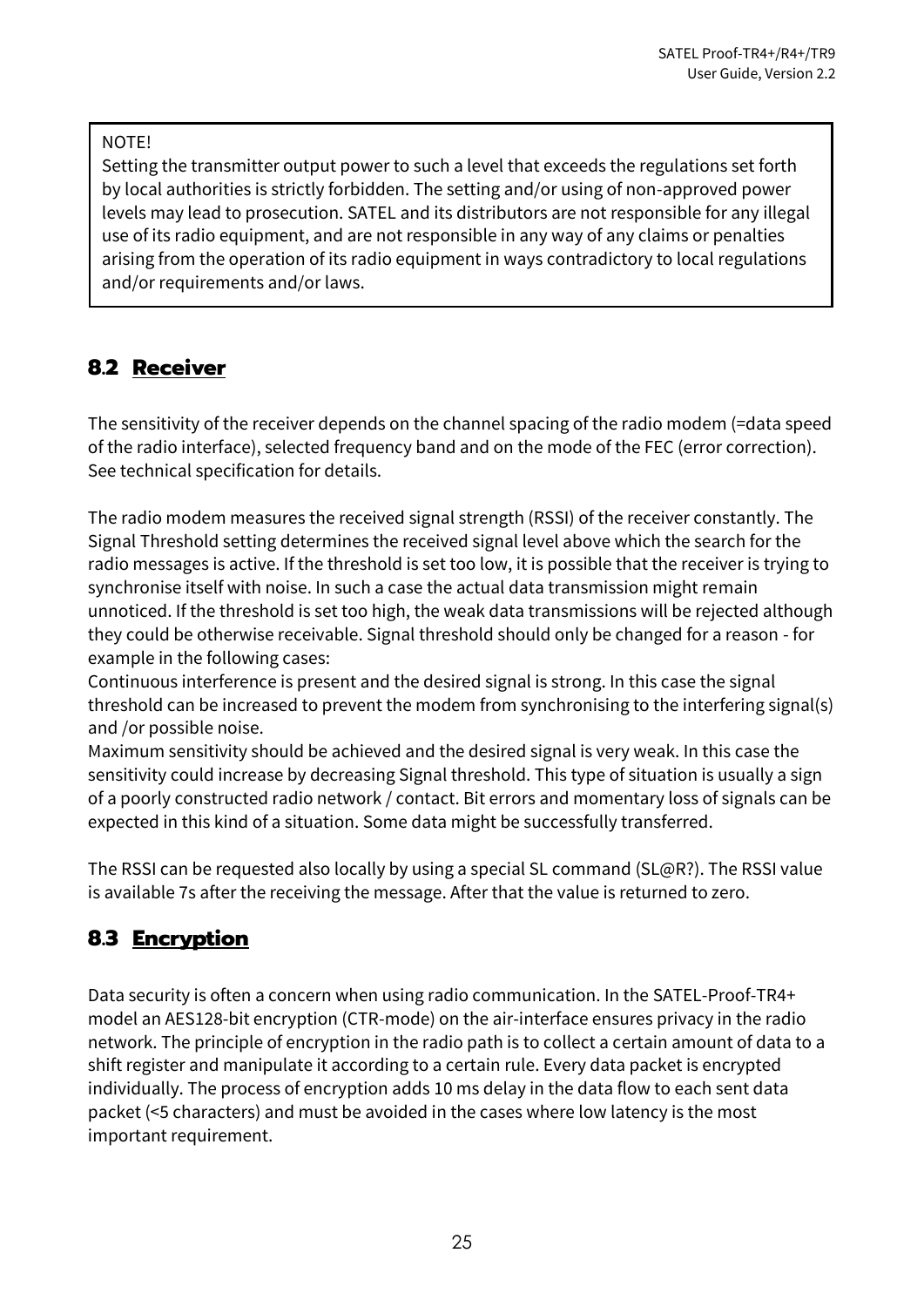AES is open source software from public domain. Author: Brian Gladman (U.K). The CTR-mode is SATEL's in-house implementation.

Separate product models of the SATEL Proof-TR4+ radio modem supports the encryption for the RF interface. The models supporting this feature and encryption level can be viewed in SATEL WEB sites at [www.satel.com/products/.](http://www.satel.com/products/) The radio models that does not support the encryption feature are compatible with the radio models with the encryption when the feature is disabled. It is not possible to update/change the models NOT supporting the encryption to support this feature in the field. This task can be executed is SATEL factory premises and will be charged according to the service price list. The factory default value for the encryption feature is OFF state. The setting state with the static, distributed encryption keys have to be set equally to the radios in the same radio network.

Please contact SATEL for more detailed information regarding the radio network compatibility settings in radio network between different models (channel width, radio frequency etc.).

The encryption password key is generated by using Main and Aux –keys + in the beginning of the data packet transferred changing 32-bit string. It is mandatory to insert both information keys with the mentioned length keys. Options for generating the encryption keys are:

- Manually via terminal connection:
	- o SL commands
- Automatically with password via Configuration Manager software (generates automatically the Main and Aux keys)

It is recommended to set up a radio network with encryption enabled by using only one selected configuration way. The equivalency of the encryption keys between radio modems can be verified from the Key Hash –information field. Last 4 marks indicates the equivalency [0-9, A-F].

NOTE! The encryption works ONLY in the native SATEL radio compatibility modes (SATELLINE-3AS, SATEL-8FSK-1, SATEL-8FSK-2, SATEL-16FSK-1).

## **8.4 Radio state**

This setting allows users to disable/enable the transmitter. Unless overridden by the factory configuration, users can select state of the radio by using Configuration Manager software (starting from version 1.8.0) and selecting the value of Misc settings  $\rightarrow$  Enabled Radio States:

- Tx/Rx (both transmitter and receiver are enabled)
- Rx Only (transmitter disabled, receiver enabled)

In case the factory configuration defines the modem as Rx-only device, the value can't be changed by the users.

NOTE! Rx Only device replies "0mW" to SL@P? (Get transmitter power) command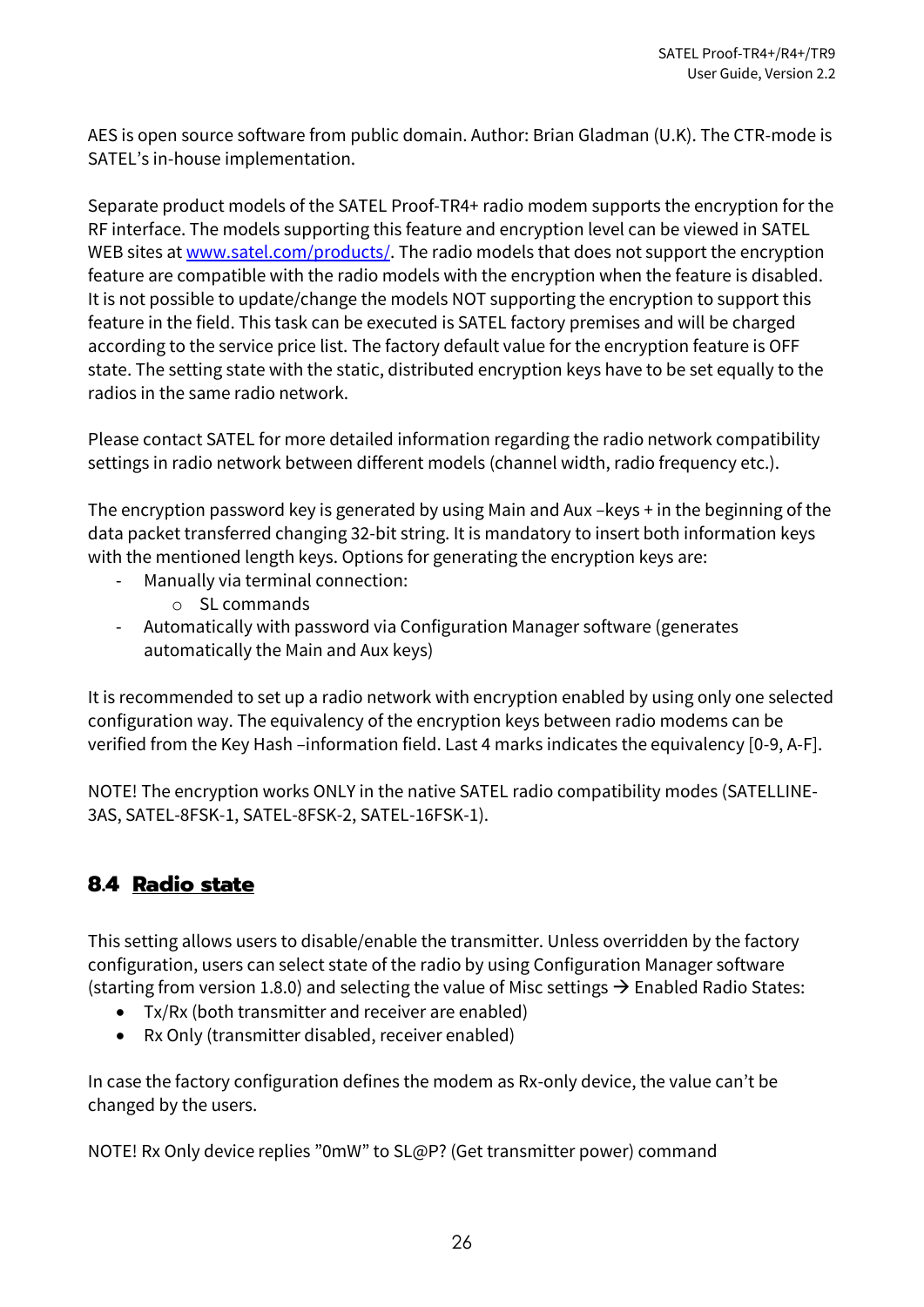## **8.5 Priority RX/TX**

Priority setting selects the priority between reception and transmission. The setting can be changed in Programming Mode. By default, transmission has higher priority than reception i.e. the default value is Priority TX.

Priority TX means that a terminal device attached to a radio modem decides the timing of the transmission. The transmitter is immediately switched on when the terminal device starts to output data. Should reception be in progress, the radio modem will stop it and change to a transmit state. There is no need to use any handshaking for the control of timing.

Priority RX means, that a radio modem tries to receive all data currently in the air. If a terminal device outputs data to be transmitted (or an SL command) it will be buffered. The radio modem will wait until the reception has stopped before transmitting the buffered data. This will result in timing slacks to the system, but decreases the number of collisions on the air; this is particularly useful in systems based on multiple random accesses.

## **8.6 Forward Error Correction (FEC)**

FEC improves the reliability of data transfer over the radio by adding additional correction information to the radio messages. Based on that information, the receiving radio modem will be able to correct erroneous bits provided the ratio of erroneous and correct bits is reasonable. However, the use of FEC decreases the data throughput, because the amount of transmitted data increases about 30 % (see Appendix A). FEC should be used on long distance links and/or if the radio channel is "noisy" in other words suffering from interfering signals.

NOTE! All radio modems, which are to communicate with each other, must have the same setting for FEC (ON or OFF). If the transmitting radio modem and the receiving radio modem has different settings, data will not be received.

## **8.7 Error checking**

When the error checking is switched on, the radio will add a checksum to the transmitted data. When the data is received, the checksum is verified before data is forwarded to the serial port. Options for error checking can be accessed either via SL commands or Configuration Manager SW. Setting must be set equally for all radio modems in the same network. Error Check modes:

*OFF (default setting).* Received data is not verified at all. In practice, this is the fastest way to operate, because the data is given out from serial port immediately after it has been received. This is recommended method, if the application protocol already includes error checking functions.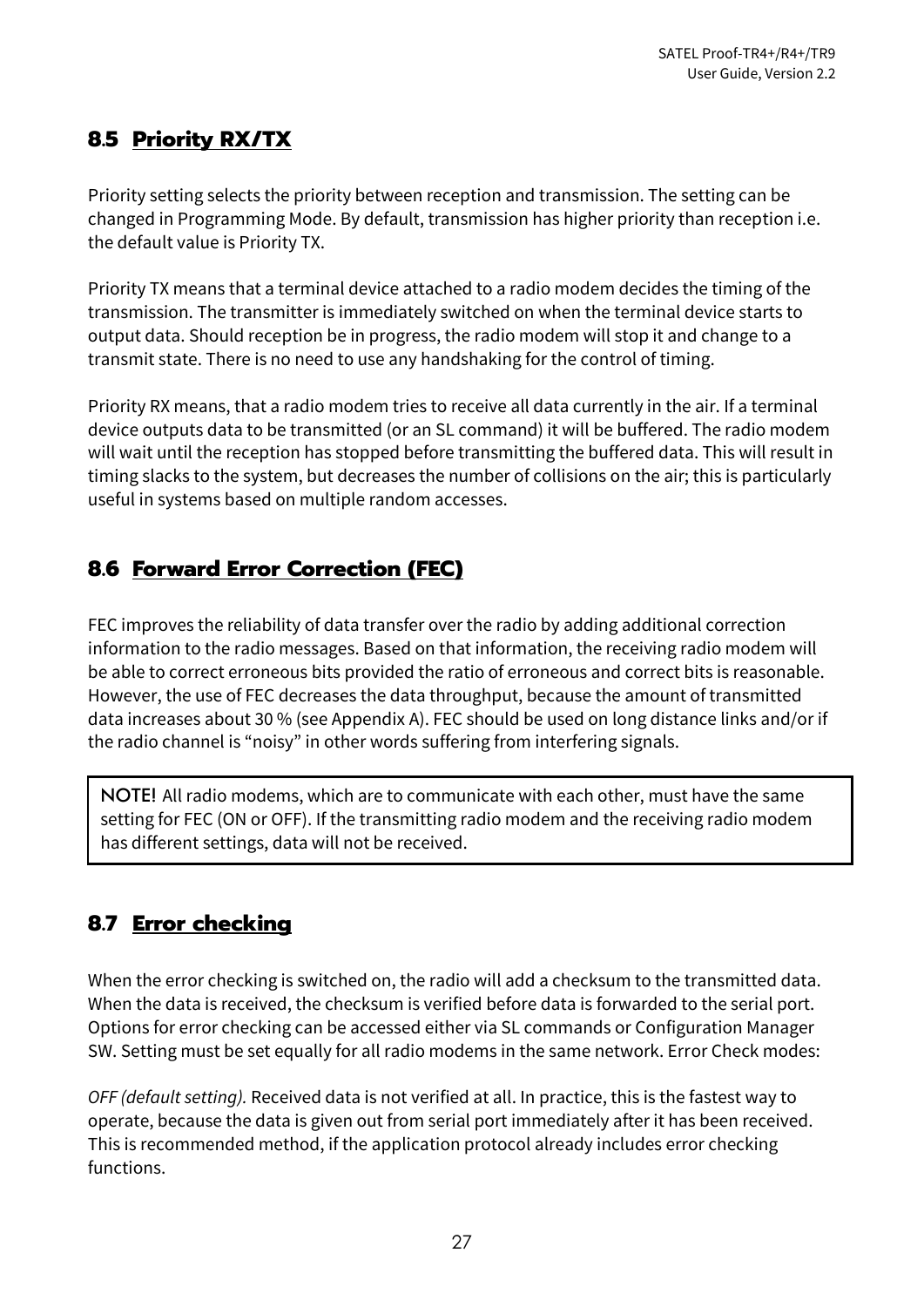*CRC8 Partial* verifies the data in small blocks and they are delivered to DTE as sub messages after validating. Once an error is detected, the rest of the message is ignored. In practice, if the error appears in the middle of the message, the first part is forwarded to DTE and the data in erroneous sub-message and after that will be lost.

*CRC16 Full and CRC 8 Full check* adds checksum characters accordingly at the end of the user data message. At the reception end the receiver receives first the whole package and if the checksum matches the data message is forwarded to the serial port.

**!** CRC-8 Partial and CRC-8 Full check activate an internal control on the radio link. These checksum types can't be viewed in the serial line data flow.

CRC-16 Full check adds the checksum to data. It is possible include the checksum into the received data in the serial line by setting the CRC16 Full check to OFF state at the receiving radio(s).

In typical use case, if checksum is preferred in the system, it is recommended to use the CRC-16 Full check -mode and set the parameter equally to the radios in the same radio network. Additional data transfer delay will be added approximately according to the data packet size to the total transfer delay.

## **8.8 TX delay**

The transceiver can be configured to delay the beginning of a radio transmission by 1...65000 ms. The function can be used to prevent packet contention in a system, where all substations would otherwise answer a poll of a base-station simultaneously. During this delay data sent to the radio modem is buffered. Even when the priority setting is "RX", the radio modem is prevented to change over to the receiving mode during the period of the TX delay. If TX delay is not needed, its value should be set to 0 ms.

## **8.9 Add RSSI to data**

RSSI info "\02RSSI:-nnn dBm\03" will be concatenated to the end of serial port messages, nnn is three digit decimal number.

## **8.10Separate RX/TX-frequencies**

Modem can transmit (TX-frequency) and receive (RX-frequency) on separate frequencies. The switch between the frequencies introduces an extra 40 ms delay in the data transfer that must be taken account when designing the system.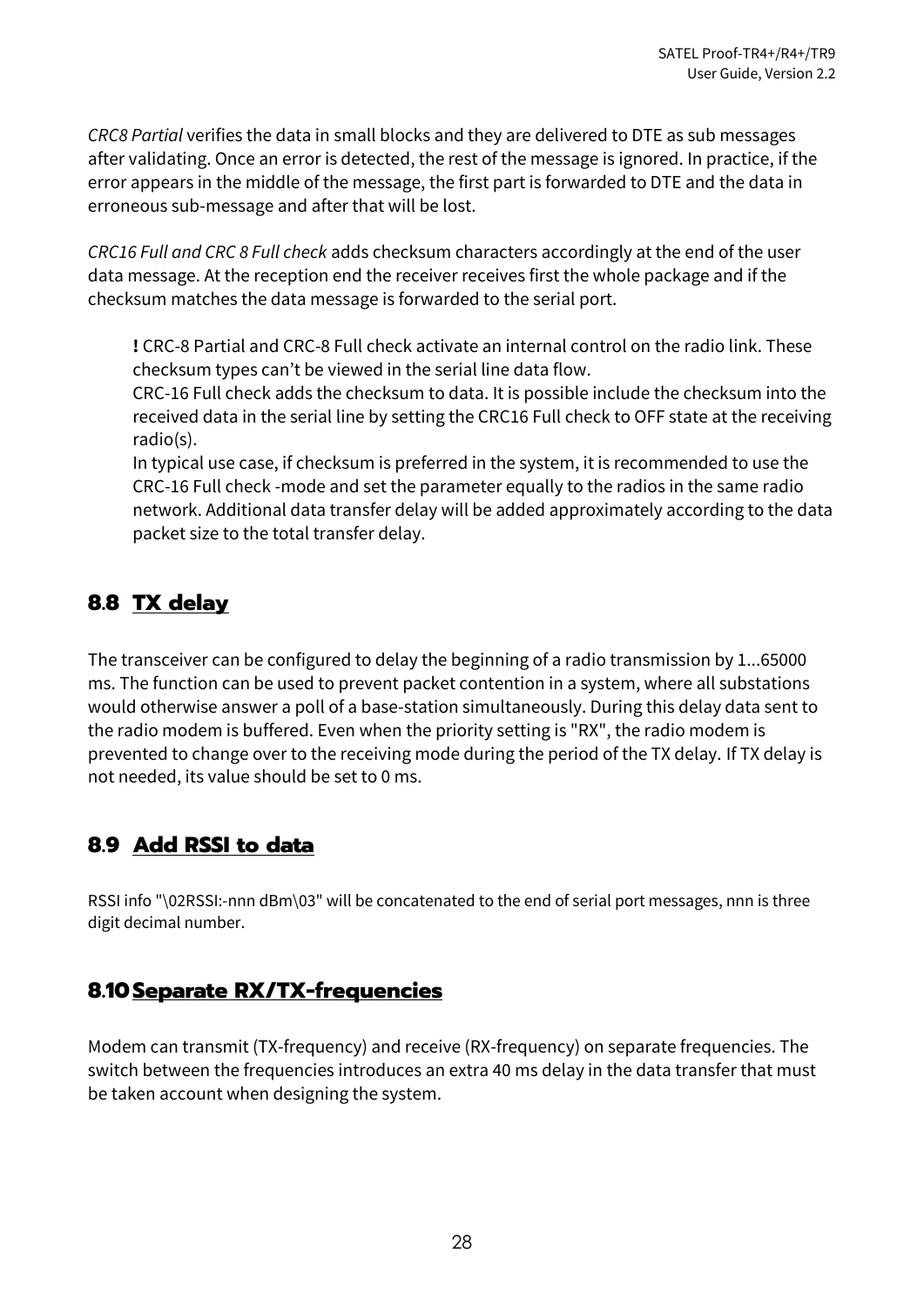## **8.11 Call Sign**

Call sign means that the modem transmits its Call sign ID periodically using Morse keying. Call sign is configured using three settings:

a) Call sign mode sets Call sign operation ON/OFF.

b) Call sign ID defines Morse code to be transmitted, max. sixteen characters, capital letters and numbers are allowed (lower case letters are converted automatically to uppercase letters).

If Call sign mode is not used (OFF) you can enter e.g. "CALLSIGN" for the Call sign ID.

c) Call sign timer is the interval (1...30 min) between Call sign transmissions.

One Call sign transmission may take several seconds to transmit, depending on the Call sign ID. Default value: Call sign mode OFF

## **8.12 Channel list**

NOTE! Available only in SATEL Proof-TR4+ model. A list of predefined radio channels can be stored in the memory in order to change the radio settings simply by switching between the channels. Each channel carries the following info:

- Channel number (any number -32767...32767)
- Transmitter/Receiver frequency
- Channel width (12.5, 20 or 25 kHz)
- Transmitter power level (optional)

Additionally, the default channel that the radio modem uses after a reset is defined.

Channel lists can be created and utilized by using either SATEL Configuration Manager Software or SL commands.

SATEL Configuration Manager software provide a channel list editor (snapshot below) for creating and saving a channel list in the radio modem, or in a file for later usage.

| <b>C</b> Channel Selector<br>Default Channel Set |      |                     |     |                  |    |             |                      |               |                 |
|--------------------------------------------------|------|---------------------|-----|------------------|----|-------------|----------------------|---------------|-----------------|
| Clear                                            | Load | Save                | Add | Edit             | Up | <b>Down</b> | Set default          | <b>Delete</b> | Close.          |
|                                                  |      | <b>Uver Channel</b> |     | <b>Frequency</b> |    |             | <b>Channel Width</b> |               | <b>Ex Power</b> |
|                                                  |      |                     |     | 430000000        |    | 12500       |                      |               | 1000            |
| z                                                |      | 古                   |     | 438000000        |    | 12500       |                      |               | 100             |
|                                                  |      | 133                 |     | 468200000        |    | 25000       |                      |               | 500             |
|                                                  |      | 12345               |     | 430000000        |    | 12500       |                      |               | 200             |

SL commands provide an interface for a host device to command the radio modem directly. An example of the procedure for creating or replacing a channel list:

- 1. Clear existing channel list (SL\$C=0)
- 2. Set channel info for each of the channels to be created starting from index 0 (SL\$L=)
- 3. Set number of channels in channel list (SL\$C=)
- 4. Set the default channel (SL\$D=)
- 5. Verify the new configuration:
	- Get number of channels in channel list (SL\$C?)
	- Get channel info for each of the channels (SL\$L?)
	- Get the default channel (SL\$C?)
- 7. Enable Channel list (SL\$M=1) in order to activate the Channel list
- 8. Save the settings (SL\*\*>)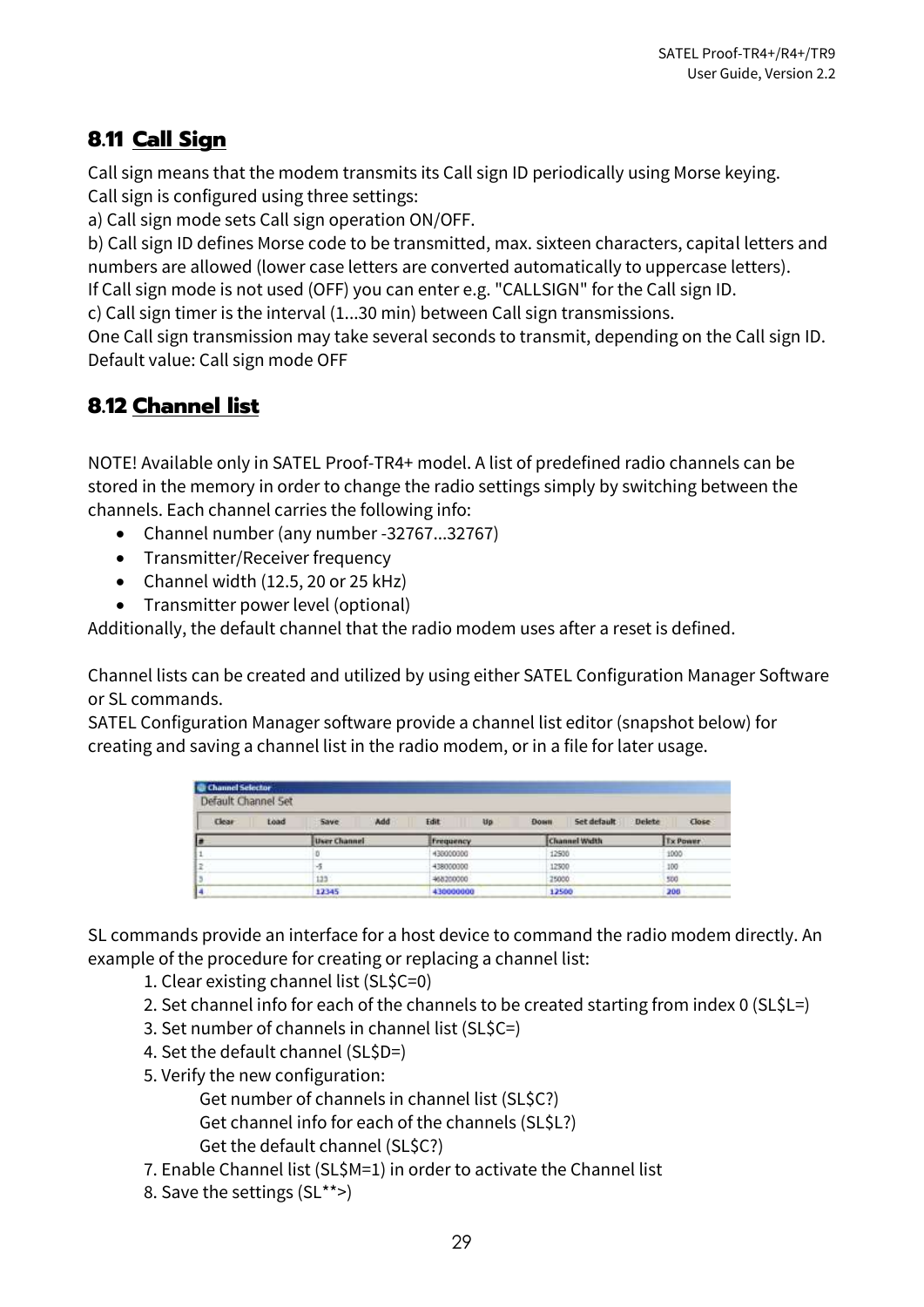## **8.13 Repeater mode**

Repeaters and addressing may be used to extend the coverage area of a radio modem network, and to direct messages to selected radio modems in the network. In large systems, with several repeaters and formed repeater chains, it is often practical to use routing instead of plain addresses.

In circumstances where it is necessary to extend the coverage area of a radio modem network, modem can be used as repeater stations.

The maximum size of a repeated data packet is 1kB (kilobyte). The Repeater Function is switched on in the radio settings. In the repeater mode the radio modem will function as a totally independent unit. Other devices are not necessary.

A radio modem acting as a repeater can also be used to receive and transmit data. In repeater mode the radio modem will transmit the received data to the serial interface in a normal fashion. The difference being that the received data will be buffered into the buffer memory. After reception the radio modem will re-transmit the buffered data using the same radio channel as in reception. Data received through the serial interface a radio modem in repeater mode will transmit normally.

The same network may include several repeaters, which operate under the same base station. Repeaters may also be chained; in which case a message is transmitted through several repeaters. In systems with more than one serially or parallelly chained repeater, addressing or routing protocol must be used to prevent a message ending up in a loop formed by repeaters, and to ensure that the message finally reaches only the intended radio modem.

Please contact SATEL for more information of Repeater- and Addressing –features.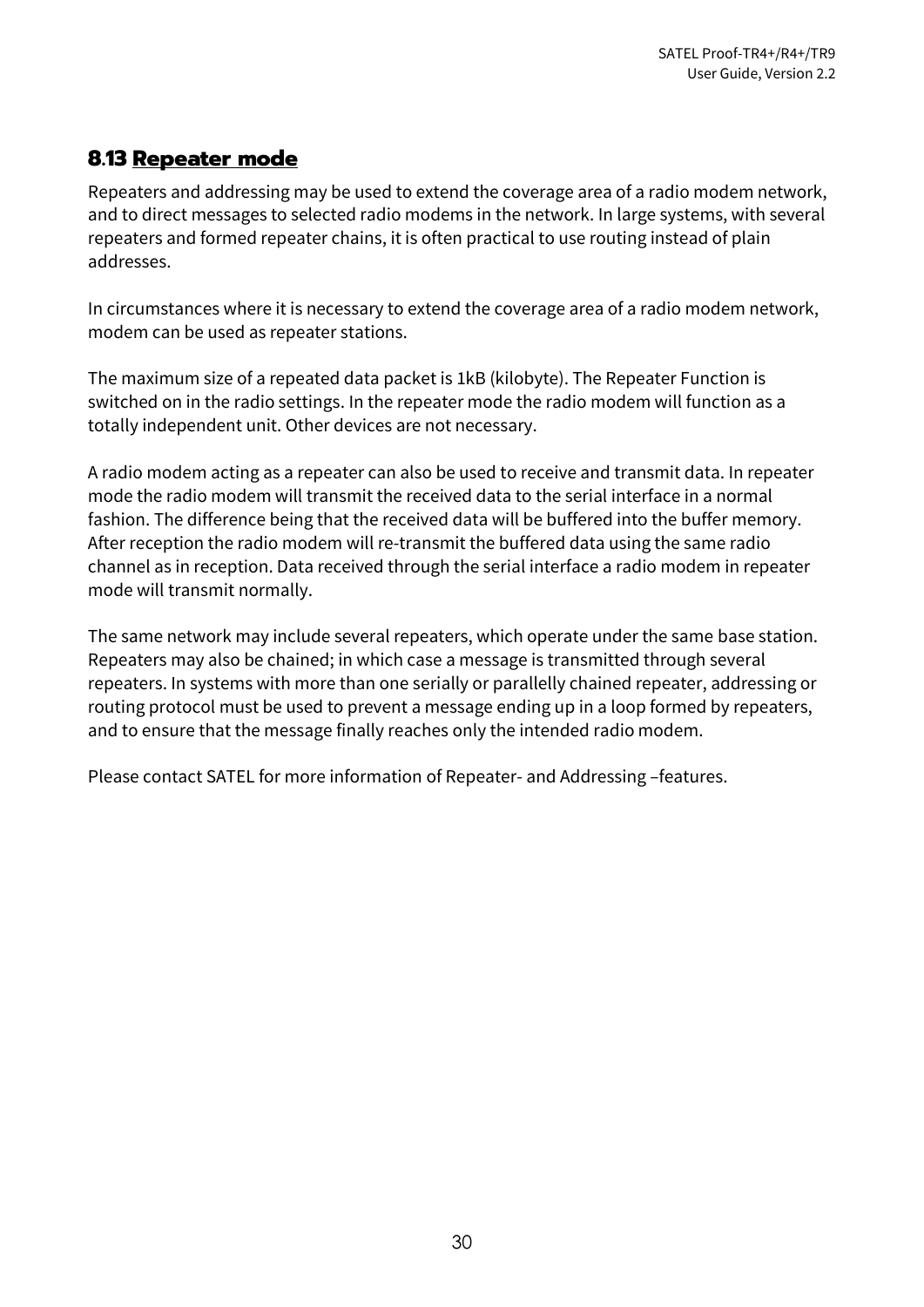## **8.14 Radio compatibility modes**

This chapter applies to SATEL Proof-TR4+/R4+ only (not SATEL Proof-TR9).

SATEL Proof-TR4+/R4+ provide the following radio compatibility options:

- SATEL 3AS (option 0) original SATEL 4FSK data transfer mode (default)
- SATEL-8FSK-1 (option 20) 8-FSK/FEC OFF
- SATEL-8FSK-2 (option 21) 8-FSK/FEC ON
- SATEL-16FSK-1 (option 22) 16-FSK/FEC ON
- PacCrest-4FSK
	- o Transparent mode/FEC ON/Scrambling ON (Option 1)
	- o Transparent mode/FEC OFF/Scrambling ON (Option 23)
	- o Transparent mode/FEC OFF/Scrambling OFF (Option 26)
	- o Transparent mode/FEC ON/Scrambling OFF (Option 28)
- PacCrest-GMSK
	- o Transparent mode/FEC ON/Scrambling ON (Option 2)
	- o Transparent mode/FEC OFF/Scrambling ON (Option 24)
	- o Transparent mode/FEC OFF/Scrambling OFF (Option 27)
	- o Transparent mode/FEC ON/Scrambling OFF (Option 29)
- TrimTalk450s(P) TRIMTALK 450s GMSK Rx fitted to PacCrest transmitters (Option 3)
- TrimTalk450s(T) TRIMTALK 450s GMSK Rx fitted to Trimble transmitters (Option 4)
- PacCrest-FST

Pacific Crest-FST/FEC ON/Scrambling ON (option 5)

- o Pacific Crest-FST/FEC OFF/Scrambling ON (option 25)
- SOUTH
	- o SOUTH Surveying & Mapping Instrument Co. Ltd (option 8)

#### Notes:

Supported compatibility options may vary depending on the model and factory configuration. All radio modems of a system must have identical FEC (ON or OFF) and Scrambling (ON or OFF) settings.

The implementation of the non-native compatibility options is based on the reference measurements and the available public data of the following radio modems manufactured by Pacific Crest Corporation: ADL, RFM96W, PDL HPB, PDL LPB. TRIMTALK® is a trademark of Trimble Navigation Ltd.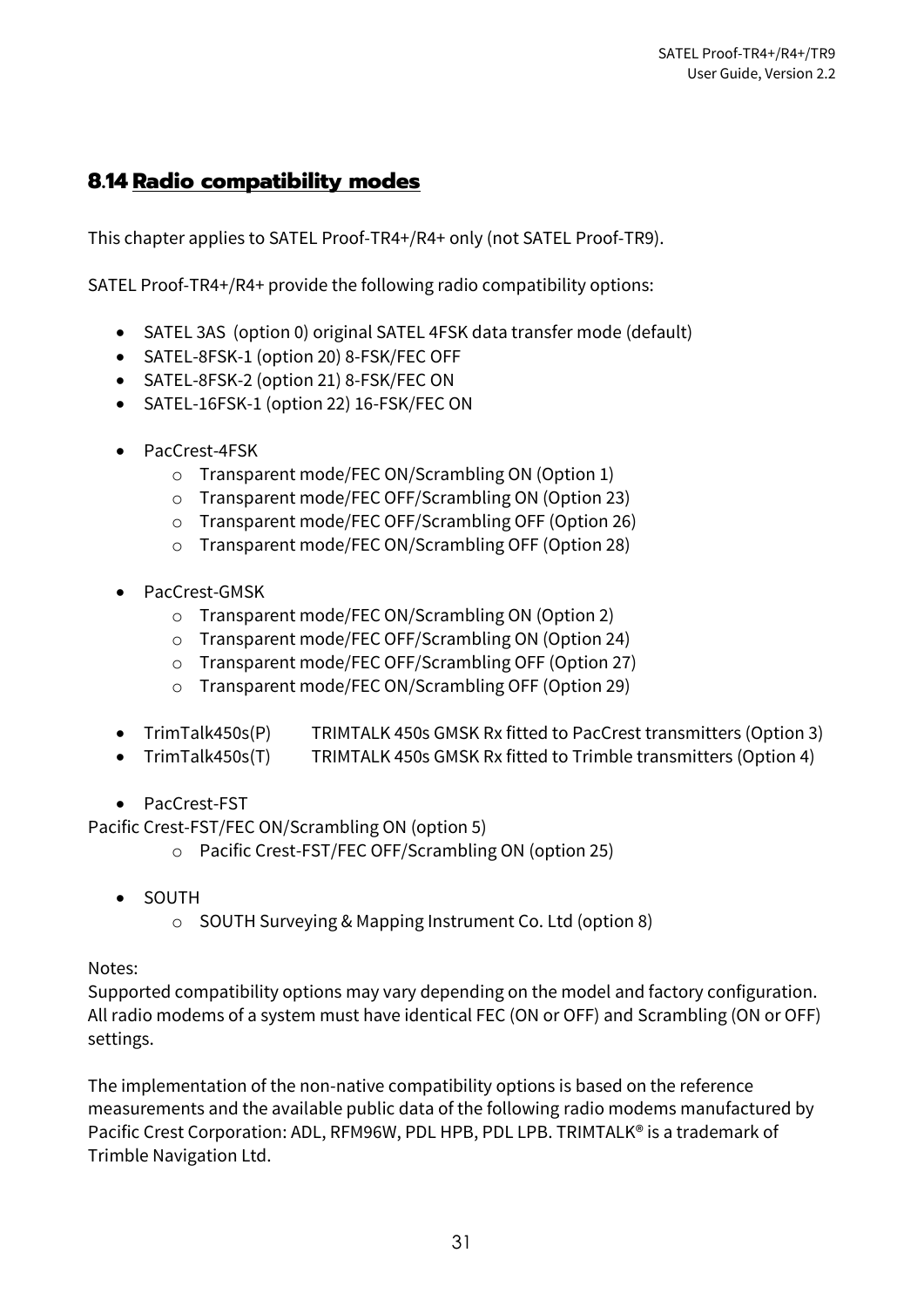#### **8.14.1 Settings in compatibility modes**

In order to use the Pacific Crest/TRIMTALK modes implemented in SATELLINE radios:

PACIFIC CREST modems must have:

- Protocol Mode
- Transparent w/EOT Timeout (when using Pacific Crest modulations)
- TrimTalk 450s (when using TRIMTALK GMSK modulation)
- Modulation Type depends on the system
- GMSK (default, always selected when using TRIMTALK 450s mode)
- 4-Level-FSK
- FEC = ON/OFF
- Scrambling = ON/OFF
- Data Security Code set to  $= 0$  (=not used)
- Local Address= 0…254 (0 by default) Pacific Crest modems receive messages from SATELLINE modems that have their TX1 address matching the Local Address.

Remote address=0…255 (255 by default, that is the broadcast address to be received by all). SATELLINE modems receive the message from a Pacific Crest radio, provided their RX1 address matches the Remote Address of a Pacific Crest transmitter (or if the message has the broadcast address 255).

SATELLINE modems must have the following key settings:

- FEC OFF (because the FEC here means SATEL 3AS FEC, not Pacific Crest/TRIMTALK FEC)
- Error check OFF
- Error Check mode OFF
- Radio Compatibility Option according to the list (setting dependent)

When TX address is selected ON, then TX1 address is used like PDL Remote address that is the destination address for the transmitted messages. Default value is 0x00FF (=255) (note the hexadecimal format of the setting).

When RX Address is selected ON, then RX1 address is used like PDL Local address. Default value is 0x0000 (=0) (note the hexadecimal format of the setting).

Addresses are NOT applicable in TRIMTALK 450s mode so SATELLINE modems must have their RX/TX addresses OFF with Option3.

The configuration tools and settings are different between SATELLINE and Pacific Crest modems:

Pacific Crest modems are configured via the serial port using PDLCONF WindowsTM program that sends binary control messages to the serial port of the modem.

SATELLINE-EASy radio modems are configured via the serial port using SL commands or SATEL Configuration Manager PC-program.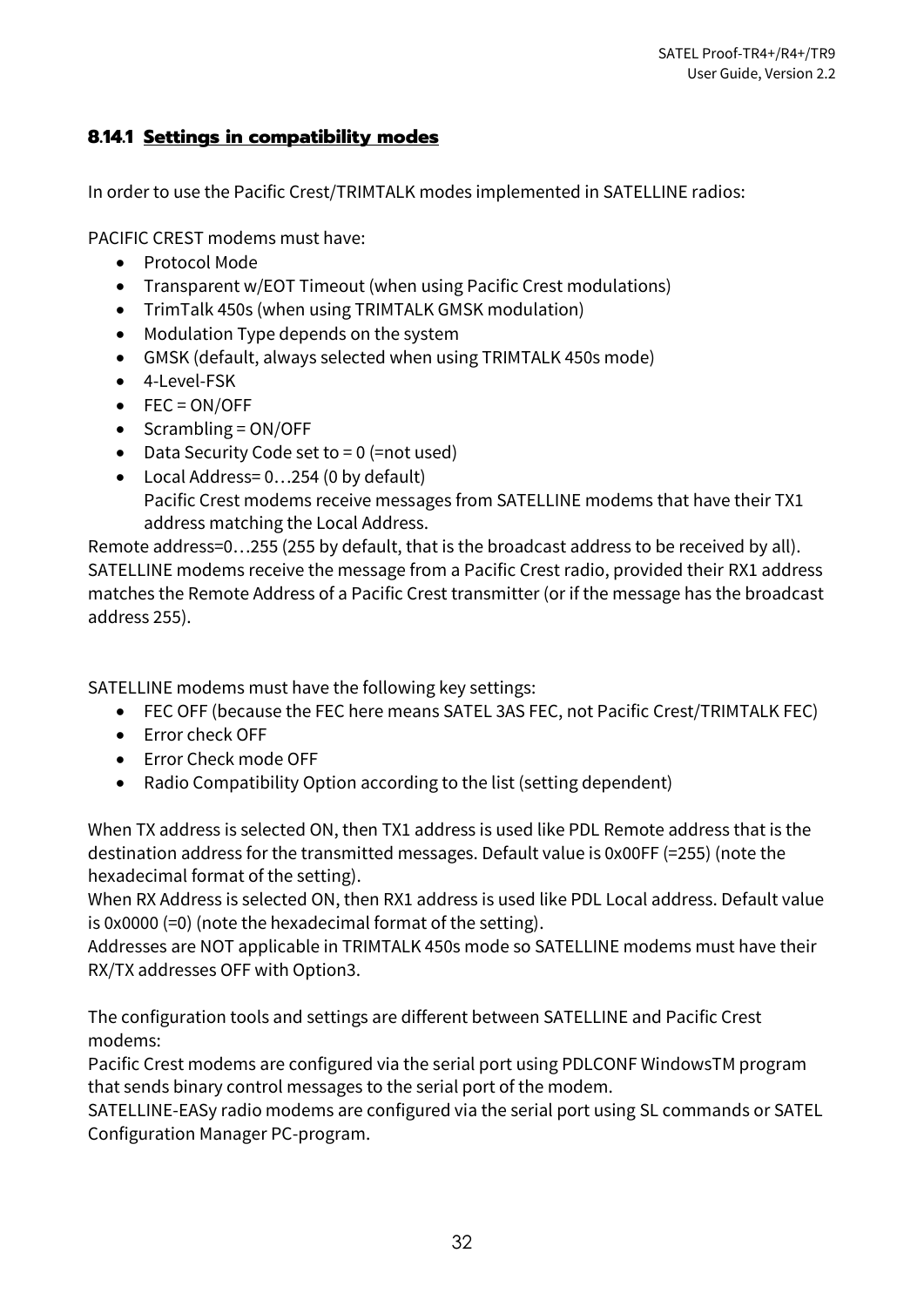The table below shows the analogy of settings between Pacific Crest and SATELLINE radio modems.

| <b>Pacific Crest setting</b>                 | <b>Corresponding SATELLINE setting</b>       |
|----------------------------------------------|----------------------------------------------|
| <b>Identification: Owner</b>                 | not implemented                              |
| <b>Identification: Channel Bandwidth</b>     | Channel spacing                              |
| <b>Identification: RF Power</b>              | TX power                                     |
| Radio Link: Channel Selection Type           | Radio frequency                              |
| (Manual)                                     |                                              |
| Radio Link: Current Channel                  | Radio frequency                              |
| Radio Link: Link Rate                        | Radio compatibility mode and channel         |
|                                              | spacing determine the link rate              |
| Radio Link: Modulation Mode                  | Radio compatibility                          |
| Radio Link:Scrambling                        | ON by default                                |
| <b>Radio Link: Transmit Retries</b>          | not implemented                              |
| Radio Link: TX ACK Timeout                   | not implemented                              |
| Radio Link: Csma Monitoring                  | Priority (RX=ON, TX=OFF) Default: TX         |
| Radio Link: AutoBase/AutoRover               | not implemented                              |
| Radio Link: Digisquelch                      | Signal threshold                             |
| Radio Link: Forward Error Correction         | ON by default                                |
|                                              | Note: SATELLINE-EASy FEC must be OFF!        |
| Radio Link: Local Address (0 by default)     | Primary RX address (RX1) (OFF by default)    |
| Radio Link: Remote Address (255 by default)  | Primary TX address (TX1) (OFF by default)    |
| Serial Interface: Protocol Mode              | Radio compatibility                          |
| Serial Interface: BREAK to Command           | not implemented                              |
| Serial Interface: Modem Enable: Yes          | not applicable                               |
| Serial Interface: Soft Break Enable          | not implemented                              |
| Serial Interface: EOT value (in 0.01s units) | Pause length (in serial port byte intervals) |
| Serial Interface: Digipeater Delay           | not implemented                              |
| Serial Interface: Local Node Repeater        | not implemented                              |
| <b>Frequency Table</b>                       | Radio frequency                              |
| Data Security Code (must be 0=not used)      | not implemented                              |

Potential conflicts:

FEC setting applies only to the SATELLINE-3AS mode, the other radio compatibility modes have their own FEC bindings (although some previous or special firmware versions differ in the way FEC setting is handled - in case of doubt please contact technical support) Pacific Crest Local/Remote addresses are supported in the firmware versions starting from v3.46.3

Repeater function is supported only in the firmware versions starting from v3.46.3 Error check and Full CRC16 check must be OFF in SATELLINE modem

Message Routing is not supported by Pacific Crest radios

SATELLINE RX/TX addressing does not use ARQ scheme like Pacific Crest radios.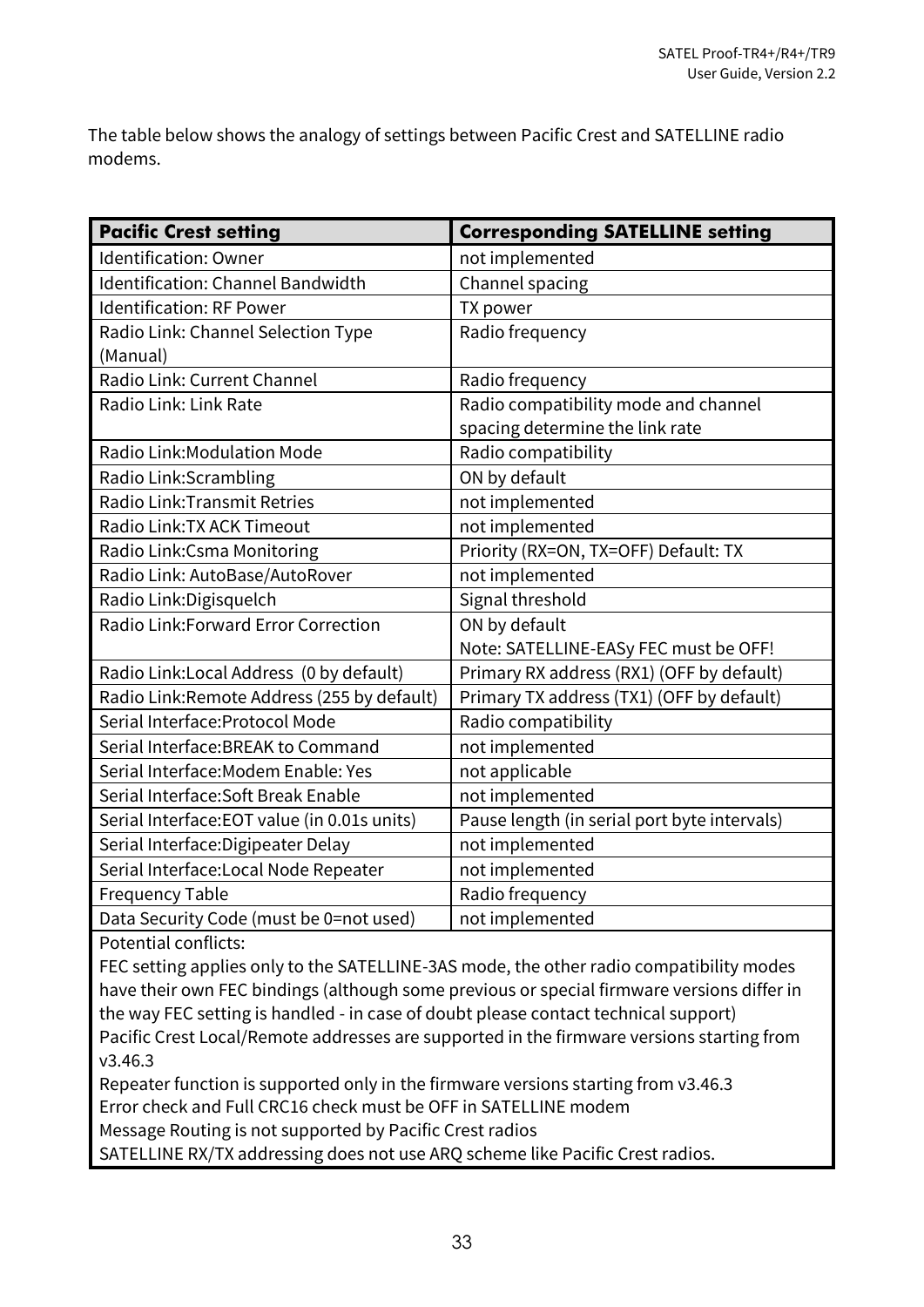#### **8.14.2 Repeater function**

The implemented Pacific Crest/TRIMTALK modes support also the repeater function. The repeater function is configured either by using the SL commands:

- "SL@M=R" (Repeater ON)
- "SL@M=O" (Repeater OFF)

or by selecting Repeater OFF/ON in the Radio Settings –tab in the Configuration Manager SW.

Note 1. If error correction is ON (FEC ON) and TRIMTALK mode is activated by using "SL@S=3" command, the firmware automatically switches SATEL FEC OFF temporarily, and turns it back at the mode return.

## **8.14.3 Support for Local / Remote addresses**

If the modem has TX address ON then primary TX address is handled in the same way as Remote address in Pacific Crest PDL modems. The default value is 0x00FF (255 in decimal format) i.e. the broadcast address.

If the modem has RX address ON then primary RX address is handled in the same way as PDL Local address in Pacific Crest PDL modems. The default value is 0x0000 (0 in decimal format). SATELLINE modem needs to have TX Delay 50ms or more in order to avoid messages from colliding in case it is to be placed in a Pacific Crest system that uses addressing and acknowledging scheme.

In case only broadcast messages are used (like in RTK applications) there is usually no need for TX Delay, except if the transfer delays identical to Pacific Crest modems are preferred – in such cases an appropriate value of TX Delay is 34 ms.

#### *Note1.*

SATELLINE-modems do not support Pacific Crest retransmit/acknowledge scheme. However, that has no effect in RTK applications because they utilize only broadcast messages.

#### **8.14.4 Transmission delays**

The typical transfer delays are presented Appendix A. The original SATEL compatibility modes are the fastest modes. In the PacCrest-4FSK, PacCrest-GMSK and Trimtalk450s modes the whole message is first read from the serial port. The end of the message is detected when there is a pause in data. After that data is framed and transmitted over the radio. Likewise the reception is done fully before outputting the message to the serial port.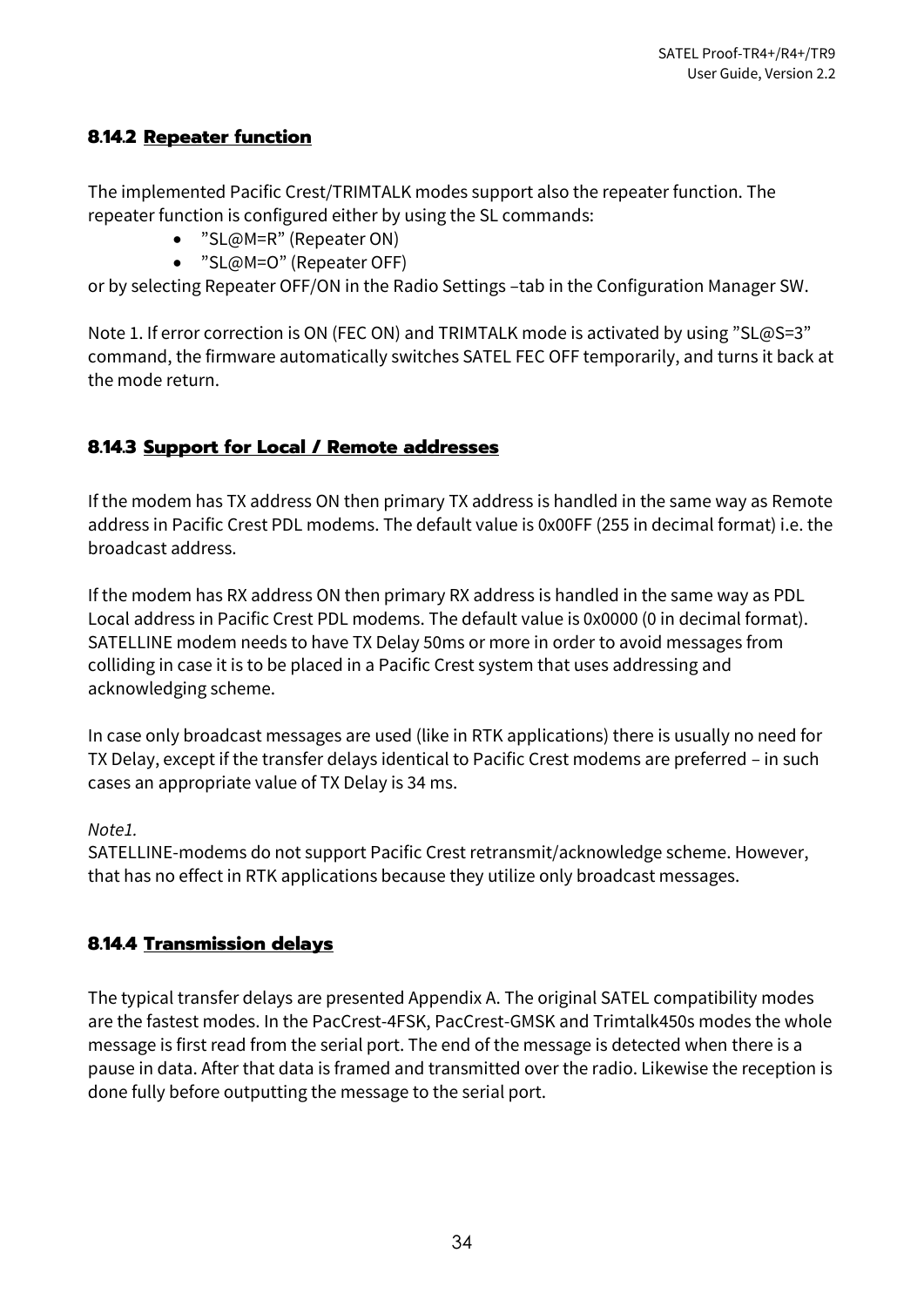## **9 MECHANICAL DIMENSIONS**

The device dimensions in millimetres.

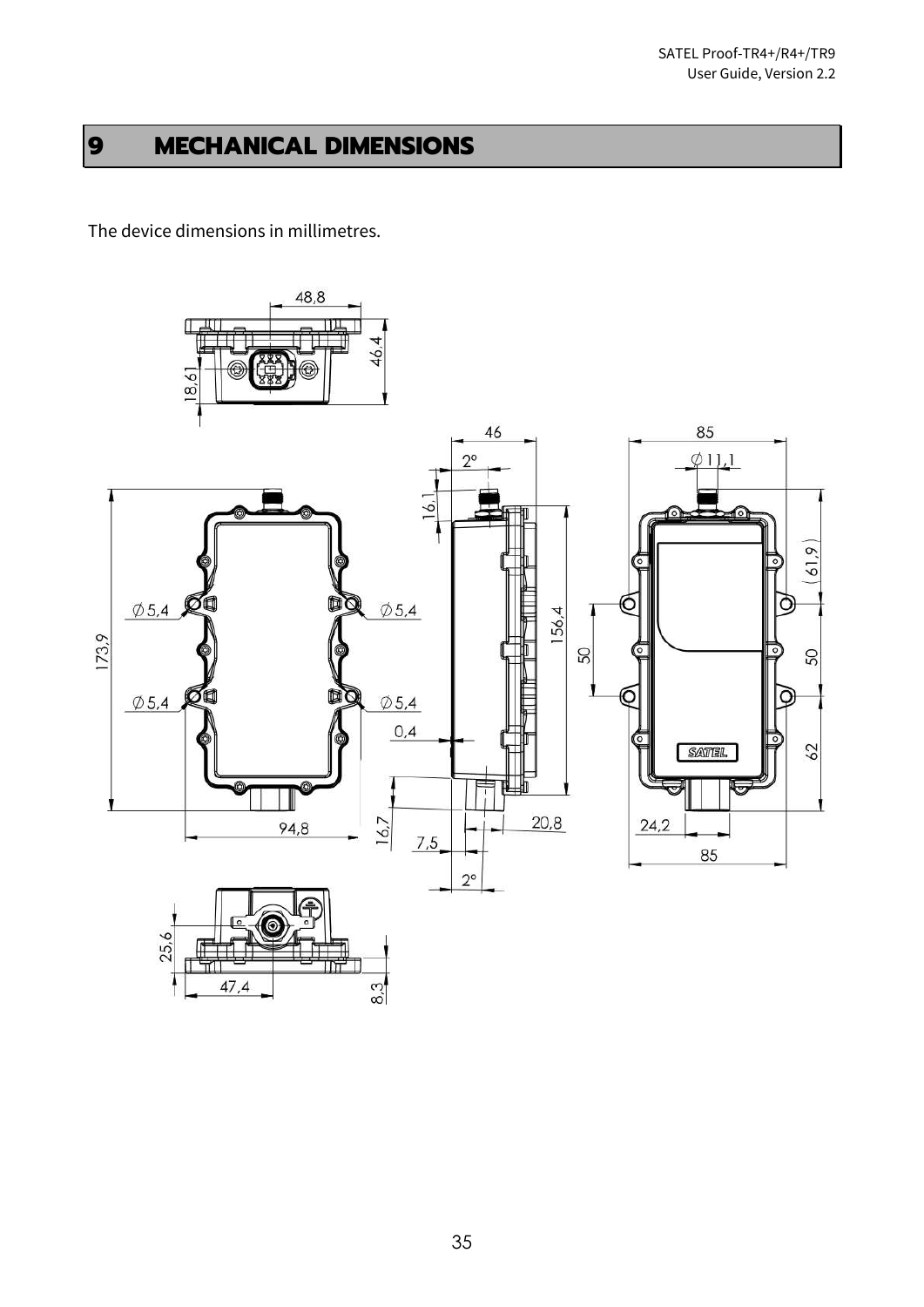## **10 INSTALLATION**

SATEL Proof radio can be installed to any position from its 4 screw attachment points with maximum of M5 bolts/screws.

SATEL Proof is waterproof fulfilling IP67 and IP69K specifications. Note that the antenna must be installed properly and Deutsch DT connector cable counterpart must have a gasket installed to properly seal the connection in order to reach the IP ratings.

Avoid installations to vibrating surfaces, hot places, directly to sunlight or under water. Avoid abrasion and impacts. Protect the cables and antennas placing them away from damaging elements. Keep the antenna in open space and away from interference.

Antenna is installed either directly to the TNC connector or by using antenna cable. By using a good quality RF-cable and keeping the distance to its shortest will minimize the signal losses.

The following points must be taken into account when installing and configuring a radio modem:

- All operating voltages of all the equipment concerned must always be switched OFF before connecting the serial interface cable.
- To ensure reliable operation the voltage output of the power supply must be stable enough and the current capability of the power supply must be sufficient.
- The antenna must be installed according to instructions.
- Serial interface settings between the radio modem and the terminal unit must correspond to each other.
- All radio modems in the same system must be configured using same radio related settings (radio frequency, channel spacing, etc).
- Check the instructions of grounding the modem on chapter *Grounding.*

#### **NOTE!**

It is not recommended to install the radio modem on a strongly vibrating surface. Suitable dampening and/or isolation materials should be used in cases where the installation surface will be subjected to vibration.

#### **NOTE!**

Do not expose the device to solvents or fuels/oils.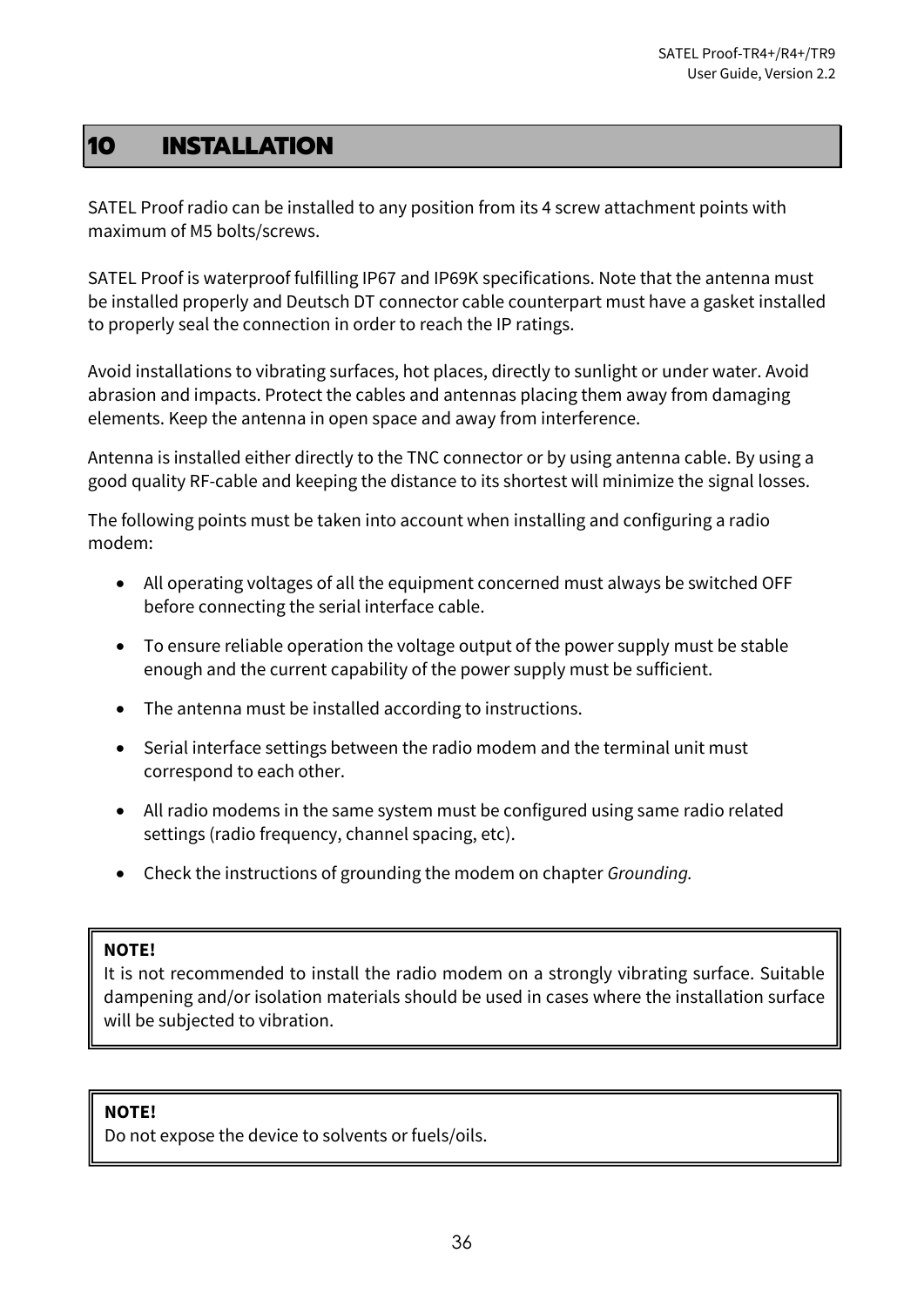## **11 GROUNDING**

SATEL Proof radio modems are equipped with a grounding terminal, as shown below. It is recommended to connect a ground wire from the grounding terminal to the earth ground and that all other interconnected devices share the same electrical ground potential.



Besides the mains voltage safety, proper grounding is essential also for the error free operation of radio links and the protection against over-voltages and lightning. Although SATEL Proof radio modem incorporates a robust internal surge protection, the surge spikes and power transients caused by lightning, ESD or other electrical systems must be discharged to earth ground.

- General installation guidelines for grounding:
- Perform grounding of the system in accordance with local and national regulations.
- Check the grounding related information of other products in the system.
- Use short low impedance cables. Although DC resistance of a ground cable may be a fraction of an ohm, its impedance may be thousands of ohms on the radio frequency. Wide copper straps are the best.
- The ground connection should be connected directly to the power supply, not the ground connection of the load, in order to isolate the radio from voltage drops across the ground return for the load.
- Equipment of the radio system should be grounded in a star ground configuration. The center of the star should be usually connected directly to a good external earth ground scheme.
- The mast installations require special measures in the construction of ground electrodes and equipotential bonding – consult professional installation providers.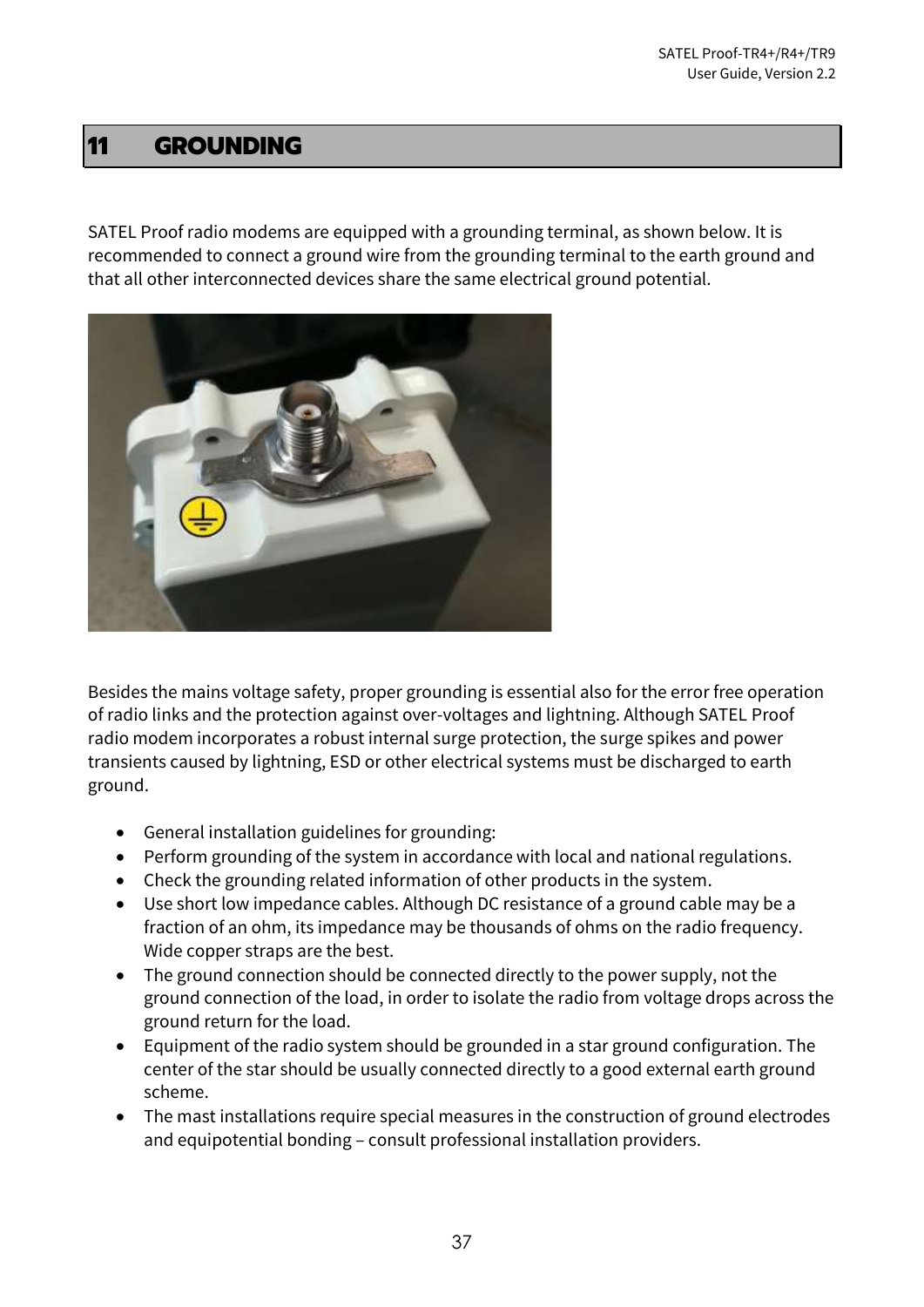## **12 ACCESSORIES**

SATEL provides a wide selection of accessories and solutions for its radio modems.

- Antennas
- Serial data/Power cables and adapters
- RF-cables
- Filters and lightning protectors
- Power supplies
- Enclosures

Please visit [www.satel.com](http://www.satel.com/)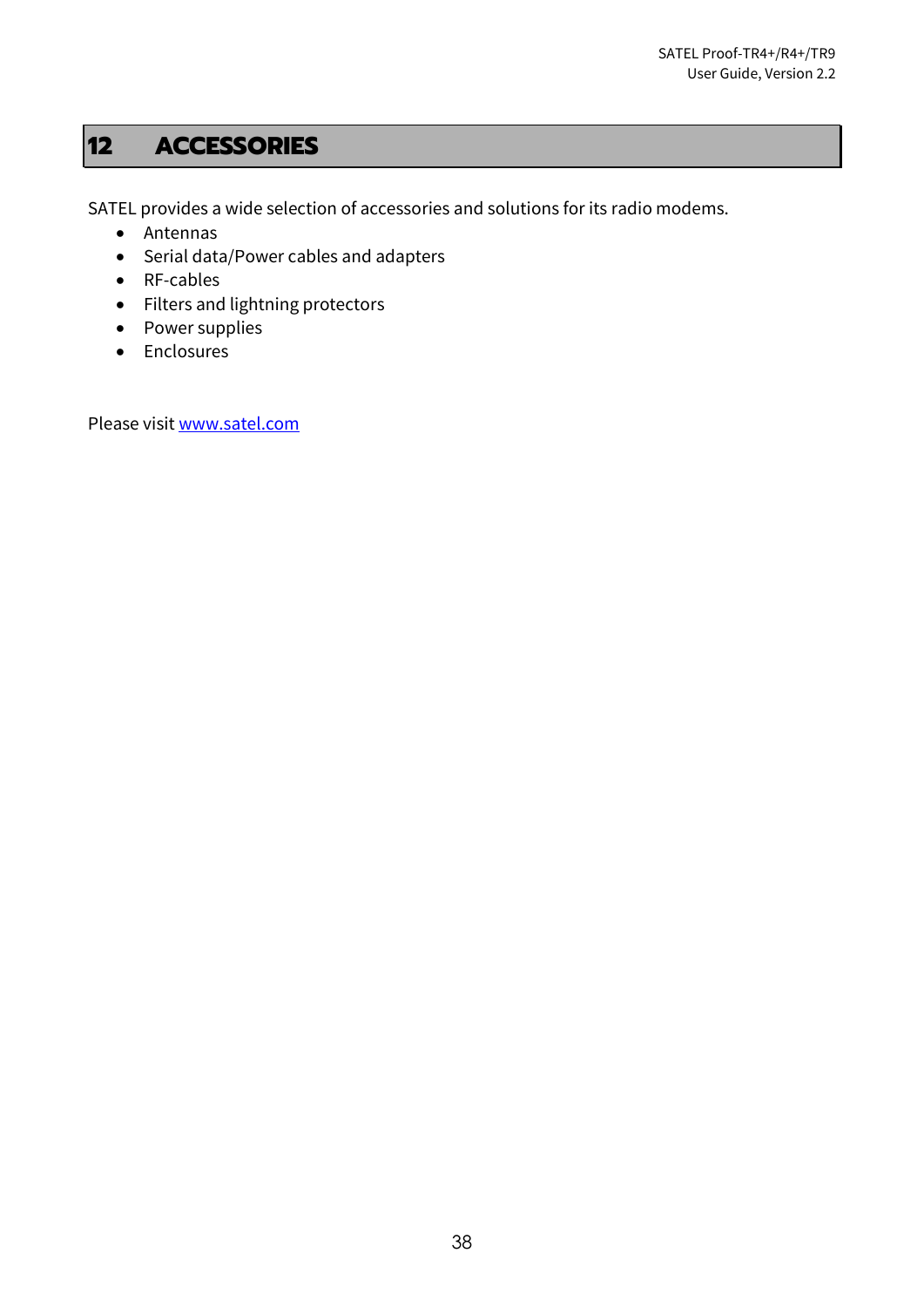## **13 PROPOSALS FOR MORE RELIABLE RADIO LINK**

In case where the environment is challenging the following methods can be used for improving the transmission reliability:

- Forward Error Correction, FEC, is recommended in challenging environment like urban areas.
- Directional antennas.
- Before building the radio link(s) it is highly recommended that the radio environment is measured to find out whether the radio environment is clean enough by using a spectrum analyzer or radio module's RSSI, Received Signal Strength Indication, value.
- Co-operation with the local authority to find out the optimum free radio channel.
- If the channel is disturbed an external band-pass filter can be used for improving the filtering.
- If at the adjacent channel is TDMA, Time Domain Multiple Access, it is recommended to use time slot for receiving which is not in synchronization with the TDMA radio transmission.
- In Europe it is not recommended to use channels which are located near by the TETRA or television frequencies.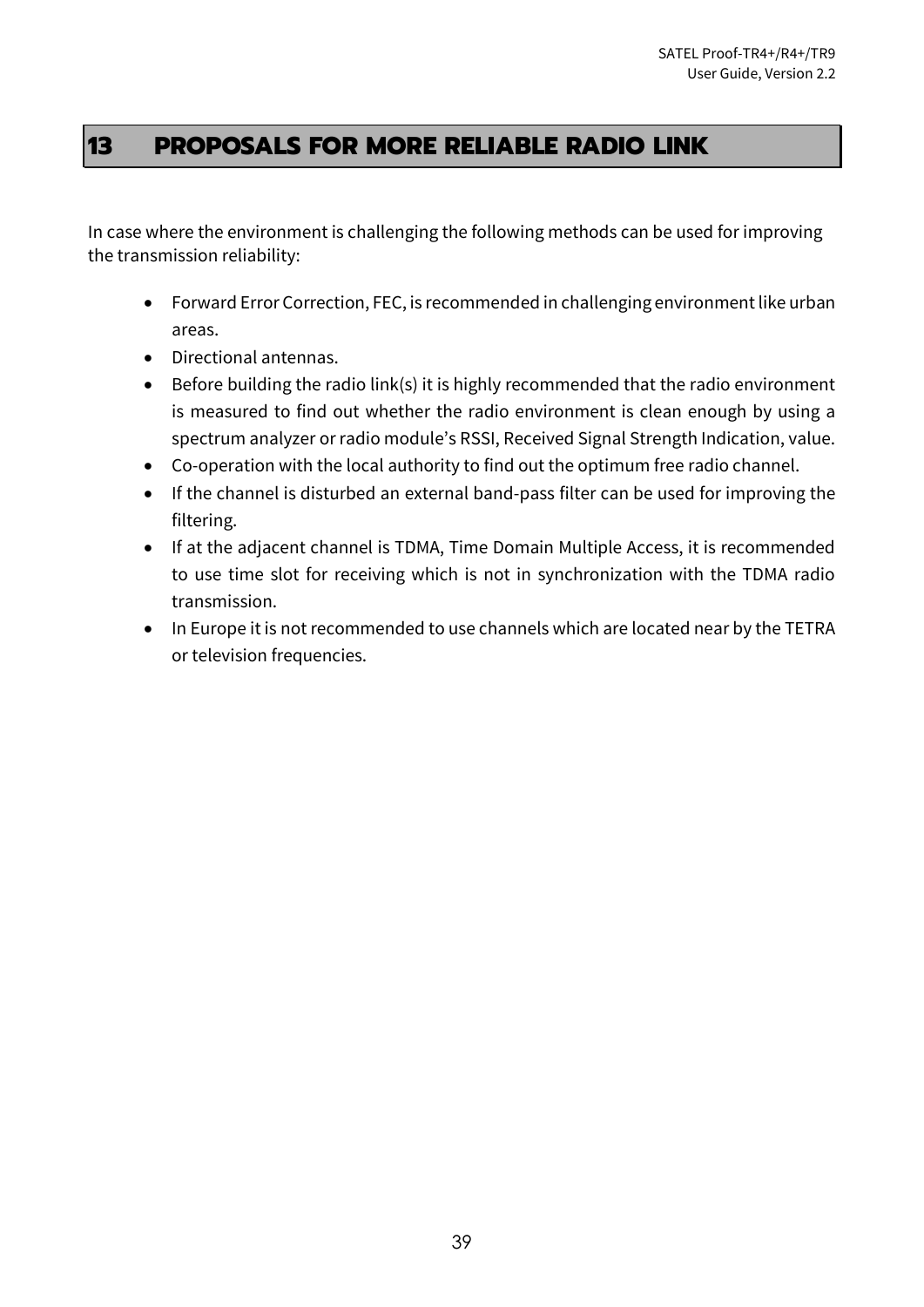## **14 APPENDIX A – TRANSMISSION DELAYS**

The tables on the next page present the transmission delays vs. the size of the message to be transmitted. The values are in 10% margin.

The delays are measured from the end of transmission to the end of reception on the serial interface as shown below.



| SATELLINE-3AS mode (FEC OFF) on 12.5 kHz channel - Transfer delays |        |          |                  |           |  |  |
|--------------------------------------------------------------------|--------|----------|------------------|-----------|--|--|
| <b>Bps</b>                                                         | 1 byte | 10 bytes | 100 bytes        | 500 bytes |  |  |
| 1200                                                               | 40 ms  | 40 ms    | 29 <sub>ms</sub> | 22 ms     |  |  |
| 4800                                                               | 34 ms  | 34 ms    | 31 ms            | 22 ms     |  |  |
| 9600                                                               | 32 ms  | 32 ms    | 32 ms            | 27 ms     |  |  |
| 19200                                                              | 32 ms  | 35 ms    | 64 ms            | 193 ms    |  |  |
| 38400                                                              | 32 ms  | 36 ms    | 91 ms            | 352 ms    |  |  |

| SATELLINE-3AS mode (FEC ON) on 12.5 kHz channel - Transfer delays |        |          |           |           |  |  |
|-------------------------------------------------------------------|--------|----------|-----------|-----------|--|--|
| <b>Bps</b>                                                        | 1 byte | 10 bytes | 100 bytes | 500 bytes |  |  |
| 1200                                                              | 52 ms  | 49 ms    | 48 ms     | 50 ms     |  |  |
| 4800                                                              | 45 ms  | 45 ms    | 44 ms     | 44 ms     |  |  |
| 9600                                                              | 44 ms  | 44 ms    | 68 ms     | 121 ms    |  |  |
| 19200                                                             | 44 ms  | 44 ms    | 104 ms    | 360 ms    |  |  |
| 38400                                                             | 48 ms  | 48 ms    | 132 ms    | 496 ms    |  |  |

| SATELLINE-3AS mode (FEC OFF) on 25 kHz channel - Transfer delays |        |          |                  |                  |  |  |
|------------------------------------------------------------------|--------|----------|------------------|------------------|--|--|
| <b>Bps</b>                                                       | 1 byte | 10 bytes | 100 bytes        | 500 bytes        |  |  |
| 1200                                                             | 30 ms  | 30 ms    | 18 <sub>ms</sub> | 16 <sub>ms</sub> |  |  |
| 4800                                                             | 23 ms  | 23 ms    | 21 ms            | 12 ms            |  |  |
| 9600                                                             | 23 ms  | 23 ms    | 21 ms            | 17 <sub>ms</sub> |  |  |
| 19200                                                            | 22 ms  | 22 ms    | 22 ms            | 19 <sub>ms</sub> |  |  |
| 38400                                                            | 22 ms  | 22 ms    | 38 ms            | 102 ms           |  |  |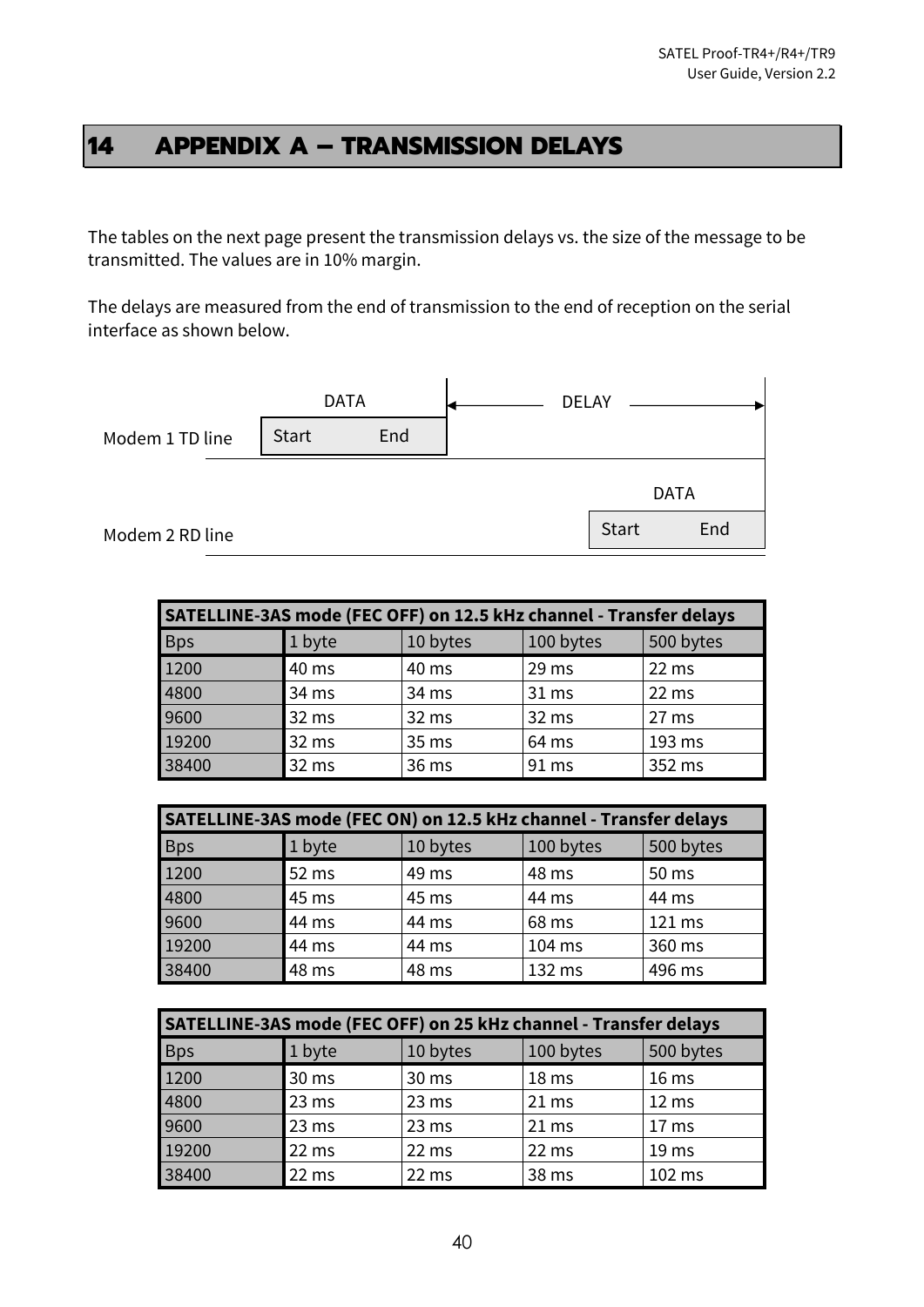| SATELLINE-3AS mode (FEC ON) on 25 kHz channel - Transfer delays |        |                  |                  |           |  |
|-----------------------------------------------------------------|--------|------------------|------------------|-----------|--|
| <b>Bps</b>                                                      | 1 byte | 10 bytes         | 100 bytes        | 500 bytes |  |
| 1200                                                            | 35 ms  | 34 ms            | 29 <sub>ms</sub> | 30 ms     |  |
| 4800                                                            | 28 ms  | 28 <sub>ms</sub> | 27 ms            | 23 ms     |  |
| 9600                                                            | 28 ms  | 28 ms            | 28 ms            | 23 ms     |  |
| 19200                                                           | 28 ms  | 28 <sub>ms</sub> | 36 ms            | 64 ms     |  |
| 38400                                                           | 27 ms  | 27 ms            | 58 ms            | 185 ms    |  |

In the PacCrest-4FSK, PacCrest-GMSK and Trimtalk450s modes the whole message is first read from the serial port. The end of the message is detected when there is a pause in data. After that data is framed and transmitted over the radio. Likewise, the reception is done fully before outputting the message to the serial port.

| Symbol rates of the compatibility modes                                                   |                                                           |           |  |  |  |  |
|-------------------------------------------------------------------------------------------|-----------------------------------------------------------|-----------|--|--|--|--|
|                                                                                           | The actual raw data rate is appr. 2/3 of the symbol rate. |           |  |  |  |  |
| Symbol rate on 12.5 kHz channel<br>Symbol rate on 25 kHz channel<br>Compatibility<br>mode |                                                           |           |  |  |  |  |
| PacCrest 4FSK                                                                             | 9600 bps                                                  | 19200 bps |  |  |  |  |
| PacCrest GMSK                                                                             | 4800 bps                                                  | 9600 bps  |  |  |  |  |
| Trimtalk450s                                                                              | 4800 bps                                                  | 9600 bps  |  |  |  |  |
| <b>PacCrest FST</b>                                                                       | 9600 bps                                                  | 19200 bps |  |  |  |  |

The typical latency vs. the size of a message is shown in the tables below for each radio compatibility mode. The delays are measured from the end of transmitted data to the end of received data on the serial interface.

| Pacific Crest 4FSK mode on 12.5 kHz channel - Transfer delays |        |          |           |           |  |
|---------------------------------------------------------------|--------|----------|-----------|-----------|--|
| <b>Bps</b>                                                    | 1 byte | 10 bytes | 100 bytes | 500 bytes |  |
| 9600                                                          | 74 ms  | 82 ms    | 302 ms    | 1293 ms   |  |
| 19200                                                         | 73 ms  | 77 ms    | 249 ms    | 1031 ms   |  |
| 38400                                                         | 72 ms  | 74 ms    | 222 ms    | 900 ms    |  |

| Pacific Crest 4FSK mode on 25 kHz channel - Transfer delays |        |          |           |           |  |
|-------------------------------------------------------------|--------|----------|-----------|-----------|--|
| <b>Bps</b>                                                  | 1 byte | 10 bytes | 100 bytes | 500 bytes |  |
| 9600                                                        | 43 ms  | 51 ms    | 208 ms    | 911 ms    |  |
| 19200                                                       | 41 ms  | 46 ms    | 155 ms    | 650 ms    |  |
| 38400                                                       | 39 ms  | 43 ms    | $127$ ms  | 519 ms    |  |